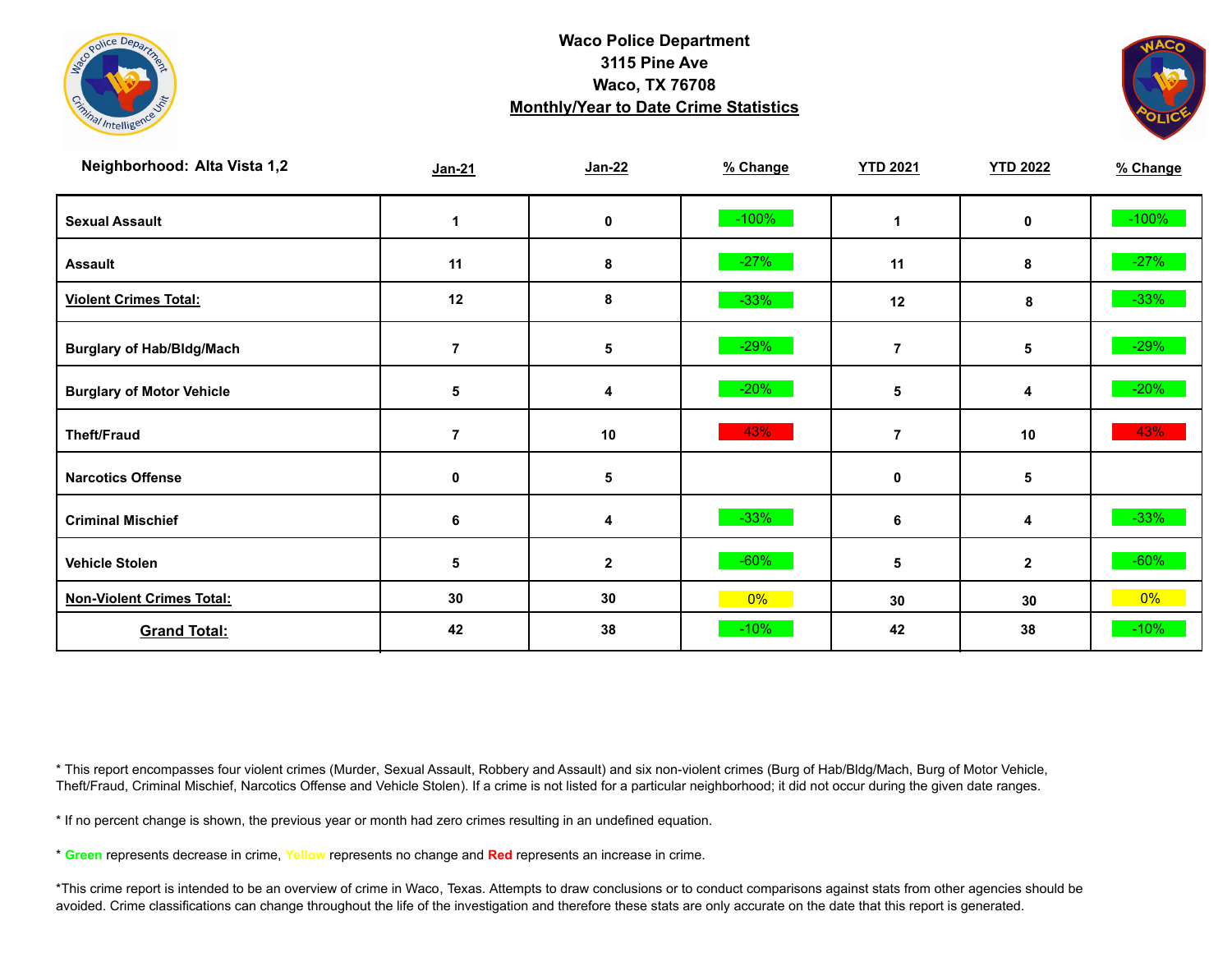



| <b>Neighborhood: Austin Avenue 3,4</b> | $Jan-21$    | $Jan-22$       | % Change | <b>YTD 2021</b> | <b>YTD 2022</b> | % Change |
|----------------------------------------|-------------|----------------|----------|-----------------|-----------------|----------|
| <b>Sexual Assault</b>                  | $\mathbf 1$ | 0              | $-100%$  | 1               | 0               | $-100%$  |
| Robbery                                | 0           | 1              |          | 0               | $\mathbf 1$     |          |
| <b>Assault</b>                         | 3           | $\mathbf{2}$   | $-33%$   | 3               | $\mathbf{2}$    | $-33%$   |
| <b>Violent Crimes Total:</b>           | 4           | 3              | $-25%$   | 4               | 3               | $-25%$   |
| <b>Burglary of Hab/Bldg/Mach</b>       | 8           | 5              | $-38%$   | 8               | 5               | $-38%$   |
| <b>Burglary of Motor Vehicle</b>       | -1          | $\overline{7}$ | 600%     | 1               | $\overline{7}$  | 600%     |
| <b>Theft/Fraud</b>                     | 9           | 5              | $-44%$   | 9               | 5               | $-44%$   |
| <b>Narcotics Offense</b>               | 1           | 4              | 300%     | 1               | 4               | 300%     |
| <b>Criminal Mischief</b>               | 16          | 1              | $-94%$   | 16              | 1               | $-94%$   |
| <b>Vehicle Stolen</b>                  | 1           | $\mathbf 0$    | $-100%$  | 1               | 0               | $-100%$  |
| <b>Non-Violent Crimes Total:</b>       | 36          | 22             | $-39%$   | 36              | 22              | $-39%$   |
| <b>Grand Total:</b>                    | 40          | 25             | $-38%$   | 40              | 25              | $-38%$   |

\* This report encompasses four violent crimes (Murder, Sexual Assault, Robbery and Assault) and six non-violent crimes (Burg of Hab/Bldg/Mach, Burg of Motor Vehicle, Theft/Fraud, Criminal Mischief, Narcotics Offense and Vehicle Stolen). If a crime is not listed for a particular neighborhood; it did not occur during the given date ranges.

\* If no percent change is shown, the previous year or month had zero crimes resulting in an undefined equation.

\* **Green** represents decrease in crime, **Yellow** represents no change and **Red** represents an increase in crime.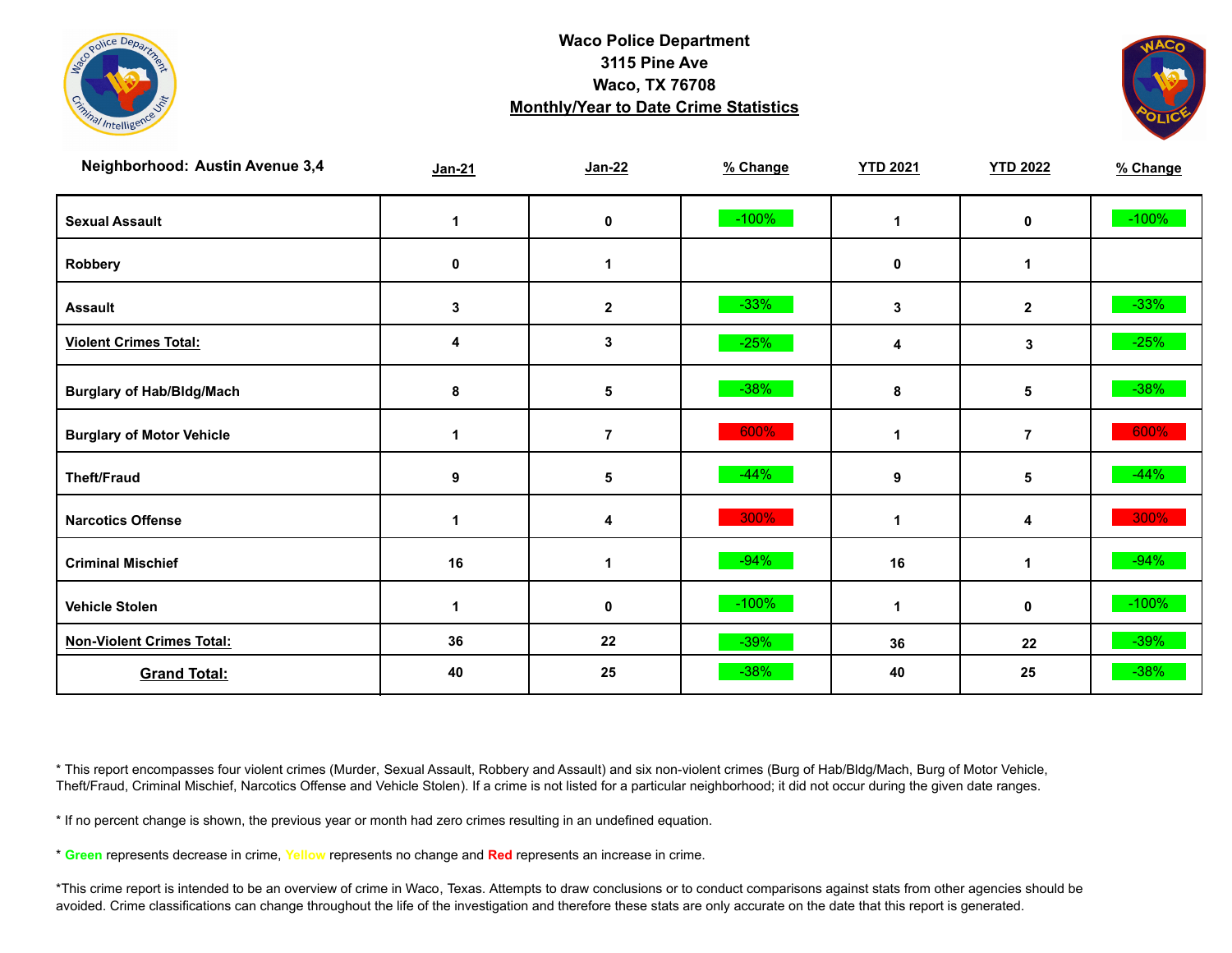



| Neighborhood: Baylor 2           | Jan-21           | $Jan-22$                | % Change | <b>YTD 2021</b>         | <b>YTD 2022</b> | % Change |
|----------------------------------|------------------|-------------------------|----------|-------------------------|-----------------|----------|
| <b>Sexual Assault</b>            | $\boldsymbol{2}$ | 1                       | $-50%$   | $\overline{\mathbf{2}}$ | 1               | $-50\%$  |
| Robbery                          | 0                | 1                       |          | 0                       | $\mathbf 1$     |          |
| <b>Assault</b>                   | 4                | 3                       | $-25%$   | 4                       | 3               | $-25%$   |
| <b>Violent Crimes Total:</b>     | 6                | 5                       | $-17%$   | 6                       | 5               | $-17%$   |
| <b>Burglary of Hab/Bldg/Mach</b> | 3                | $\bf 6$                 | 100%     | 3                       | 6               | 100%     |
| <b>Burglary of Motor Vehicle</b> | 8                | 4                       | $-50%$   | 8                       | 4               | $-50\%$  |
| <b>Theft/Fraud</b>               | 4                | 10                      | 150%     | 4                       | 10              | 150%     |
| <b>Narcotics Offense</b>         | 3                | 6                       | 100%     | 3                       | 6               | 100%     |
| <b>Criminal Mischief</b>         | 4                | $\overline{\mathbf{4}}$ | $0\%$    | 4                       | 4               | $0\%$    |
| <b>Vehicle Stolen</b>            | $\mathbf 2$      | $\mathbf{1}$            | $-50%$   | $\mathbf 2$             | 1               | $-50\%$  |
| <b>Non-Violent Crimes Total:</b> | 24               | 31                      | 29%      | 24                      | 31              | 29%      |
| <b>Grand Total:</b>              | 30               | 36                      | 20%      | 30                      | 36              | 20%      |

\* This report encompasses four violent crimes (Murder, Sexual Assault, Robbery and Assault) and six non-violent crimes (Burg of Hab/Bldg/Mach, Burg of Motor Vehicle, Theft/Fraud, Criminal Mischief, Narcotics Offense and Vehicle Stolen). If a crime is not listed for a particular neighborhood; it did not occur during the given date ranges.

\* If no percent change is shown, the previous year or month had zero crimes resulting in an undefined equation.

\* **Green** represents decrease in crime, **Yellow** represents no change and **Red** represents an increase in crime.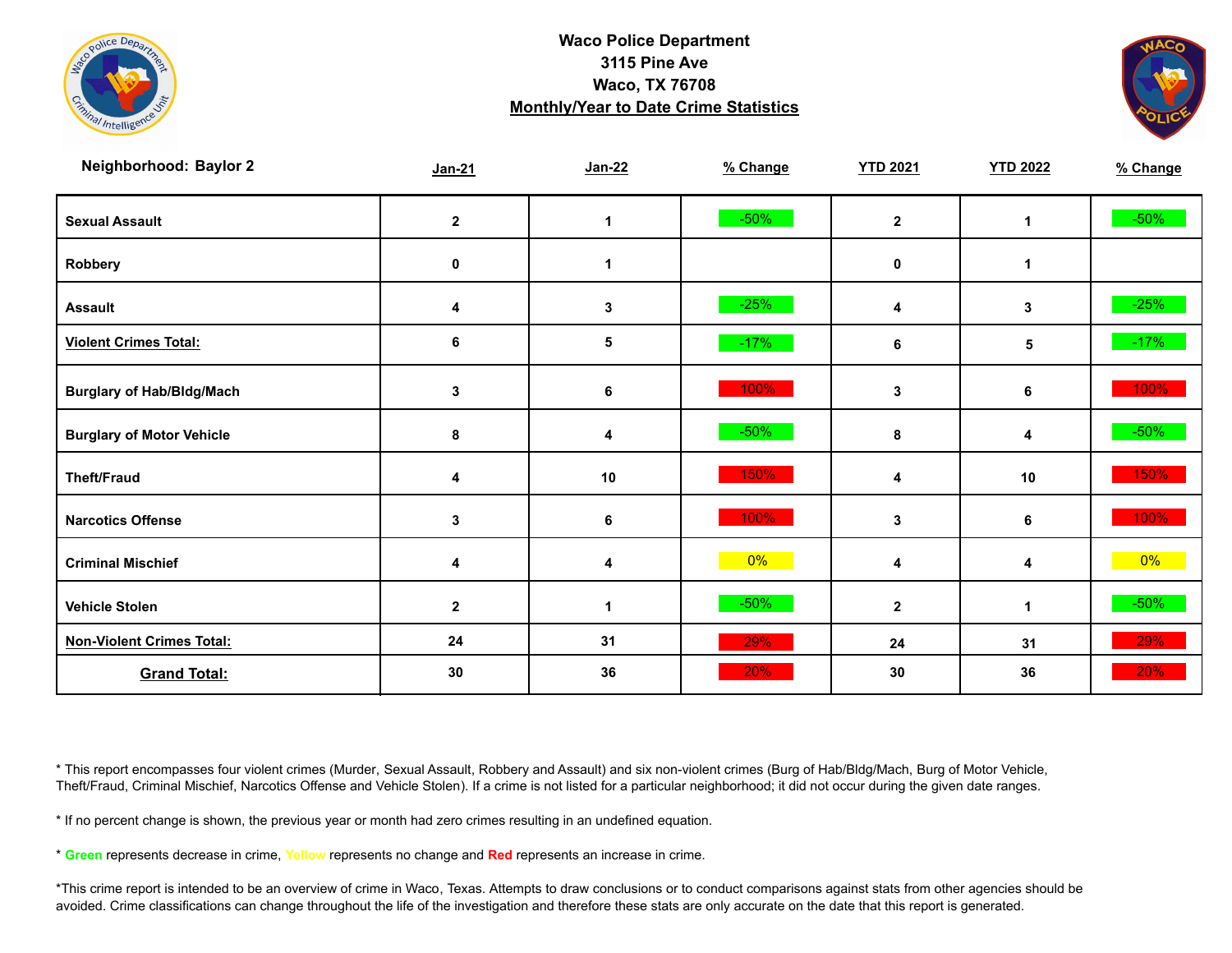



| Neighborhood: Brook Oaks 4       | $Jan-21$     | Jan-22         | % Change | <b>YTD 2021</b> | <b>YTD 2022</b> | % Change |
|----------------------------------|--------------|----------------|----------|-----------------|-----------------|----------|
| <b>Sexual Assault</b>            | $\mathbf{2}$ | 1              | $-50%$   | $\mathbf{2}$    | 1               | $-50\%$  |
| <b>Assault</b>                   | 17           | 12             | $-29%$   | 17              | 12              | $-29%$   |
| <b>Violent Crimes Total:</b>     | 19           | 13             | $-32%$   | 19              | 13              | $-32%$   |
| <b>Burglary of Hab/Bldg/Mach</b> | 5            | $\mathbf{2}$   | $-60%$   | 5               | $\mathbf{2}$    | $-60%$   |
| <b>Burglary of Motor Vehicle</b> | 1            | 5              | 400%     | 1               | 5               | 400%     |
| <b>Theft/Fraud</b>               | 3            | $\overline{7}$ | 133%     | 3               | $\overline{7}$  | 133%     |
| <b>Narcotics Offense</b>         |              | 1              | $0\%$    |                 | 1               | $0\%$    |
| <b>Criminal Mischief</b>         | 6            | $\mathbf{2}$   | $-67%$   | 6               | $\mathbf{2}$    | $-67%$   |
| <b>Vehicle Stolen</b>            | $\mathbf{2}$ | 1              | $-50%$   | $\mathbf{2}$    | 1               | $-50%$   |
| <b>Non-Violent Crimes Total:</b> | 18           | 18             | 0%       | 18              | 18              | $0\%$    |
| <b>Grand Total:</b>              | 37           | 31             | $-16%$   | 37              | 31              | $-16%$   |

\* This report encompasses four violent crimes (Murder, Sexual Assault, Robbery and Assault) and six non-violent crimes (Burg of Hab/Bldg/Mach, Burg of Motor Vehicle, Theft/Fraud, Criminal Mischief, Narcotics Offense and Vehicle Stolen). If a crime is not listed for a particular neighborhood; it did not occur during the given date ranges.

\* If no percent change is shown, the previous year or month had zero crimes resulting in an undefined equation.

\* **Green** represents decrease in crime, **Yellow** represents no change and **Red** represents an increase in crime.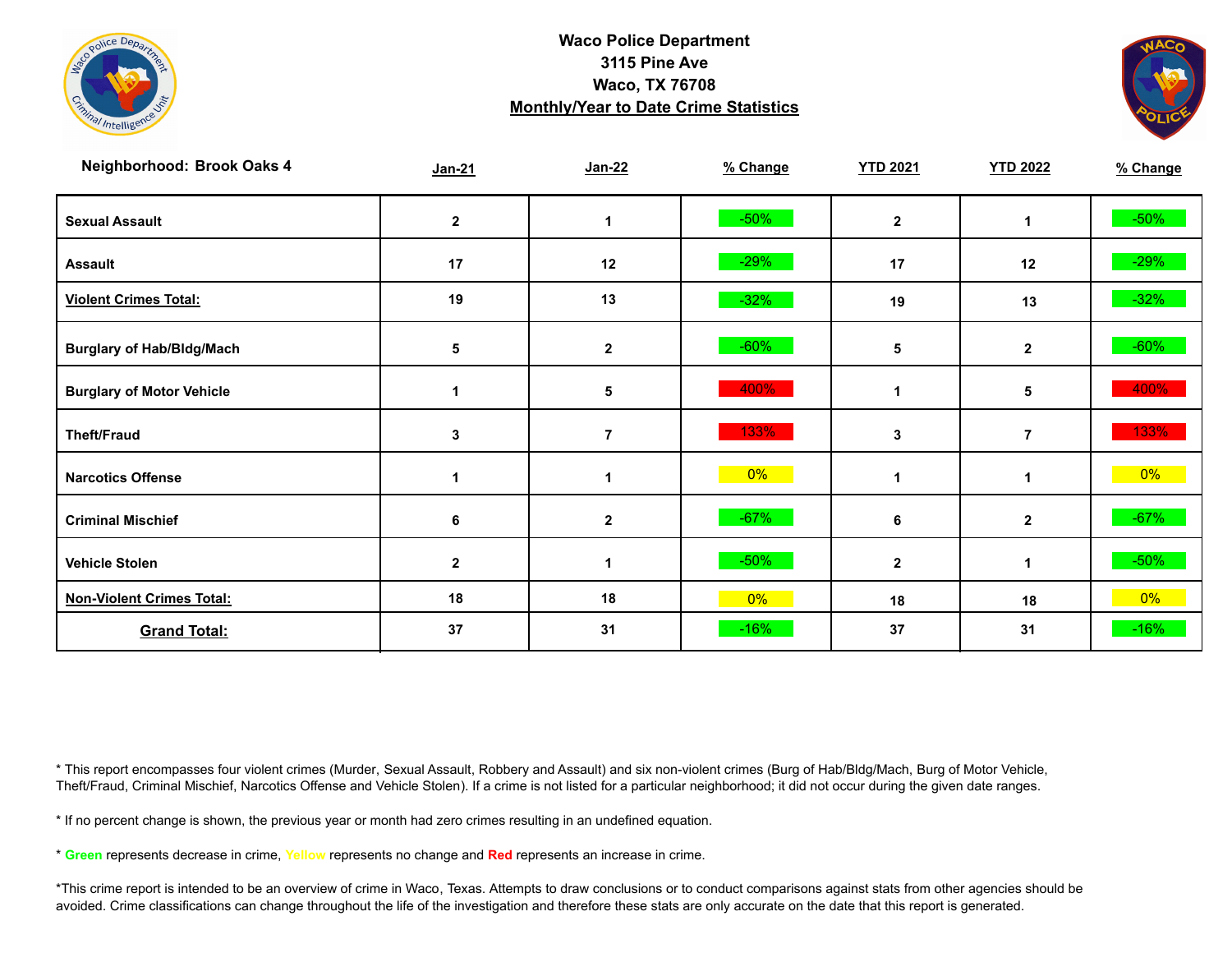



| Neighborhood: Brookview 4        | $Jan-21$       | $Jan-22$     | % Change | <b>YTD 2021</b> | <b>YTD 2022</b> | % Change |
|----------------------------------|----------------|--------------|----------|-----------------|-----------------|----------|
| <b>Sexual Assault</b>            | 1              | 0            | $-100%$  | $\mathbf 1$     | 0               | $-100%$  |
| Robbery                          | 0              | $\mathbf 1$  |          | 0               | 1               |          |
| <b>Assault</b>                   | 6              | 9            | 50%      | 6               | 9               | 50%      |
| <b>Violent Crimes Total:</b>     | $\overline{7}$ | 10           | 43%      | $\overline{7}$  | 10              | 43%      |
| <b>Burglary of Hab/Bldg/Mach</b> | $\mathbf{2}$   | $\mathbf{2}$ | $0\%$    | $\mathbf{2}$    | $\mathbf{2}$    | $0\%$    |
| <b>Burglary of Motor Vehicle</b> | $\overline{7}$ | $\mathbf 1$  | $-86%$   | $\overline{7}$  | 1               | $-86%$   |
| <b>Theft/Fraud</b>               | 13             | 12           | $-8%$    | 13              | 12              | $-8%$    |
| <b>Narcotics Offense</b>         | 6              | 3            | $-50%$   | 6               | 3               | $-50\%$  |
| <b>Criminal Mischief</b>         | $\sqrt{5}$     | 4            | $-20%$   | 5               | 4               | $-20%$   |
| <b>Vehicle Stolen</b>            | 3              | 0            | $-100%$  | 3               | 0               | $-100%$  |
| <b>Non-Violent Crimes Total:</b> | 36             | 22           | $-39%$   | 36              | 22              | $-39%$   |
| <b>Grand Total:</b>              | 43             | 32           | $-26%$   | 43              | 32              | $-26%$   |

\* This report encompasses four violent crimes (Murder, Sexual Assault, Robbery and Assault) and six non-violent crimes (Burg of Hab/Bldg/Mach, Burg of Motor Vehicle, Theft/Fraud, Criminal Mischief, Narcotics Offense and Vehicle Stolen). If a crime is not listed for a particular neighborhood; it did not occur during the given date ranges.

\* If no percent change is shown, the previous year or month had zero crimes resulting in an undefined equation.

\* **Green** represents decrease in crime, **Yellow** represents no change and **Red** represents an increase in crime.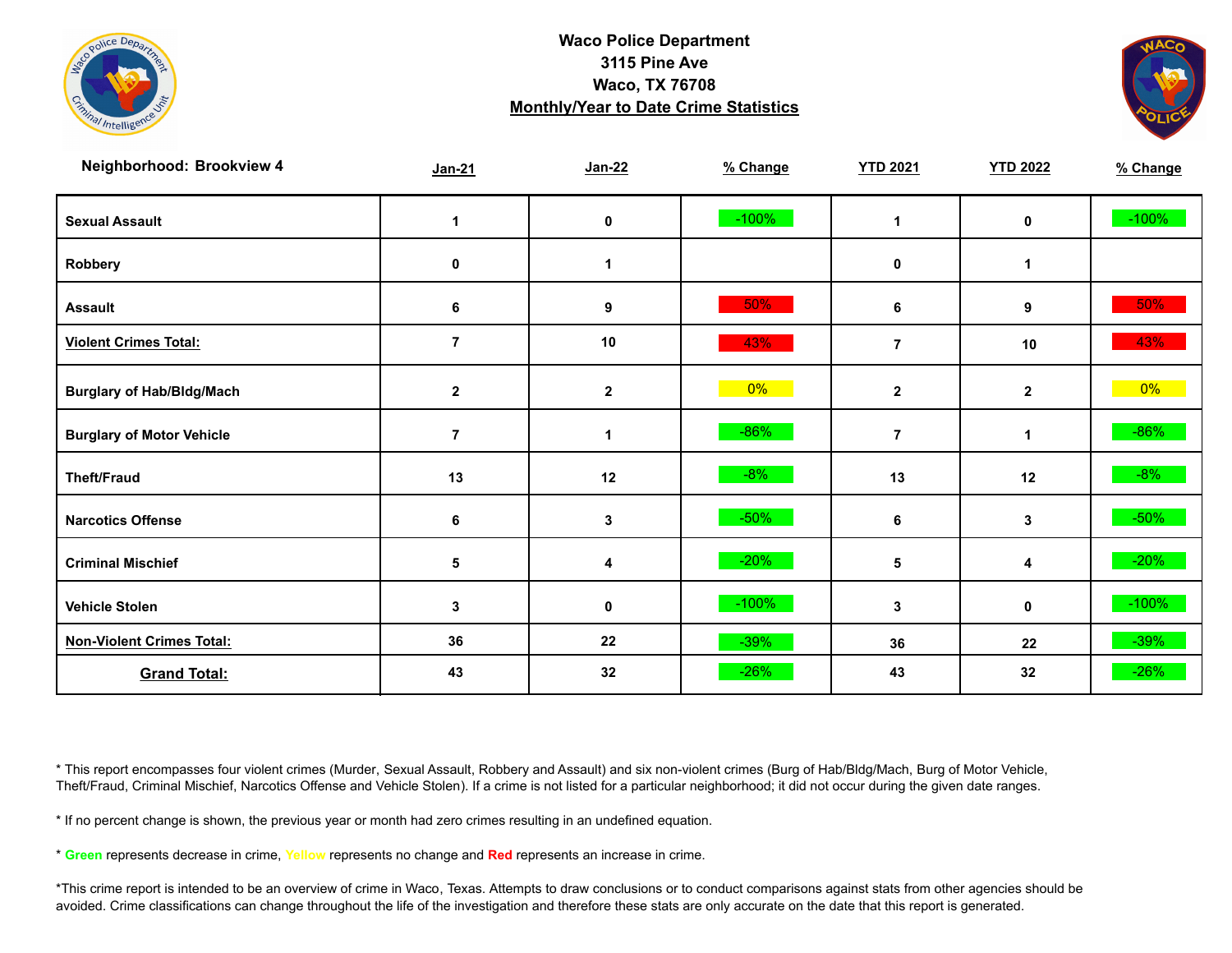



| Neighborhood: Cameron Park 1     | $Jan-21$     | $Jan-22$    | % Change | <b>YTD 2021</b> | <b>YTD 2022</b> | % Change |
|----------------------------------|--------------|-------------|----------|-----------------|-----------------|----------|
| Robbery                          |              | 0           | $-100%$  |                 | 0               | $-100%$  |
| <b>Assault</b>                   | 4            | $\mathbf 0$ | $-100%$  | 4               | 0               | $-100%$  |
| <b>Violent Crimes Total:</b>     | 5            | 0           | $-100%$  | 5               | $\mathbf 0$     | $-100%$  |
| <b>Burglary of Hab/Bldg/Mach</b> | $\mathbf 0$  |             |          | 0               |                 |          |
| <b>Burglary of Motor Vehicle</b> |              | 3           | 200%     |                 | 3               | 200%     |
| <b>Theft/Fraud</b>               | $\mathbf{2}$ | $\mathbf 0$ | $-100%$  | $\mathbf{2}$    | 0               | $-100%$  |
| <b>Narcotics Offense</b>         | $\mathbf 0$  | 5           |          | 0               | 5               |          |
| <b>Criminal Mischief</b>         | 0            |             |          | $\mathbf 0$     | 1               |          |
| <b>Vehicle Stolen</b>            | 3            | 0           | $-100%$  | 3               | 0               | $-100%$  |
| <b>Non-Violent Crimes Total:</b> | 6            | 10          | 67%      | 6               | 10              | 67%      |
| <b>Grand Total:</b>              | 11           | 10          | $-9%$    | 11              | 10              | $-9%$    |

\* This report encompasses four violent crimes (Murder, Sexual Assault, Robbery and Assault) and six non-violent crimes (Burg of Hab/Bldg/Mach, Burg of Motor Vehicle, Theft/Fraud, Criminal Mischief, Narcotics Offense and Vehicle Stolen). If a crime is not listed for a particular neighborhood; it did not occur during the given date ranges.

\* If no percent change is shown, the previous year or month had zero crimes resulting in an undefined equation.

\* **Green** represents decrease in crime, **Yellow** represents no change and **Red** represents an increase in crime.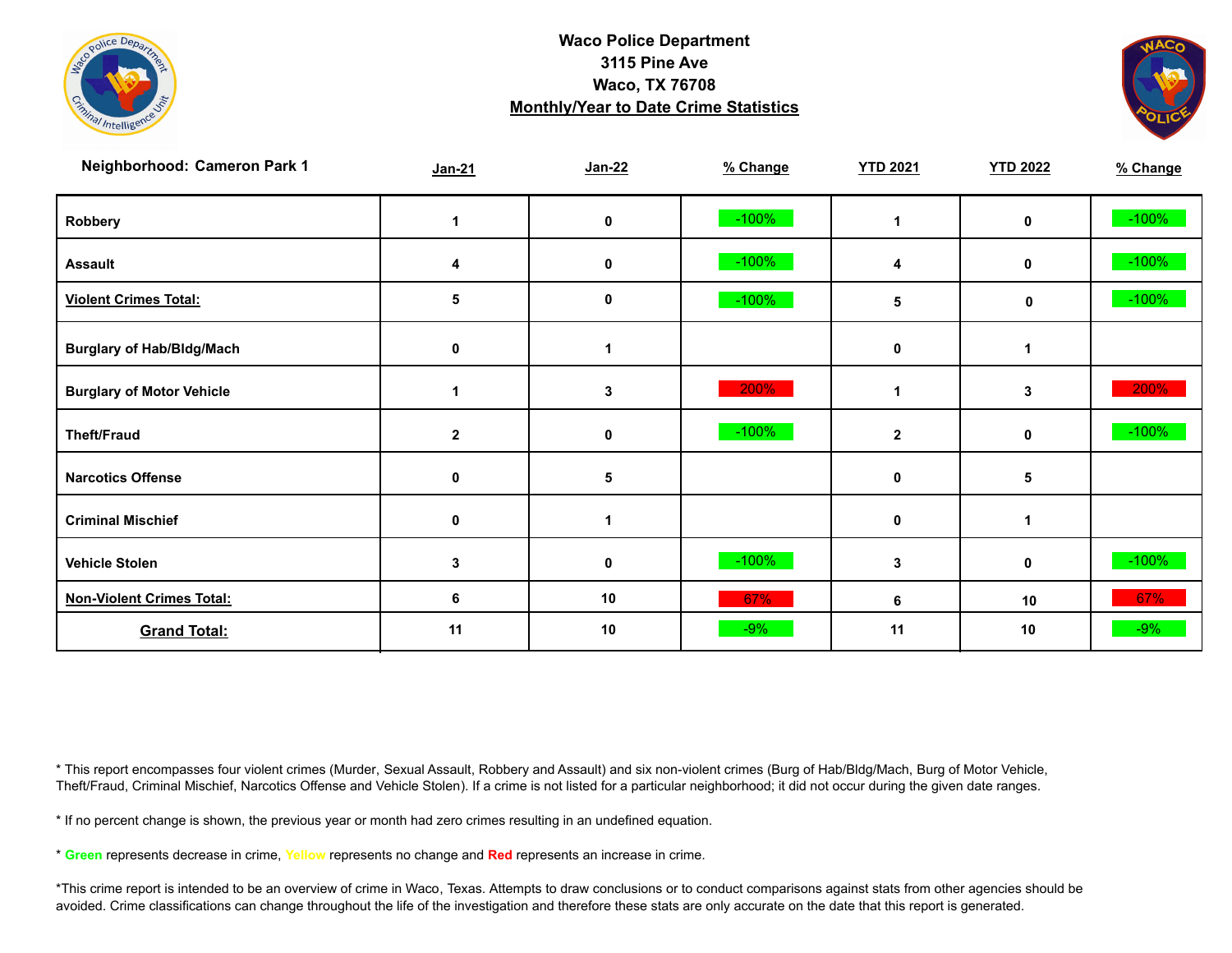



| Neighborhood: Carver 1           | $Jan-21$       | $Jan-22$     | % Change | <b>YTD 2021</b> | <b>YTD 2022</b>  | % Change |
|----------------------------------|----------------|--------------|----------|-----------------|------------------|----------|
| <b>Murder</b>                    | $\pmb{0}$      | $\mathbf{2}$ |          | $\mathbf 0$     | $\mathbf{2}$     |          |
| <b>Sexual Assault</b>            | $\mathbf 0$    | $\mathbf 1$  |          | 0               | $\mathbf{1}$     |          |
| Robbery                          | $\overline{1}$ | $\mathbf 1$  | $0\%$    | $\mathbf 1$     | $\mathbf{1}$     | $0\%$    |
| <b>Assault</b>                   | 11             | 16           | 45%      | 11              | 16               | 45%      |
| <b>Violent Crimes Total:</b>     | 12             | ${\bf 20}$   | 67%      | 12              | 20               | 67%      |
| <b>Burglary of Hab/Bldg/Mach</b> | $\sqrt{5}$     | $\mathbf 2$  | $-60%$   | 5               | $\mathbf 2$      | $-60%$   |
| <b>Burglary of Motor Vehicle</b> | 3              | 5            | 67%      | $\mathbf{3}$    | $\sqrt{5}$       | 67%      |
| <b>Theft/Fraud</b>               | 9              | 8            | $-11%$   | 9               | 8                | $-11\%$  |
| <b>Narcotics Offense</b>         | $\overline{7}$ | 5            | $-29%$   | $\overline{7}$  | 5                | $-29%$   |
| <b>Criminal Mischief</b>         | 9              | 10           | $11\%$   | 9               | 10               | $11\%$   |
| <b>Vehicle Stolen</b>            | $\pmb{0}$      | $\mathbf 2$  |          | $\pmb{0}$       | $\boldsymbol{2}$ |          |
| <b>Non-Violent Crimes Total:</b> | 33             | 32           | $-3%$    | 33              | 32               | $-3%$    |
| <b>Grand Total:</b>              | 45             | 52           | 16%      | 45              | 52               | 16%      |

\* This report encompasses four violent crimes (Murder, Sexual Assault, Robbery and Assault) and six non-violent crimes (Burg of Hab/Bldg/Mach, Burg of Motor Vehicle, Theft/Fraud, Criminal Mischief, Narcotics Offense and Vehicle Stolen). If a crime is not listed for a particular neighborhood; it did not occur during the given date ranges.

\* If no percent change is shown, the previous year or month had zero crimes resulting in an undefined equation.

\* **Green** represents decrease in crime, **Yellow** represents no change and **Red** represents an increase in crime.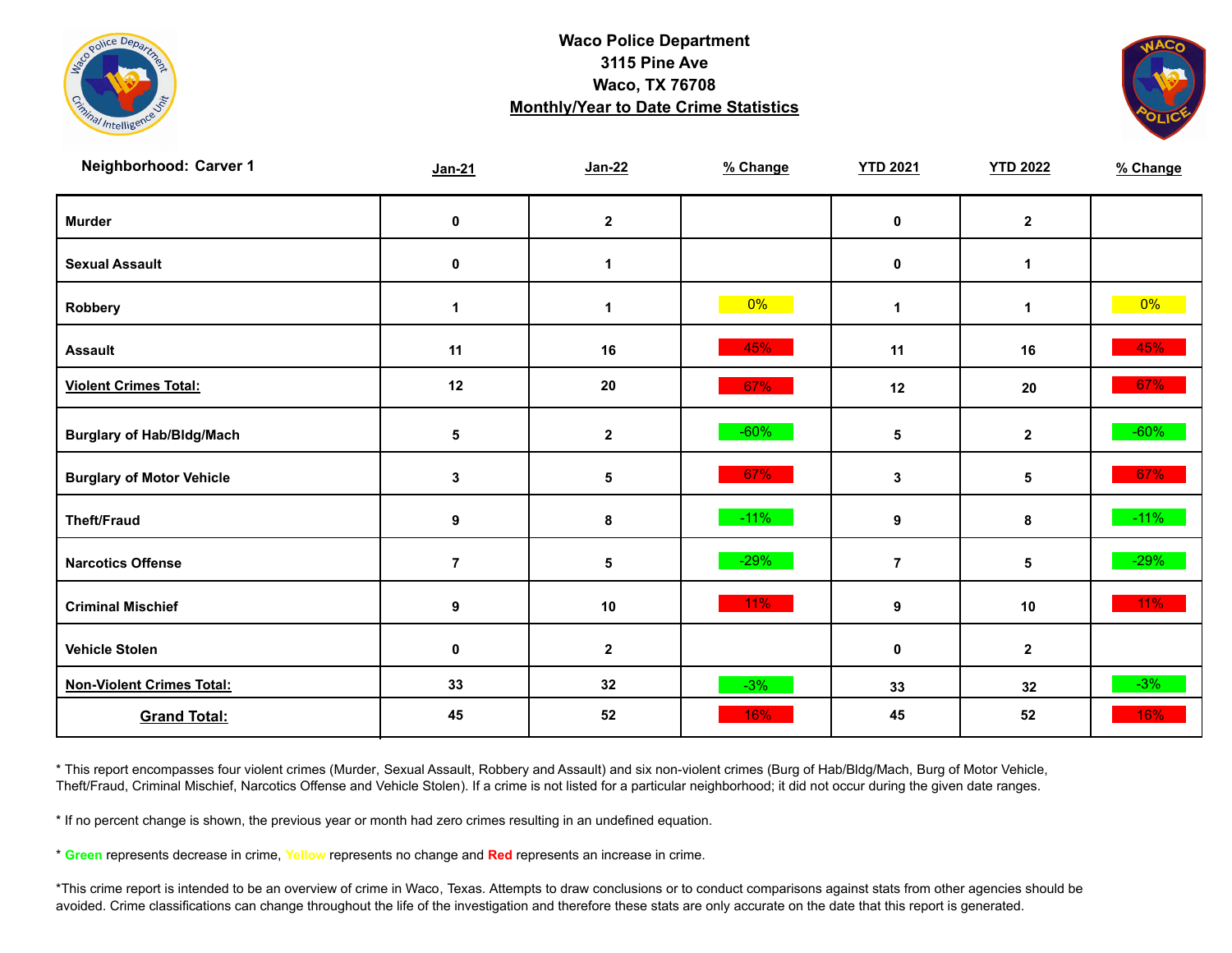



| Neighborhood: Cedar Ridge 1,5    | $Jan-21$     | $Jan-22$    | % Change | <b>YTD 2021</b> | <b>YTD 2022</b> | % Change |
|----------------------------------|--------------|-------------|----------|-----------------|-----------------|----------|
| <b>Sexual Assault</b>            | 0            |             |          | $\mathbf 0$     |                 |          |
| <b>Assault</b>                   |              | 3           | 200%     |                 | 3               | 200%     |
| <b>Violent Crimes Total:</b>     |              | 4           | 300%     |                 | 4               | 300%     |
| <b>Burglary of Hab/Bldg/Mach</b> | 0            | $\mathbf 2$ |          | $\mathbf 0$     | $\mathbf{2}$    |          |
| <b>Burglary of Motor Vehicle</b> | $\mathbf{2}$ |             | $-50%$   | $\overline{2}$  | 1               | $-50\%$  |
| <b>Theft/Fraud</b>               | 3            | 3           | 0%       | 3               | 3               | $0\%$    |
| <b>Narcotics Offense</b>         | 0            |             |          | $\mathbf 0$     |                 |          |
| <b>Criminal Mischief</b>         | 0            | 4           |          | 0               | 4               |          |
| <b>Vehicle Stolen</b>            |              | 0           | $-100%$  |                 | $\mathbf 0$     | $-100%$  |
| <b>Non-Violent Crimes Total:</b> | 6            | 11          | 83%      | 6               | 11              | 83%      |
| <b>Grand Total:</b>              |              | 15          | 114%     |                 | 15              | 114%     |

\* This report encompasses four violent crimes (Murder, Sexual Assault, Robbery and Assault) and six non-violent crimes (Burg of Hab/Bldg/Mach, Burg of Motor Vehicle, Theft/Fraud, Criminal Mischief, Narcotics Offense and Vehicle Stolen). If a crime is not listed for a particular neighborhood; it did not occur during the given date ranges.

\* If no percent change is shown, the previous year or month had zero crimes resulting in an undefined equation.

\* **Green** represents decrease in crime, **Yellow** represents no change and **Red** represents an increase in crime.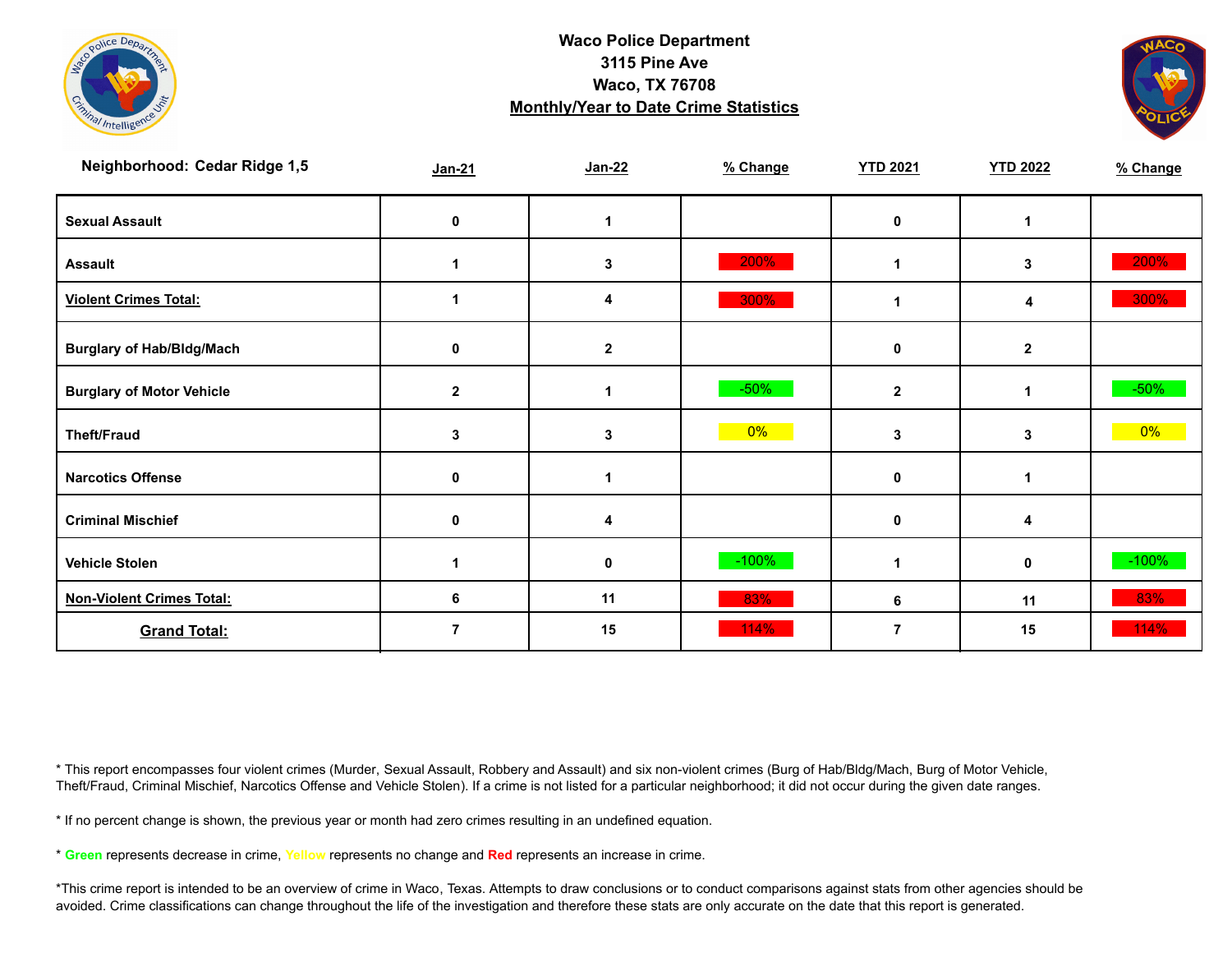



| <b>Neighborhood: China Spring 5</b> | $Jan-21$     | Jan-22       | % Change | <b>YTD 2021</b> | <b>YTD 2022</b> | % Change |
|-------------------------------------|--------------|--------------|----------|-----------------|-----------------|----------|
| <b>Sexual Assault</b>               |              | 0            | $-100%$  |                 | $\mathbf 0$     | $-100%$  |
| <b>Assault</b>                      | $\mathbf{2}$ | 5            | 150%     | $\mathbf{2}$    | 5               | 150%     |
| <b>Violent Crimes Total:</b>        | 3            | 5            | 67%      | 3               | 5               | 67%      |
| <b>Burglary of Hab/Bldg/Mach</b>    | 0            | $\mathbf{2}$ |          | $\mathbf 0$     | $\mathbf{2}$    |          |
| <b>Burglary of Motor Vehicle</b>    |              | 3            | 200%     |                 | 3               | 200%     |
| <b>Theft/Fraud</b>                  |              | 4            | 300%     |                 | 4               | 300%     |
| <b>Criminal Mischief</b>            |              | 0            | $-100%$  |                 | $\mathbf 0$     | $-100%$  |
| <b>Vehicle Stolen</b>               | 0            | 2            |          | 0               | $\mathbf{2}$    |          |
| <b>Non-Violent Crimes Total:</b>    | 3            | 11           | 267%     | $\mathbf{3}$    | 11              | 267%     |
| <b>Grand Total:</b>                 |              | 16           | 167%     | 6               | 16              | 167%     |

\* This report encompasses four violent crimes (Murder, Sexual Assault, Robbery and Assault) and six non-violent crimes (Burg of Hab/Bldg/Mach, Burg of Motor Vehicle, Theft/Fraud, Criminal Mischief, Narcotics Offense and Vehicle Stolen). If a crime is not listed for a particular neighborhood; it did not occur during the given date ranges.

\* If no percent change is shown, the previous year or month had zero crimes resulting in an undefined equation.

\* **Green** represents decrease in crime, **Yellow** represents no change and **Red** represents an increase in crime.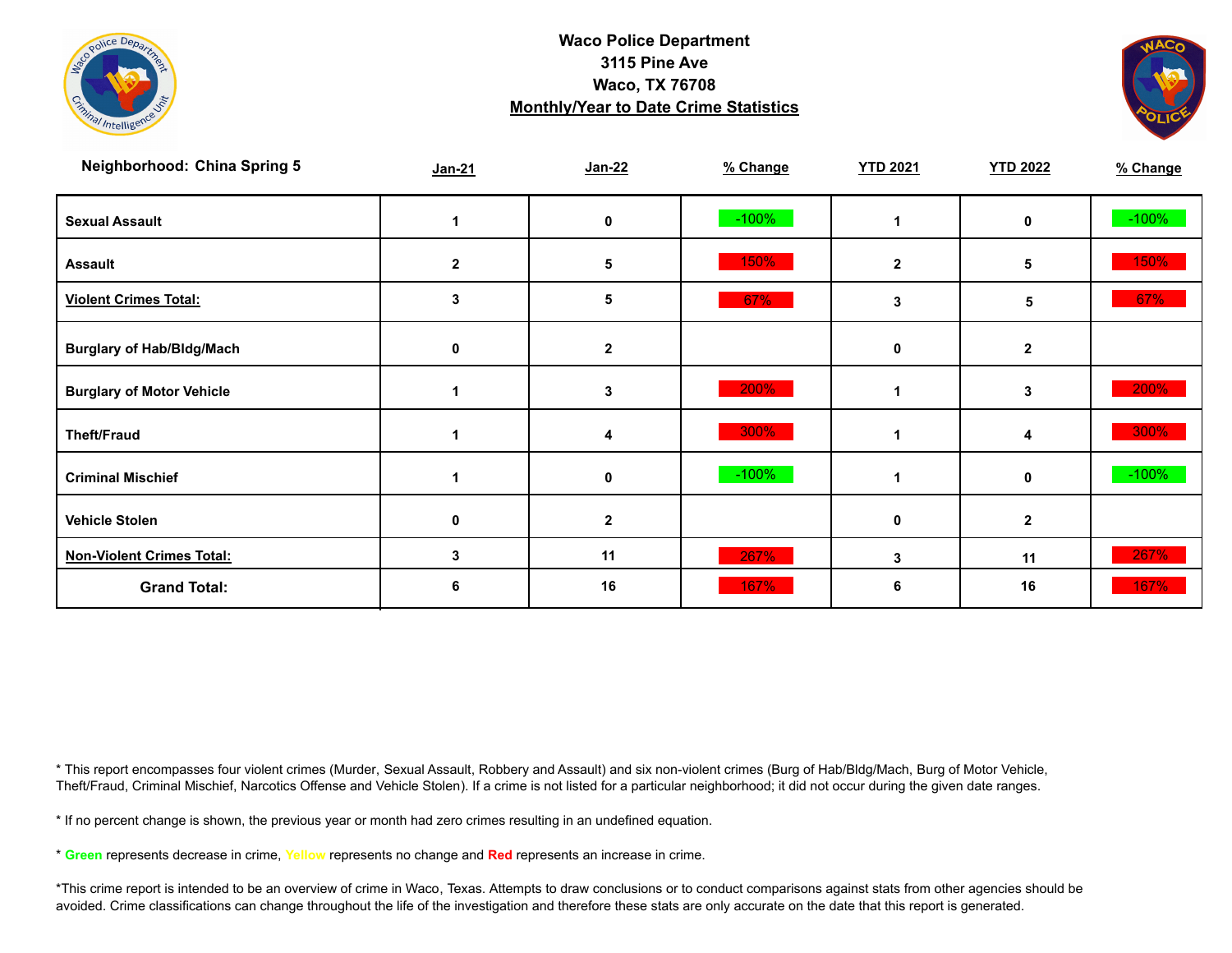



| Neighborhood: Dean Highland 1,4  | $Jan-21$     | $Jan-22$     | % Change | <b>YTD 2021</b> | <b>YTD 2022</b> | % Change |
|----------------------------------|--------------|--------------|----------|-----------------|-----------------|----------|
| <b>Sexual Assault</b>            | 0            |              |          | 0               |                 |          |
| <b>Assault</b>                   | 9            | 6            | $-33%$   | 9               | 6               | $-33%$   |
| <b>Violent Crimes Total:</b>     | 9            | 7            | $-22%$   | 9               | $\overline{7}$  | $-22%$   |
| <b>Burglary of Hab/Bldg/Mach</b> | 3            |              | $-67%$   | 3               |                 | $-67%$   |
| <b>Burglary of Motor Vehicle</b> | $\mathbf{2}$ |              | $-50%$   | $\mathbf{2}$    |                 | $-50\%$  |
| <b>Theft/Fraud</b>               | 8            | $\mathbf{2}$ | $-75%$   | 8               | $\overline{2}$  | $-75%$   |
| <b>Narcotics Offense</b>         |              |              | 0%       |                 | 1               | $0\%$    |
| <b>Criminal Mischief</b>         | 2            | $\mathbf{2}$ | 0%       | $\mathbf{2}$    | $\mathbf{2}$    | $0\%$    |
| <b>Non-Violent Crimes Total:</b> | 16           | 7            | $-56%$   | 16              | 7               | $-56%$   |
| <b>Grand Total:</b>              | 25           | 14           | $-44%$   | 25              | 14              | $-44%$   |

\* This report encompasses four violent crimes (Murder, Sexual Assault, Robbery and Assault) and six non-violent crimes (Burg of Hab/Bldg/Mach, Burg of Motor Vehicle, Theft/Fraud, Criminal Mischief, Narcotics Offense and Vehicle Stolen). If a crime is not listed for a particular neighborhood; it did not occur during the given date ranges.

\* If no percent change is shown, the previous year or month had zero crimes resulting in an undefined equation.

\* **Green** represents decrease in crime, **Yellow** represents no change and **Red** represents an increase in crime.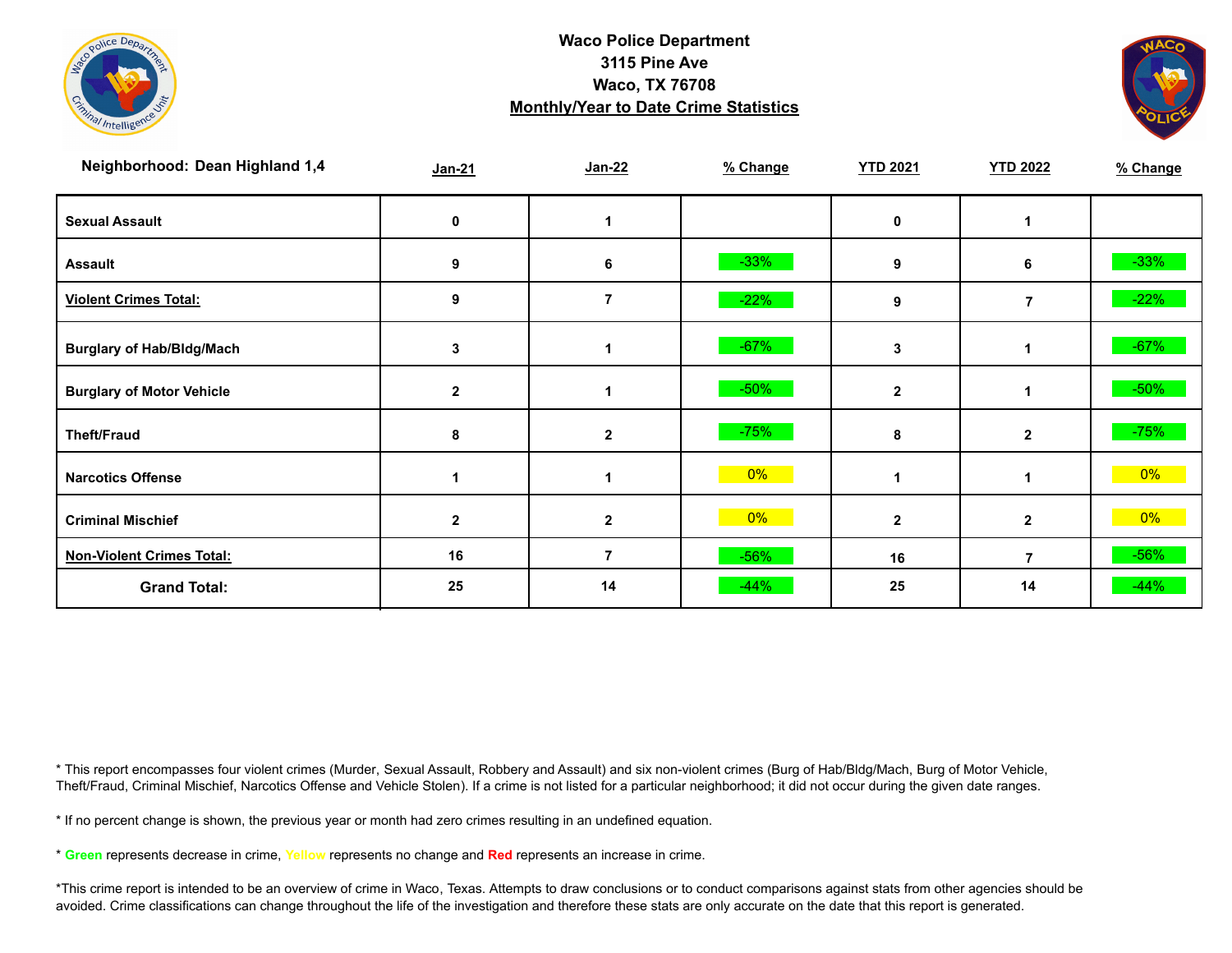



| Neighborhood: Downtown (Brazos) 2,5 | Jan-21         | $Jan-22$     | % Change | <b>YTD 2021</b> | <b>YTD 2022</b> | % Change |
|-------------------------------------|----------------|--------------|----------|-----------------|-----------------|----------|
| Robbery                             | 3              |              | $-67%$   | 3               | 1               | $-67%$   |
| <b>Assault</b>                      | 14             | 8            | $-43%$   | 14              | 8               | $-43%$   |
| <b>Violent Crimes Total:</b>        | 17             | 9            | $-47%$   | 17              | 9               | $-47%$   |
| <b>Burglary of Hab/Bldg/Mach</b>    |                | 4            | $-43%$   | 7               | 4               | $-43%$   |
| <b>Burglary of Motor Vehicle</b>    | 4              | 14           | 250%     | 4               | 14              | 250%     |
| <b>Theft/Fraud</b>                  | $\overline{7}$ | 14           | 100%     | $\overline{7}$  | 14              | 100%     |
| <b>Narcotics Offense</b>            | 14             | 4            | $-71%$   | 14              | 4               | $-71%$   |
| <b>Criminal Mischief</b>            | 3              | 9            | 200%     | 3               | 9               | 200%     |
| <b>Vehicle Stolen</b>               | 0              | $\mathbf{2}$ |          | 0               | $\mathbf{2}$    |          |
| <b>Non-Violent Crimes Total:</b>    | 35             | 47           | 34%      | 35              | 47              | 34%      |
| <b>Grand Total:</b>                 | 52             | 56           | 8%       | 52              | 56              | $8\%$    |

\* This report encompasses four violent crimes (Murder, Sexual Assault, Robbery and Assault) and six non-violent crimes (Burg of Hab/Bldg/Mach, Burg of Motor Vehicle, Theft/Fraud, Criminal Mischief, Narcotics Offense and Vehicle Stolen). If a crime is not listed for a particular neighborhood; it did not occur during the given date ranges.

\* If no percent change is shown, the previous year or month had zero crimes resulting in an undefined equation.

\* **Green** represents decrease in crime, **Yellow** represents no change and **Red** represents an increase in crime.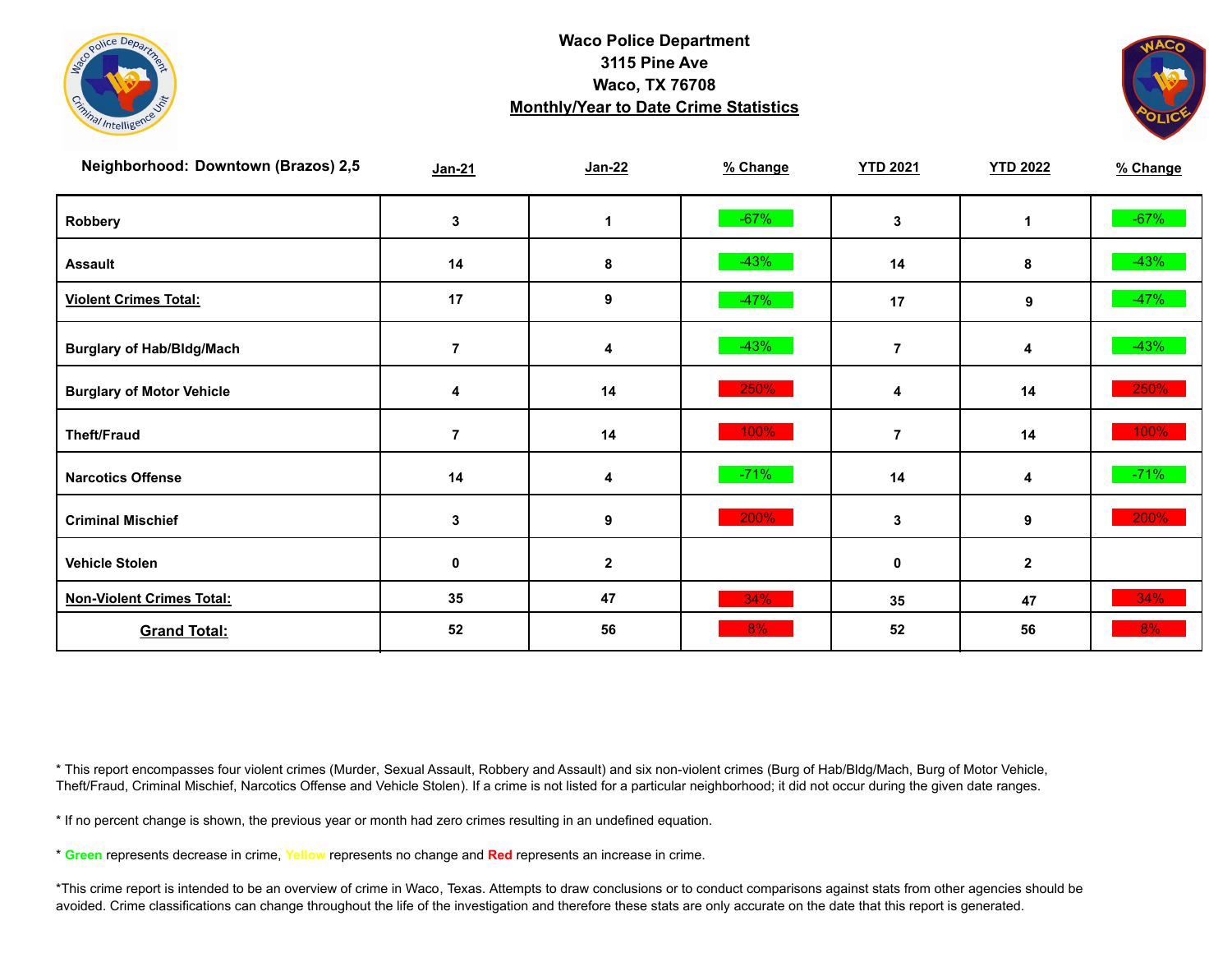



| Neighborhood: Heart of Texas 3,4 | Jan-21         | $Jan-22$ | % Change | <b>YTD 2021</b> | <b>YTD 2022</b> | % Change |
|----------------------------------|----------------|----------|----------|-----------------|-----------------|----------|
| <b>Sexual Assault</b>            | 0              | 1        |          | 0               |                 |          |
| <b>Assault</b>                   | $\overline{7}$ | 3        | $-57%$   | $\overline{7}$  | 3               | $-57%$   |
| <b>Violent Crimes Total:</b>     | $\overline{7}$ | 4        | $-43%$   | $\overline{7}$  | 4               | $-43%$   |
| <b>Burglary of Hab/Bldg/Mach</b> | $\mathbf{2}$   |          | $-50%$   | $\overline{2}$  |                 | $-50\%$  |
| <b>Burglary of Motor Vehicle</b> | 0              | 4        |          | $\mathbf 0$     | 4               |          |
| <b>Theft/Fraud</b>               | 11             | 0        | $-100%$  | 11              | $\mathbf{0}$    | $-100%$  |
| <b>Narcotics Offense</b>         |                | 3        | 200%     |                 | 3               | 200%     |
| <b>Criminal Mischief</b>         | 6              | 3        | $-50%$   | 6               | 3               | $-50%$   |
| <b>Vehicle Stolen</b>            | 0              |          |          | 0               |                 |          |
| <b>Non-Violent Crimes Total:</b> | 20             | 12       | $-40%$   | 20              | 12              | $-40%$   |
| <b>Grand Total:</b>              | 27             | 16       | $-41%$   | 27              | 16              | $-41%$   |

\* This report encompasses four violent crimes (Murder, Sexual Assault, Robbery and Assault) and six non-violent crimes (Burg of Hab/Bldg/Mach, Burg of Motor Vehicle, Theft/Fraud, Criminal Mischief, Narcotics Offense and Vehicle Stolen). If a crime is not listed for a particular neighborhood; it did not occur during the given date ranges.

\* If no percent change is shown, the previous year or month had zero crimes resulting in an undefined equation.

\* **Green** represents decrease in crime, **Yellow** represents no change and **Red** represents an increase in crime.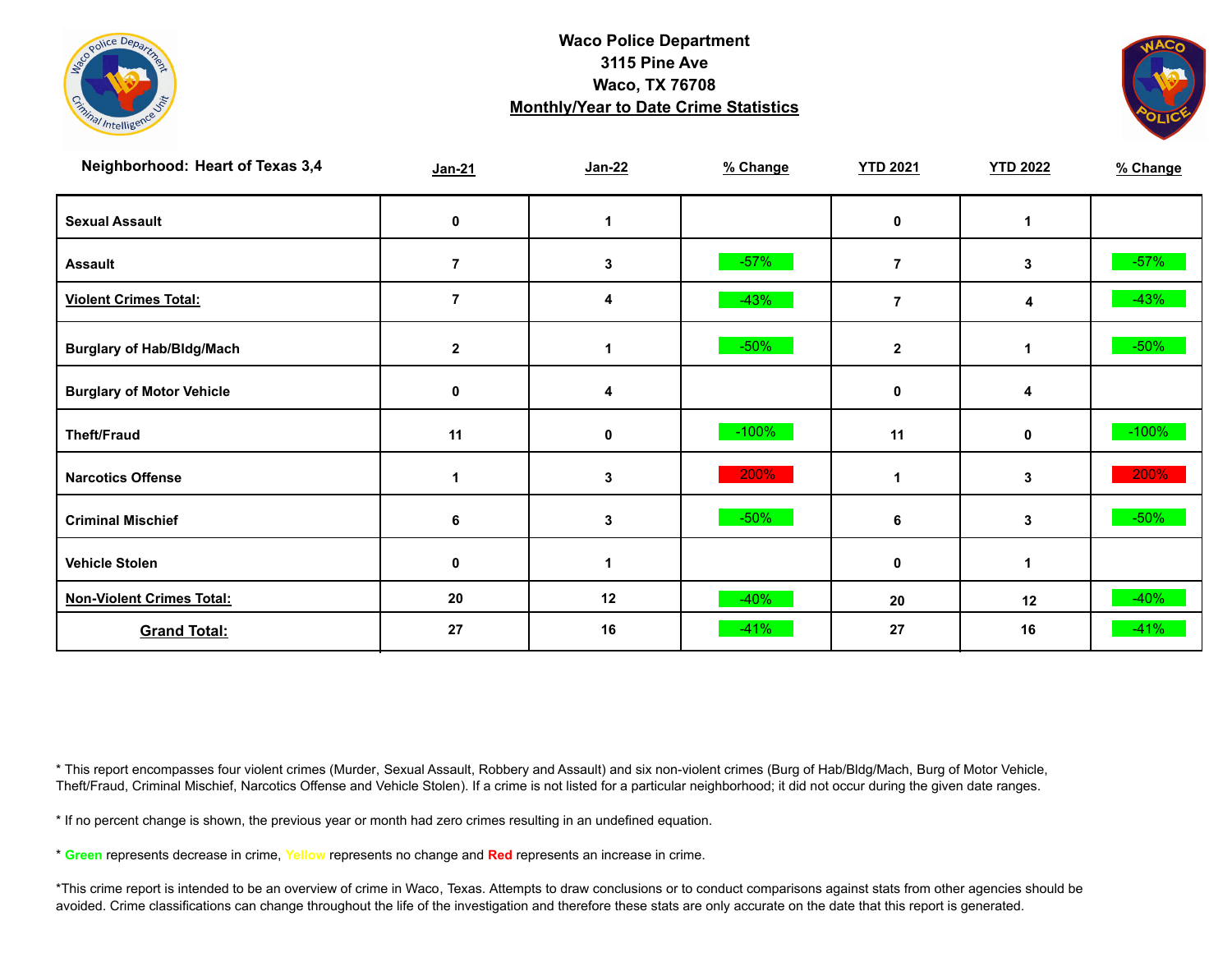



| Neighborhood: Hwy 84 Corridor 5  | $Jan-21$ | Jan-22 | % Change | <b>YTD 2021</b> | <b>YTD 2022</b> | % Change |
|----------------------------------|----------|--------|----------|-----------------|-----------------|----------|
| <b>Assault</b>                   |          |        |          |                 |                 |          |
| <b>Violent Crimes Total:</b>     |          |        | $0\%$    |                 |                 | $0\%$    |
| <b>Burglary of Hab/Bldg/Mach</b> |          |        |          | o               |                 |          |
| <b>Burglary of Motor Vehicle</b> |          |        |          |                 |                 |          |
| <b>Theft/Fraud</b>               |          |        | 0%       |                 |                 | $0\%$    |
| <b>Criminal Mischief</b>         |          |        | $0\%$    |                 |                 | $0\%$    |
| <b>Non-Violent Crimes Total:</b> |          | 4      | 100%     |                 | 4               | 100%     |
| <b>Grand Total:</b>              |          |        | 150%     |                 | 5               | 150%     |

\* This report encompasses four violent crimes (Murder, Sexual Assault, Robbery and Assault) and six non-violent crimes (Burg of Hab/Bldg/Mach, Burg of Motor Vehicle, Theft/Fraud, Criminal Mischief, Narcotics Offense and Vehicle Stolen). If a crime is not listed for a particular neighborhood; it did not occur during the given date ranges.

\* If no percent change is shown, the previous year or month had zero crimes resulting in an undefined equation.

\* **Green** represents decrease in crime, **Yellow** represents no change and **Red** represents an increase in crime.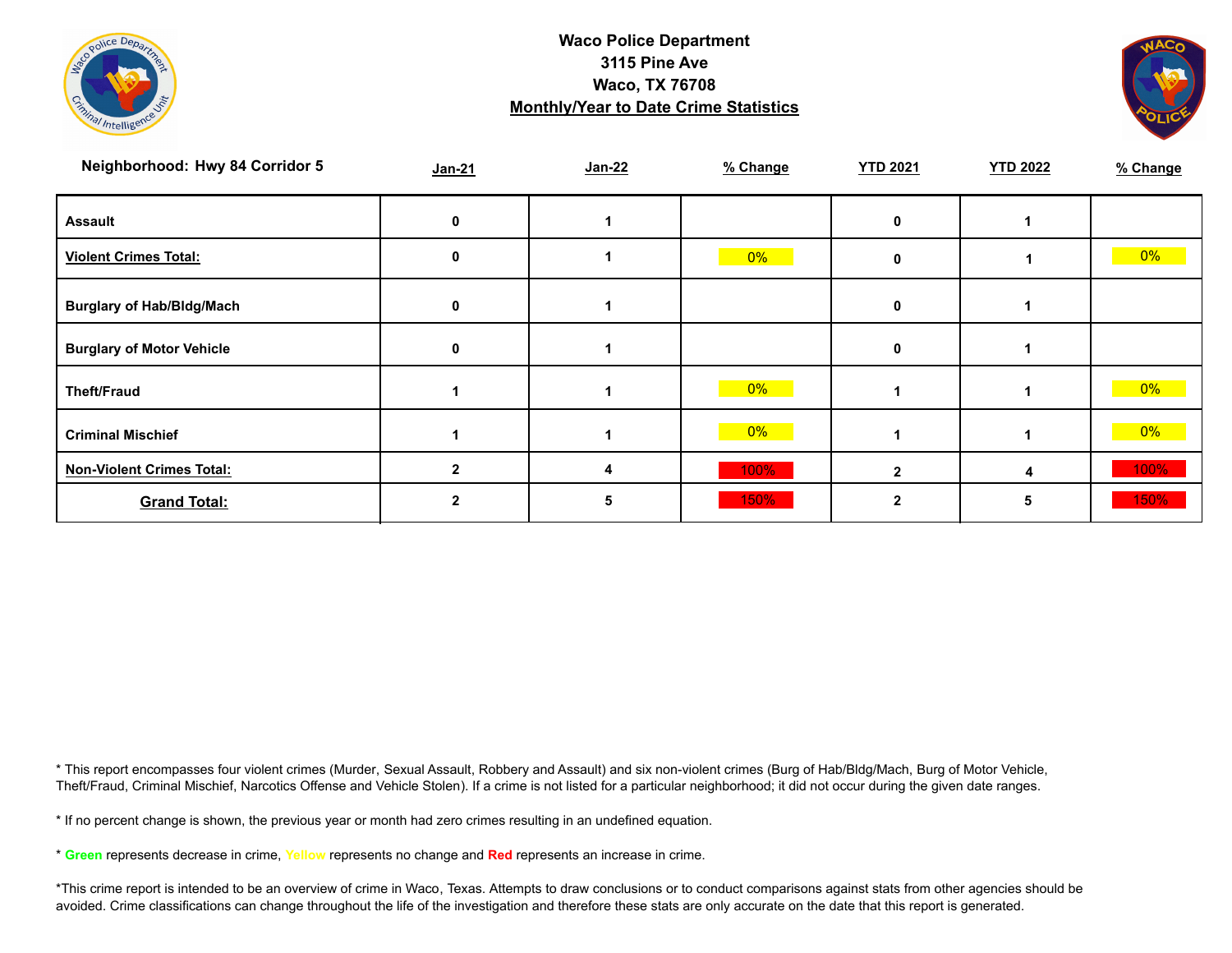



| Neighborhood: Kendrick 2,3       | Jan-21          | $Jan-22$       | % Change | <b>YTD 2021</b> | <b>YTD 2022</b> | % Change |
|----------------------------------|-----------------|----------------|----------|-----------------|-----------------|----------|
| <b>Sexual Assault</b>            | 1               | $\mathbf{2}$   | 100%     | 1               | $\mathbf{2}$    | 100%     |
| Robbery                          | 0               | $\mathbf{2}$   |          | 0               | $\mathbf{2}$    |          |
| <b>Assault</b>                   | $6\phantom{1}6$ | 13             | 117%     | 6               | 13              | 117%     |
| <b>Violent Crimes Total:</b>     | $\overline{7}$  | 17             | 143%     | $\overline{7}$  | 17              | 143%     |
| <b>Burglary of Hab/Bldg/Mach</b> | 1               | 3              | 200%     | $\mathbf{1}$    | 3               | 200%     |
| <b>Burglary of Motor Vehicle</b> | 9               | $\overline{7}$ | $-22%$   | 9               | $\overline{7}$  | $-22%$   |
| <b>Theft/Fraud</b>               | 24              | 26             | 8%       | 24              | 26              | 8%       |
| <b>Narcotics Offense</b>         | 1               | 5              | 400%     | 1               | $5\phantom{.0}$ | 400%     |
| <b>Criminal Mischief</b>         | 4               | 8              | 100%     | 4               | 8               | 100%     |
| <b>Vehicle Stolen</b>            | $\overline{7}$  | $\mathbf{1}$   | $-86%$   | $\overline{7}$  | 1               | $-86%$   |
| <b>Non-Violent Crimes Total:</b> | 46              | 50             | 9%       | 46              | 50              | 9%       |
| <b>Grand Total:</b>              | 53              | 67             | 26%      | 53              | 67              | 26%      |

\* This report encompasses four violent crimes (Murder, Sexual Assault, Robbery and Assault) and six non-violent crimes (Burg of Hab/Bldg/Mach, Burg of Motor Vehicle, Theft/Fraud, Criminal Mischief, Narcotics Offense and Vehicle Stolen). If a crime is not listed for a particular neighborhood; it did not occur during the given date ranges.

\* If no percent change is shown, the previous year or month had zero crimes resulting in an undefined equation.

\* **Green** represents decrease in crime, **Yellow** represents no change and **Red** represents an increase in crime.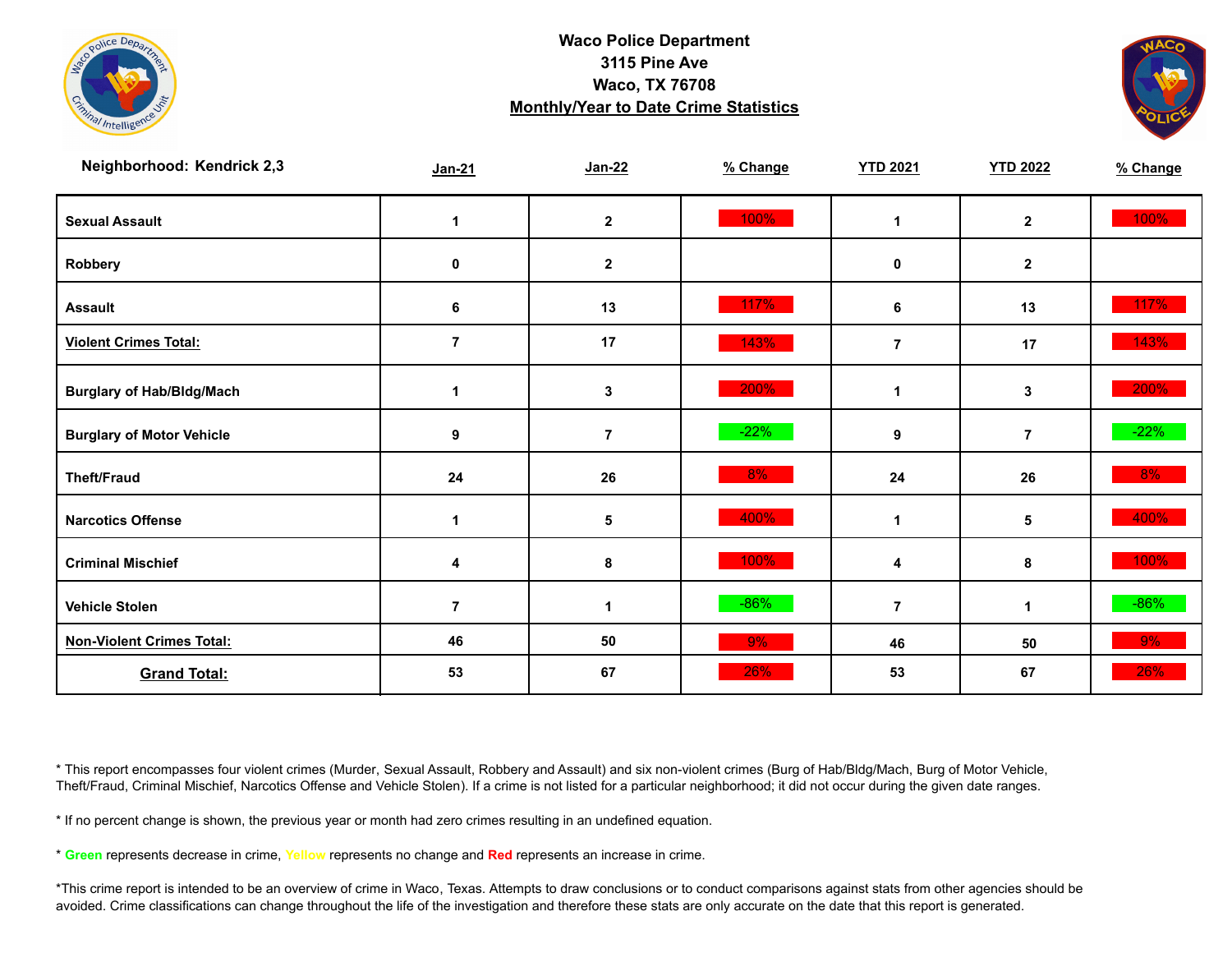



| Neighborhood: Landon Branch 1,5  | $Jan-21$    | Jan-22       | % Change | <b>YTD 2021</b> | <b>YTD 2022</b> | % Change |
|----------------------------------|-------------|--------------|----------|-----------------|-----------------|----------|
| Robbery                          |             | 0            | $-100%$  |                 | 0               | $-100%$  |
| <b>Assault</b>                   | 8           | 1            | $-88%$   | 8               | 1               | $-88%$   |
| <b>Violent Crimes Total:</b>     | 9           | 1            | $-89%$   | 9               |                 | $-89%$   |
| <b>Burglary of Hab/Bldg/Mach</b> | $\mathbf 0$ | $\mathbf{2}$ |          | $\mathbf 0$     | $\mathbf{2}$    |          |
| <b>Burglary of Motor Vehicle</b> | 5           | 1            | $-80%$   | 5               |                 | $-80%$   |
| <b>Theft/Fraud</b>               | 5           | 5            | $0\%$    | 5               | 5               | $0\%$    |
| <b>Criminal Mischief</b>         | 4           | $\mathbf{2}$ | $-50%$   | 4               | $\mathbf{2}$    | $-50%$   |
| <b>Vehicle Stolen</b>            |             |              | 0%       |                 |                 | 0%       |
| <b>Non-Violent Crimes Total:</b> | 15          | 11           | $-27%$   | 15              | 11              | $-27%$   |
| <b>Grand Total:</b>              | 24          | 12           | $-50%$   | 24              | 12              | $-50%$   |

\* This report encompasses four violent crimes (Murder, Sexual Assault, Robbery and Assault) and six non-violent crimes (Burg of Hab/Bldg/Mach, Burg of Motor Vehicle, Theft/Fraud, Criminal Mischief, Narcotics Offense and Vehicle Stolen). If a crime is not listed for a particular neighborhood; it did not occur during the given date ranges.

\* If no percent change is shown, the previous year or month had zero crimes resulting in an undefined equation.

\* **Green** represents decrease in crime, **Yellow** represents no change and **Red** represents an increase in crime.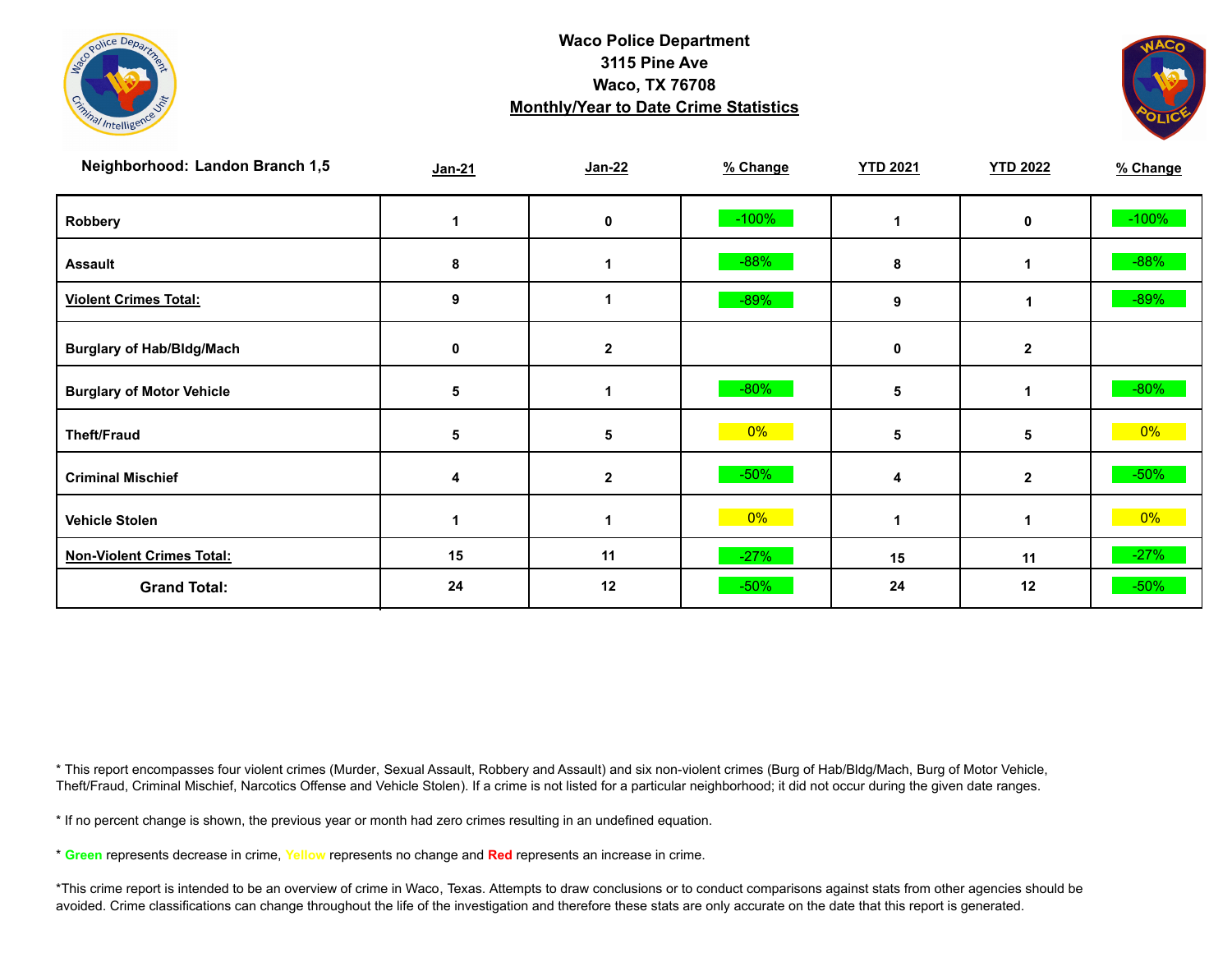



| <b>Neighborhood: Mountainview 5</b> | Jan-21 | Jan-22      | % Change | <b>YTD 2021</b> | <b>YTD 2022</b> | % Change |
|-------------------------------------|--------|-------------|----------|-----------------|-----------------|----------|
| Robbery                             | 1      | $\mathbf 0$ | $-100%$  | 1               | $\mathbf 0$     | $-100%$  |
| <b>Assault</b>                      | 0      | 1           |          | $\mathbf 0$     |                 |          |
| <b>Violent Crimes Total:</b>        | 1      | 1           | $0\%$    | 1               | 1               | $0\%$    |
| <b>Burglary of Hab/Bldg/Mach</b>    |        | 0           | $-100%$  | 1               | $\mathbf 0$     | $-100%$  |
| <b>Burglary of Motor Vehicle</b>    | 0      | 1           |          | 0               | 1               |          |
| <b>Theft/Fraud</b>                  | 8      | 5           | $-38%$   | 8               | 5               | $-38%$   |
| <b>Narcotics Offense</b>            | 0      |             |          | 0               |                 |          |
| <b>Criminal Mischief</b>            | 0      | 3           |          | 0               | 3               |          |
| <b>Vehicle Stolen</b>               | 1      | 1           | $0\%$    | 1               | 1               | $0\%$    |
| <b>Non-Violent Crimes Total:</b>    | 10     | 11          | 10%      | 10              | 11              | 10%      |
| <b>Grand Total:</b>                 | 11     | 12          | 9%       | 11              | 12              | 9%       |

\* This report encompasses four violent crimes (Murder, Sexual Assault, Robbery and Assault) and six non-violent crimes (Burg of Hab/Bldg/Mach, Burg of Motor Vehicle, Theft/Fraud, Criminal Mischief, Narcotics Offense and Vehicle Stolen). If a crime is not listed for a particular neighborhood; it did not occur during the given date ranges.

\* If no percent change is shown, the previous year or month had zero crimes resulting in an undefined equation.

\* **Green** represents decrease in crime, **Yellow** represents no change and **Red** represents an increase in crime.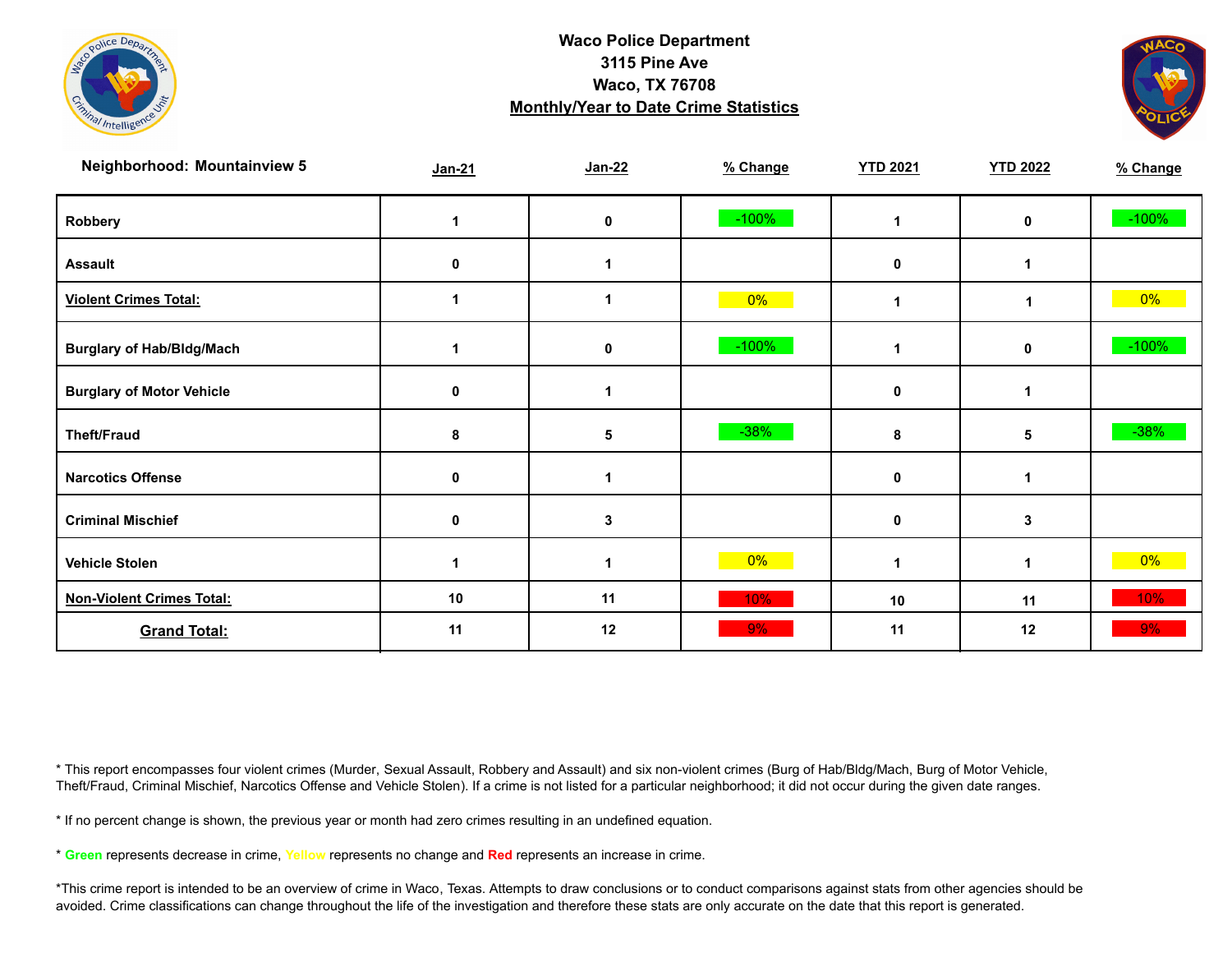



| Neighborhood: North East Riverside 1 | $Jan-21$     | $Jan-22$     | % Change | <b>YTD 2021</b> | <b>YTD 2022</b> | % Change |
|--------------------------------------|--------------|--------------|----------|-----------------|-----------------|----------|
| <b>Sexual Assault</b>                | 0            | $\mathbf{2}$ |          | $\mathbf 0$     | $\mathbf{2}$    |          |
| Robbery                              | 0            | $\mathbf{2}$ |          | 0               | $\mathbf{2}$    |          |
| <b>Assault</b>                       | 5            | $\sqrt{5}$   | 0%       | $5\phantom{.0}$ | 5               | $0\%$    |
| <b>Violent Crimes Total:</b>         | 5            | 9            | 80%      | 5               | 9               | 80%      |
| <b>Burglary of Hab/Bldg/Mach</b>     | 1            | $\mathbf 3$  | 200%     | 1               | 3               | 200%     |
| <b>Burglary of Motor Vehicle</b>     | $\mathbf{2}$ | $\mathbf 0$  | $-100%$  | $\mathbf{2}$    | $\mathbf 0$     | $-100%$  |
| <b>Theft/Fraud</b>                   | $\mathbf 2$  | $\mathbf{3}$ | 50%      | $\mathbf{2}$    | 3               | 50%      |
| <b>Narcotics Offense</b>             | 3            | $\mathbf{3}$ | $0\%$    | 3               | 3               | $0\%$    |
| <b>Criminal Mischief</b>             | 3            | 5            | 67%      | 3               | 5               | 67%      |
| <b>Vehicle Stolen</b>                | $\mathbf 2$  | $\mathbf{2}$ | $0\%$    | $\mathbf{2}$    | $\mathbf{2}$    | $0\%$    |
| <b>Non-Violent Crimes Total:</b>     | 13           | 16           | 23%      | 13              | 16              | 23%      |
| <b>Grand Total:</b>                  | 18           | 25           | 39%      | 18              | 25              | 39%      |

\* This report encompasses four violent crimes (Murder, Sexual Assault, Robbery and Assault) and six non-violent crimes (Burg of Hab/Bldg/Mach, Burg of Motor Vehicle, Theft/Fraud, Criminal Mischief, Narcotics Offense and Vehicle Stolen). If a crime is not listed for a particular neighborhood; it did not occur during the given date ranges.

\* If no percent change is shown, the previous year or month had zero crimes resulting in an undefined equation.

\* **Green** represents decrease in crime, **Yellow** represents no change and **Red** represents an increase in crime.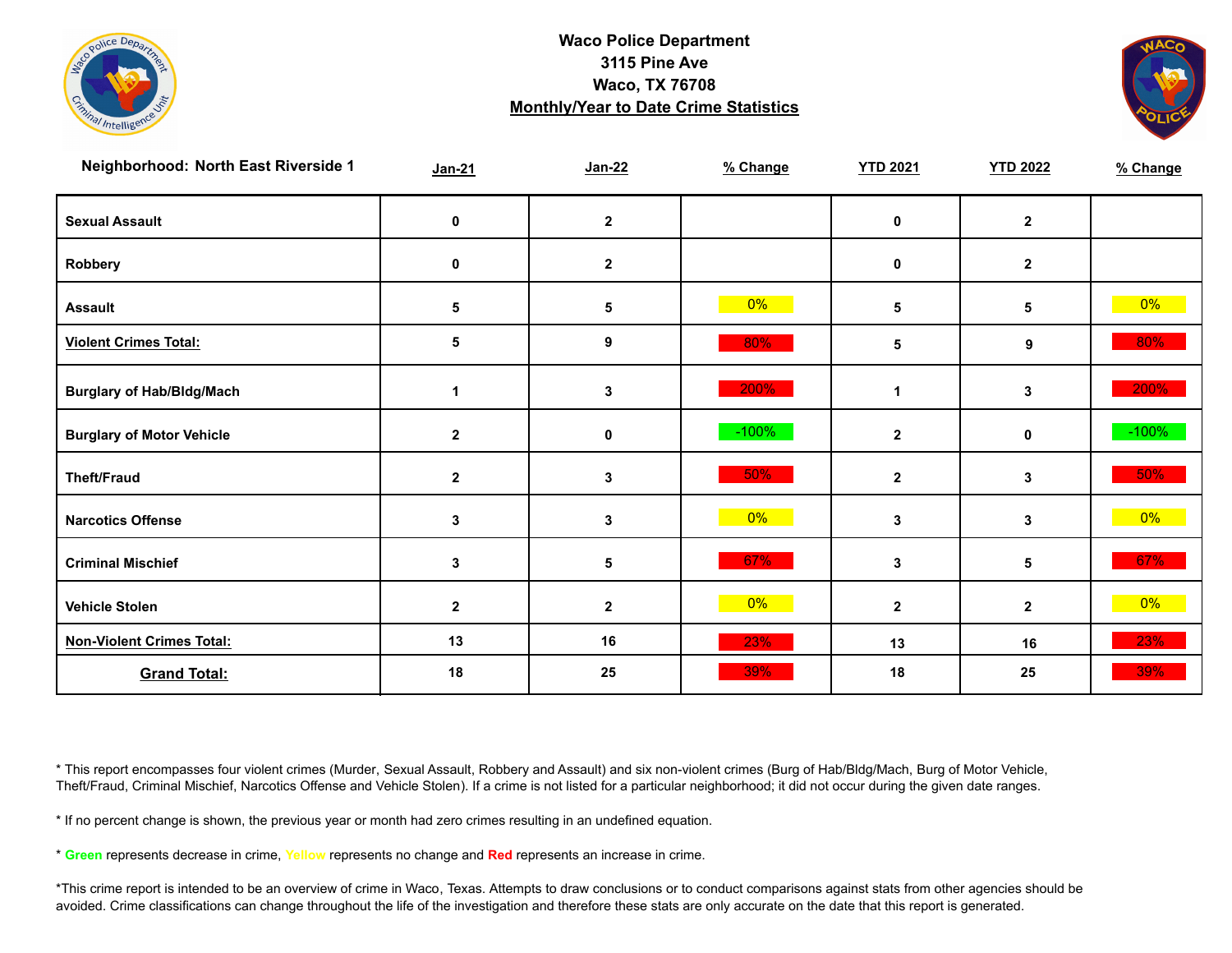



| Neighborhood: North Lake Waco 5  | Jan-21 | Jan-22 | % Change | <b>YTD 2021</b> | <b>YTD 2022</b> | % Change |
|----------------------------------|--------|--------|----------|-----------------|-----------------|----------|
| <b>Assault</b>                   |        |        | $-50%$   |                 |                 | $-50\%$  |
| <b>Violent Crimes Total:</b>     |        |        | $-50%$   | 2               |                 | $-50%$   |
| <b>Burglary of Hab/Bldg/Mach</b> | 0      |        |          | 0               |                 |          |
| <b>Burglary of Motor Vehicle</b> |        |        |          | 0               | 3               |          |
| <b>Theft/Fraud</b>               |        |        | $-75%$   | 4               |                 | $-75%$   |
| <b>Vehicle Stolen</b>            |        | 0      | $-100%$  |                 | $\mathbf{0}$    | $-100%$  |
| <b>Non-Violent Crimes Total:</b> | 5      | 5      | $0\%$    | h               | 5.              | $0\%$    |
| <b>Grand Total:</b>              |        | 6      | $-14%$   |                 | 6               | $-14%$   |

\* This report encompasses four violent crimes (Murder, Sexual Assault, Robbery and Assault) and six non-violent crimes (Burg of Hab/Bldg/Mach, Burg of Motor Vehicle, Theft/Fraud, Criminal Mischief, Narcotics Offense and Vehicle Stolen). If a crime is not listed for a particular neighborhood; it did not occur during the given date ranges.

\* If no percent change is shown, the previous year or month had zero crimes resulting in an undefined equation.

\* **Green** represents decrease in crime, **Yellow** represents no change and **Red** represents an increase in crime.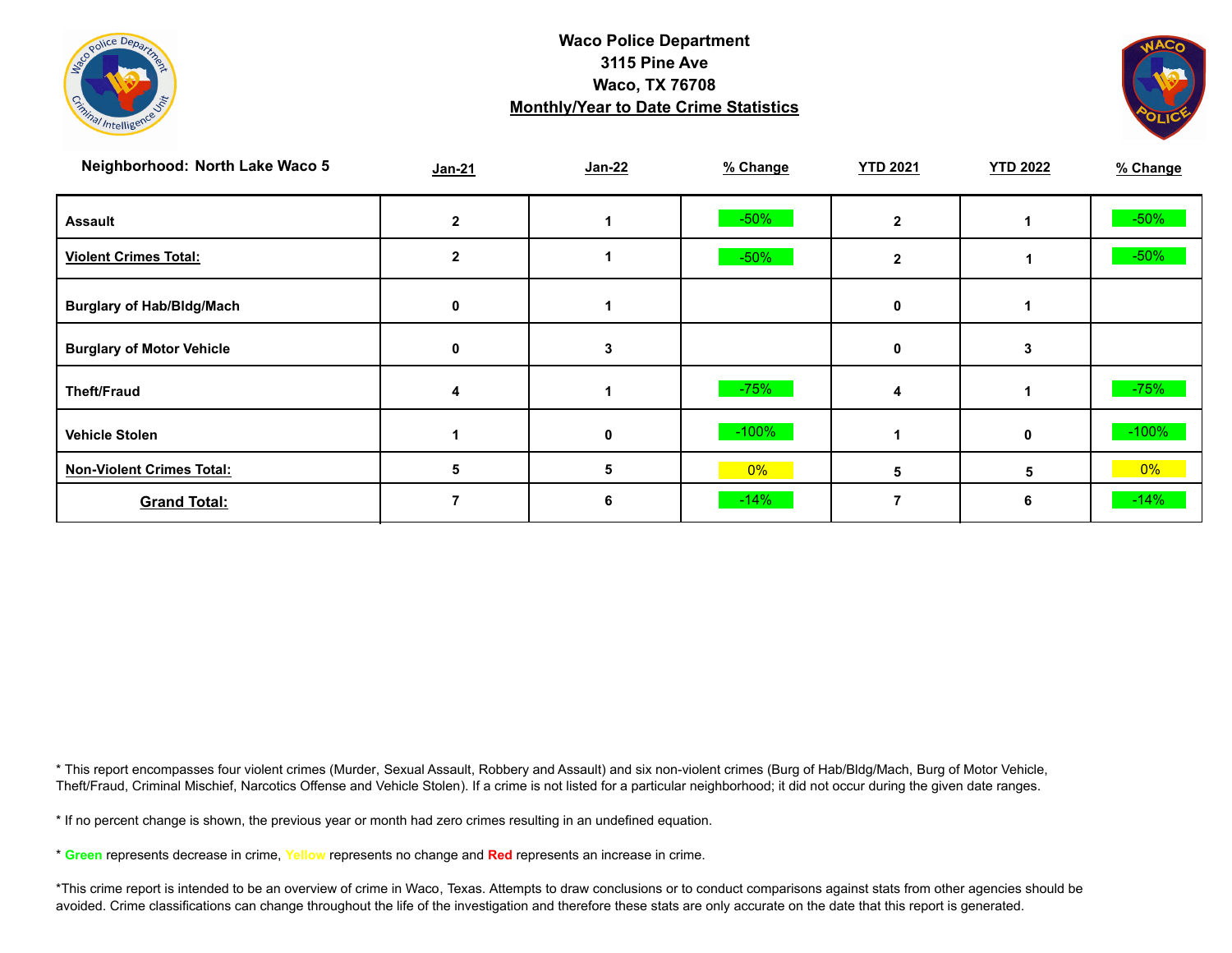



| Neighborhood: North Waco 1,4     | $Jan-21$     | Jan-22       | % Change | <b>YTD 2021</b> | <b>YTD 2022</b> | % Change |
|----------------------------------|--------------|--------------|----------|-----------------|-----------------|----------|
| <b>Sexual Assault</b>            |              | 0            | $-100%$  |                 | $\mathbf 0$     | $-100%$  |
| <b>Assault</b>                   | $\mathbf{2}$ | 4            | 100%     | $\mathbf{2}$    | 4               | 100%     |
| <b>Violent Crimes Total:</b>     | 3            | 4            | 33%      | 3               |                 | 33%      |
| <b>Burglary of Hab/Bldg/Mach</b> |              | 1            | 0%       |                 | 1               | $0\%$    |
| <b>Burglary of Motor Vehicle</b> |              | 3            | 200%     |                 | 3               | 200%     |
| <b>Narcotics Offense</b>         |              | $\mathbf{2}$ | 100%     |                 | $\overline{2}$  | 100%     |
| <b>Criminal Mischief</b>         | $\mathbf{2}$ | 8            | 300%     | $\mathbf{2}$    | 8               | 300%     |
| <b>Vehicle Stolen</b>            | 0            |              |          | 0               |                 |          |
| <b>Non-Violent Crimes Total:</b> | 5            | 15           | 200%     | 5               | 15              | 200%     |
| <b>Grand Total:</b>              | 8            | 19           | 138%     | 8               | 19              | 138%     |

\* This report encompasses four violent crimes (Murder, Sexual Assault, Robbery and Assault) and six non-violent crimes (Burg of Hab/Bldg/Mach, Burg of Motor Vehicle, Theft/Fraud, Criminal Mischief, Narcotics Offense and Vehicle Stolen). If a crime is not listed for a particular neighborhood; it did not occur during the given date ranges.

\* If no percent change is shown, the previous year or month had zero crimes resulting in an undefined equation.

\* **Green** represents decrease in crime, **Yellow** represents no change and **Red** represents an increase in crime.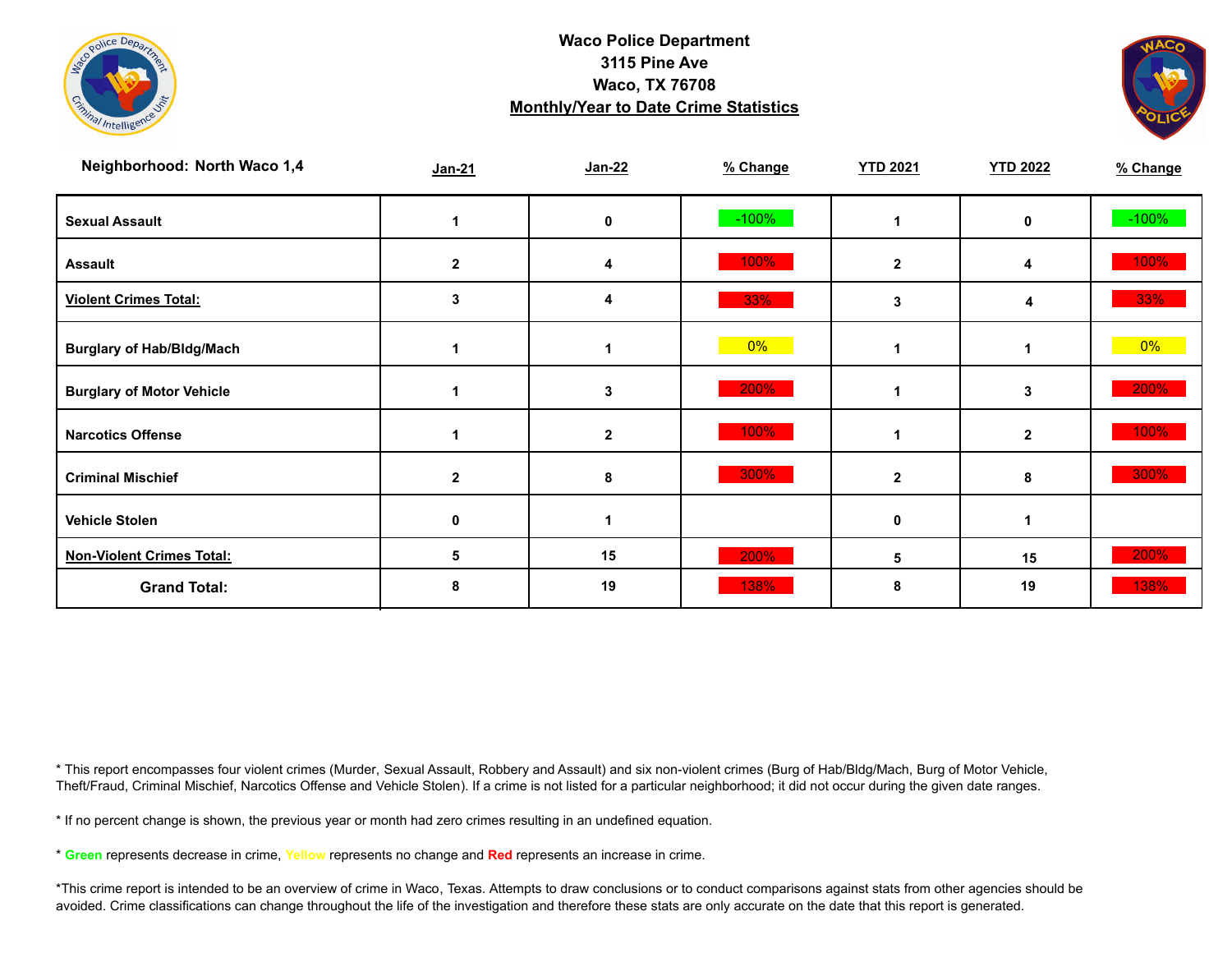



| Neighborhood: Oakwood 1          | $Jan-21$ | $Jan-22$     | % Change | <b>YTD 2021</b> | <b>YTD 2022</b> | % Change |
|----------------------------------|----------|--------------|----------|-----------------|-----------------|----------|
| <b>Sexual Assault</b>            |          | 0            | $-100%$  | 1               | 0               | $-100%$  |
| Robbery                          | 0        | 1            |          | $\mathbf 0$     | 1               |          |
| <b>Assault</b>                   | $10$     | 4            | $-60%$   | 10              | 4               | $-60%$   |
| <b>Violent Crimes Total:</b>     | 11       | 5            | $-55%$   | 11              | 5               | $-55%$   |
| <b>Burglary of Hab/Bldg/Mach</b> | 5        | 1            | $-80%$   | 5               | $\mathbf 1$     | $-80%$   |
| <b>Burglary of Motor Vehicle</b> | 11       | 12           | 9%       | 11              | 12              | 9%       |
| <b>Theft/Fraud</b>               | 7        | 1            | $-86%$   | $\overline{7}$  | 1               | $-86%$   |
| <b>Criminal Mischief</b>         | 6        | 4            | $-33%$   | 6               | 4               | $-33%$   |
| <b>Vehicle Stolen</b>            | 5        | $\mathbf{2}$ | $-60%$   | 5               | $\mathbf{2}$    | $-60\%$  |
| <b>Non-Violent Crimes Total:</b> | 34       | 20           | $-41%$   | 34              | 20              | $-41%$   |
| <b>Grand Total:</b>              | 45       | 25           | $-44%$   | 45              | 25              | $-44%$   |

\* This report encompasses four violent crimes (Murder, Sexual Assault, Robbery and Assault) and six non-violent crimes (Burg of Hab/Bldg/Mach, Burg of Motor Vehicle, Theft/Fraud, Criminal Mischief, Narcotics Offense and Vehicle Stolen). If a crime is not listed for a particular neighborhood; it did not occur during the given date ranges.

\* If no percent change is shown, the previous year or month had zero crimes resulting in an undefined equation.

\* **Green** represents decrease in crime, **Yellow** represents no change and **Red** represents an increase in crime.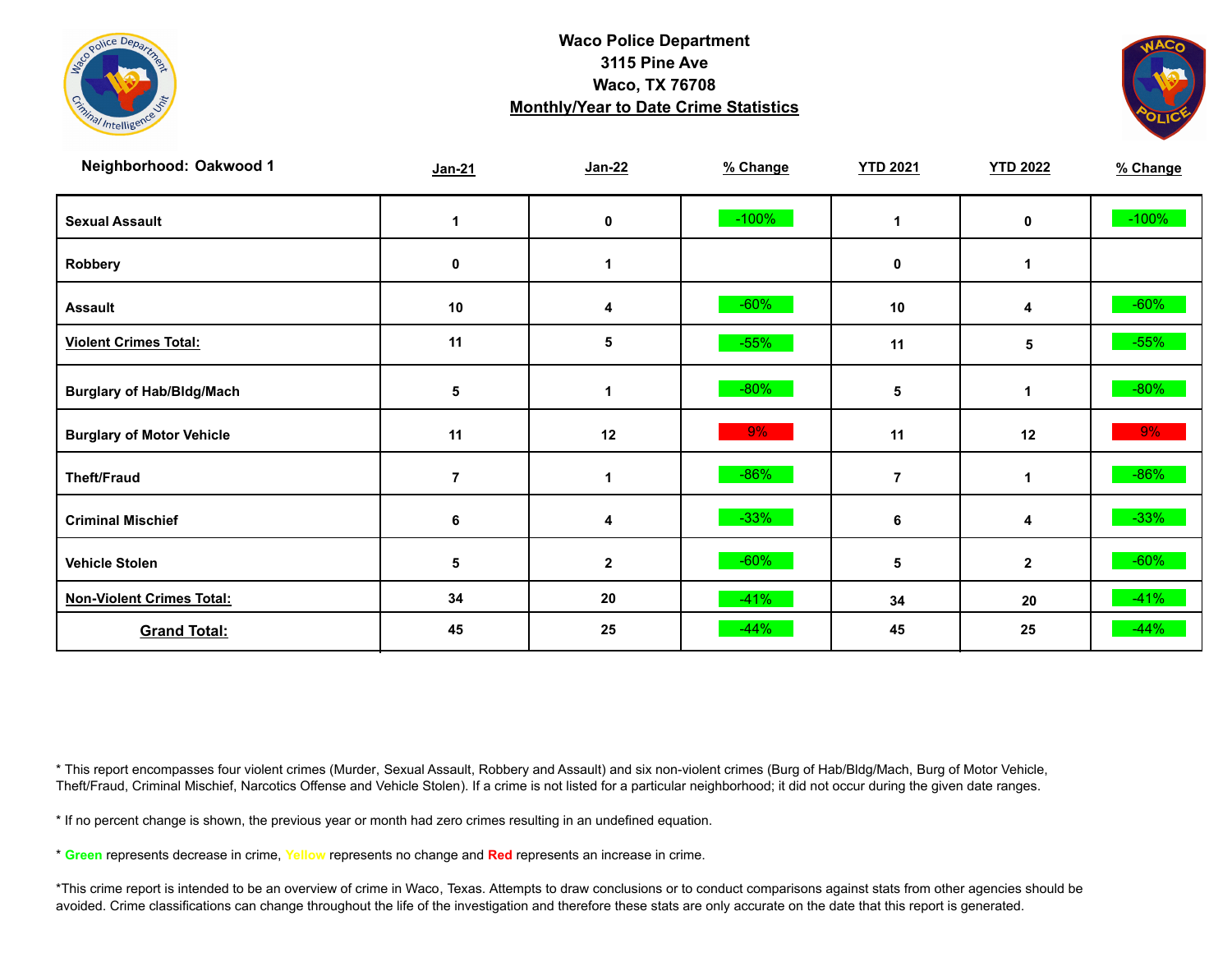



| Neighborhood: Parkdale / Viking Hills 3,5 | Jan-21       | $Jan-22$       | % Change | <b>YTD 2021</b> | <b>YTD 2022</b> | % Change |
|-------------------------------------------|--------------|----------------|----------|-----------------|-----------------|----------|
| <b>Sexual Assault</b>                     | 0            | $\mathbf 1$    |          | 0               | 1               |          |
| Robbery                                   | $\mathbf 2$  | 0              | $-100%$  | $\mathbf{2}$    | 0               | $-100%$  |
| <b>Assault</b>                            | 8            | 14             | 75%      | 8               | 14              | 75%      |
| <b>Violent Crimes Total:</b>              | 10           | 15             | 50%      | $10$            | 15              | $50\%$   |
| <b>Burglary of Hab/Bldg/Mach</b>          | 3            | 4              | 33%      | 3               | 4               | 33%      |
| <b>Burglary of Motor Vehicle</b>          | 4            | $\mathbf{3}$   | $-25%$   | 4               | 3               | $-25%$   |
| <b>Theft/Fraud</b>                        | 9            | 4              | $-56%$   | 9               | 4               | $-56%$   |
| <b>Narcotics Offense</b>                  | $\pmb{0}$    | 1              |          | 0               | 1               |          |
| <b>Criminal Mischief</b>                  | $\mathbf{2}$ | $\overline{7}$ | 250%     | $\mathbf{2}$    | $\overline{7}$  | 250%     |
| <b>Vehicle Stolen</b>                     | 3            | 0              | $-100\%$ | 3               | 0               | $-100%$  |
| <b>Non-Violent Crimes Total:</b>          | 21           | 19             | $-10%$   | 21              | 19              | $-10%$   |
| <b>Grand Total:</b>                       | 31           | 34             | 10%      | 31              | 34              | 10%      |

\* This report encompasses four violent crimes (Murder, Sexual Assault, Robbery and Assault) and six non-violent crimes (Burg of Hab/Bldg/Mach, Burg of Motor Vehicle, Theft/Fraud, Criminal Mischief, Narcotics Offense and Vehicle Stolen). If a crime is not listed for a particular neighborhood; it did not occur during the given date ranges.

\* If no percent change is shown, the previous year or month had zero crimes resulting in an undefined equation.

\* **Green** represents decrease in crime, **Yellow** represents no change and **Red** represents an increase in crime.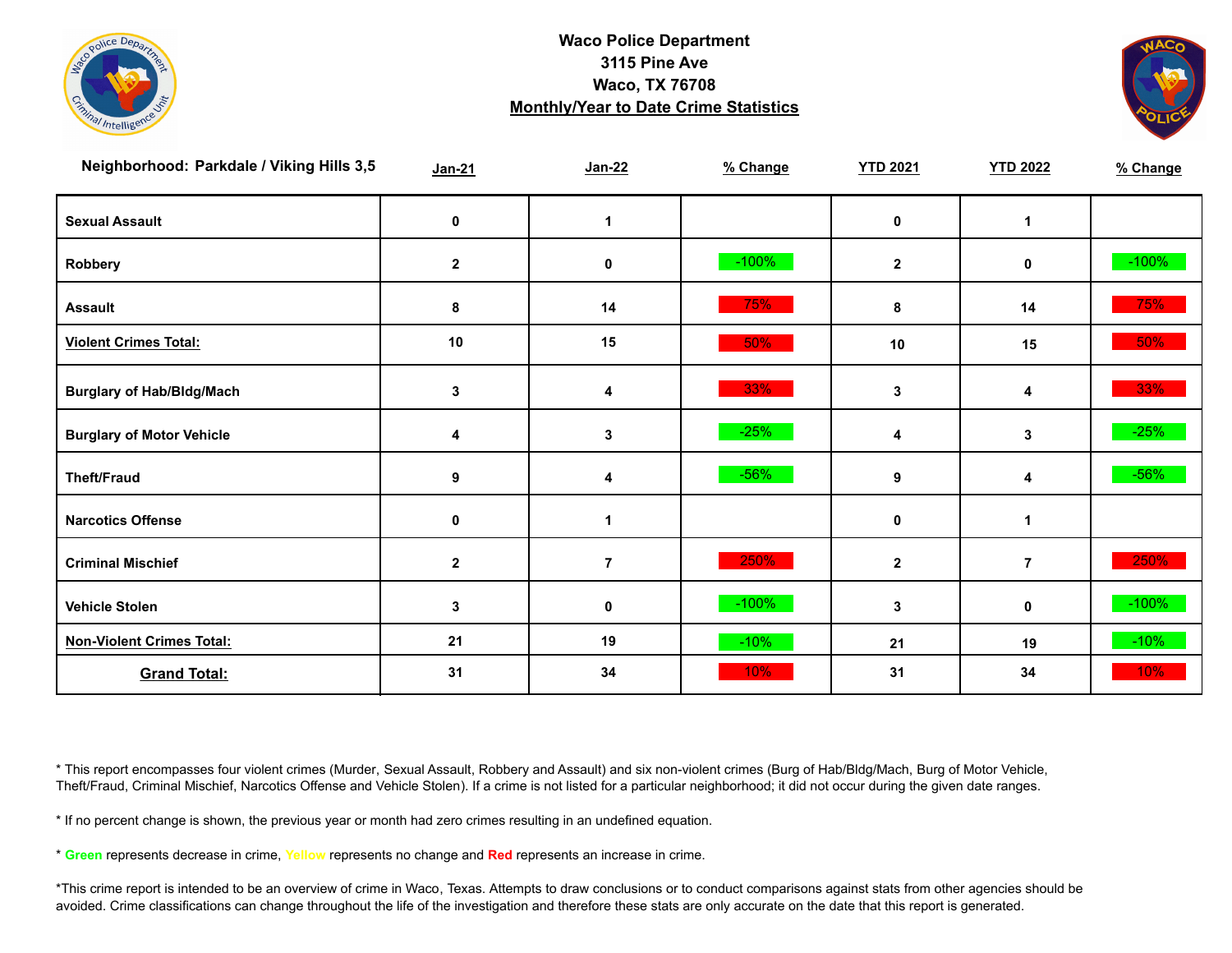



| <b>Neighborhood: Richland Hills 3</b> | Jan-21         | $Jan-22$       | % Change | <b>YTD 2021</b> | <b>YTD 2022</b> | % Change |
|---------------------------------------|----------------|----------------|----------|-----------------|-----------------|----------|
| <b>Sexual Assault</b>                 | 1              | $\pmb{0}$      | $-100%$  | 1               | 0               | $-100%$  |
| Robbery                               | 8              | $\mathbf 2$    | $-75%$   | 8               | $\mathbf{2}$    | $-75%$   |
| <b>Assault</b>                        | 16             | 15             | $-6%$    | 16              | 15              | $-6%$    |
| <b>Violent Crimes Total:</b>          | 25             | 17             | $-32%$   | 25              | 17              | $-32%$   |
| <b>Burglary of Hab/Bldg/Mach</b>      | $\overline{7}$ | 4              | $-43%$   | $\overline{7}$  | 4               | $-43%$   |
| <b>Burglary of Motor Vehicle</b>      | $10$           | $10$           | $0\%$    | 10              | 10              | $0\%$    |
| <b>Theft/Fraud</b>                    | 39             | 61             | 56%      | 39              | 61              | 56%      |
| <b>Narcotics Offense</b>              | $\bf 6$        | $\bf 7$        | 17%      | 6               | $\overline{7}$  | $17\%$   |
| <b>Criminal Mischief</b>              | 4              | 6              | 50%      | 4               | 6               | 50%      |
| <b>Vehicle Stolen</b>                 | $\mathbf{2}$   | $\overline{7}$ | 250%     | $\mathbf{2}$    | $\overline{7}$  | 250%     |
| <b>Non-Violent Crimes Total:</b>      | 68             | 95             | 40%      | 68              | 95              | 40%      |
| <b>Grand Total:</b>                   | 93             | 112            | 20%      | 93              | 112             | 20%      |

\* This report encompasses four violent crimes (Murder, Sexual Assault, Robbery and Assault) and six non-violent crimes (Burg of Hab/Bldg/Mach, Burg of Motor Vehicle, Theft/Fraud, Criminal Mischief, Narcotics Offense and Vehicle Stolen). If a crime is not listed for a particular neighborhood; it did not occur during the given date ranges.

\* If no percent change is shown, the previous year or month had zero crimes resulting in an undefined equation.

\* **Green** represents decrease in crime, **Yellow** represents no change and **Red** represents an increase in crime.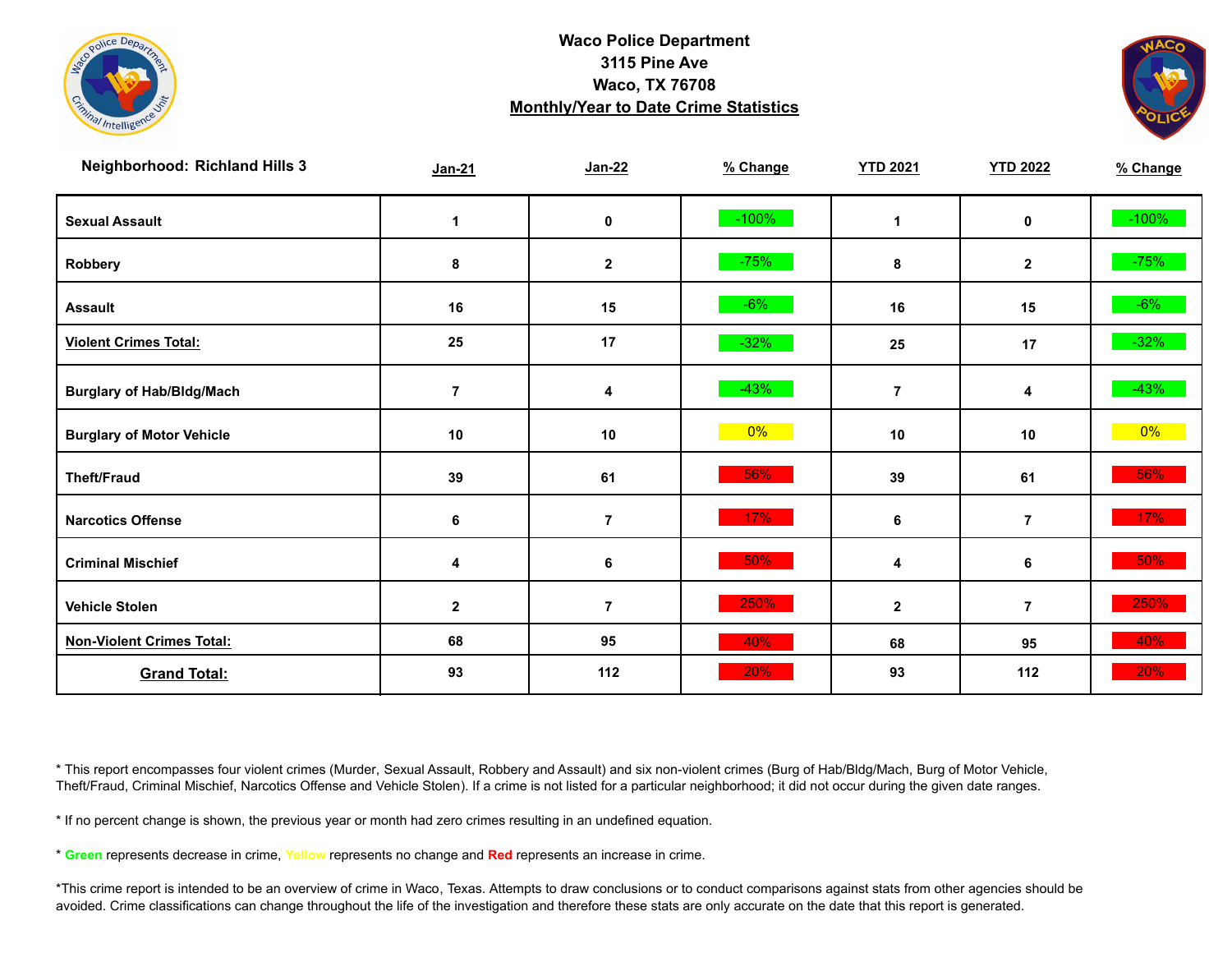



| Neighborhood: Sanger Heights 4   | $Jan-21$       | Jan-22           | % Change | <b>YTD 2021</b> | <b>YTD 2022</b> | % Change |
|----------------------------------|----------------|------------------|----------|-----------------|-----------------|----------|
| Robbery                          |                | 1                | $0\%$    | 1               | $\mathbf 1$     | $0\%$    |
| <b>Assault</b>                   | 6              | 9                | 50%      | 6               | 9               | 50%      |
| <b>Violent Crimes Total:</b>     | $\overline{7}$ | 10               | 43%      | $\overline{7}$  | 10              | 43%      |
| <b>Burglary of Hab/Bldg/Mach</b> | 3              | 0                | $-100%$  | 3               | 0               | $-100%$  |
| <b>Burglary of Motor Vehicle</b> | 0              | 3                |          | $\mathbf 0$     | 3               |          |
| <b>Theft/Fraud</b>               | 5              | 8                | 60%      | 5               | 8               | 60%      |
| <b>Narcotics Offense</b>         | 6              | 3                | $-50%$   | 6               | $\mathbf{3}$    | $-50\%$  |
| <b>Criminal Mischief</b>         | 4              | $\boldsymbol{9}$ | 125%     | 4               | 9               | 125%     |
| <b>Vehicle Stolen</b>            | $\mathbf{2}$   | 4                | 100%     | $\overline{2}$  | 4               | 100%     |
| <b>Non-Violent Crimes Total:</b> | 20             | 27               | 35%      | 20              | 27              | 35%      |
| <b>Grand Total:</b>              | 27             | 37               | 37%      | 27              | 37              | 37%      |

\* This report encompasses four violent crimes (Murder, Sexual Assault, Robbery and Assault) and six non-violent crimes (Burg of Hab/Bldg/Mach, Burg of Motor Vehicle, Theft/Fraud, Criminal Mischief, Narcotics Offense and Vehicle Stolen). If a crime is not listed for a particular neighborhood; it did not occur during the given date ranges.

\* If no percent change is shown, the previous year or month had zero crimes resulting in an undefined equation.

\* **Green** represents decrease in crime, **Yellow** represents no change and **Red** represents an increase in crime.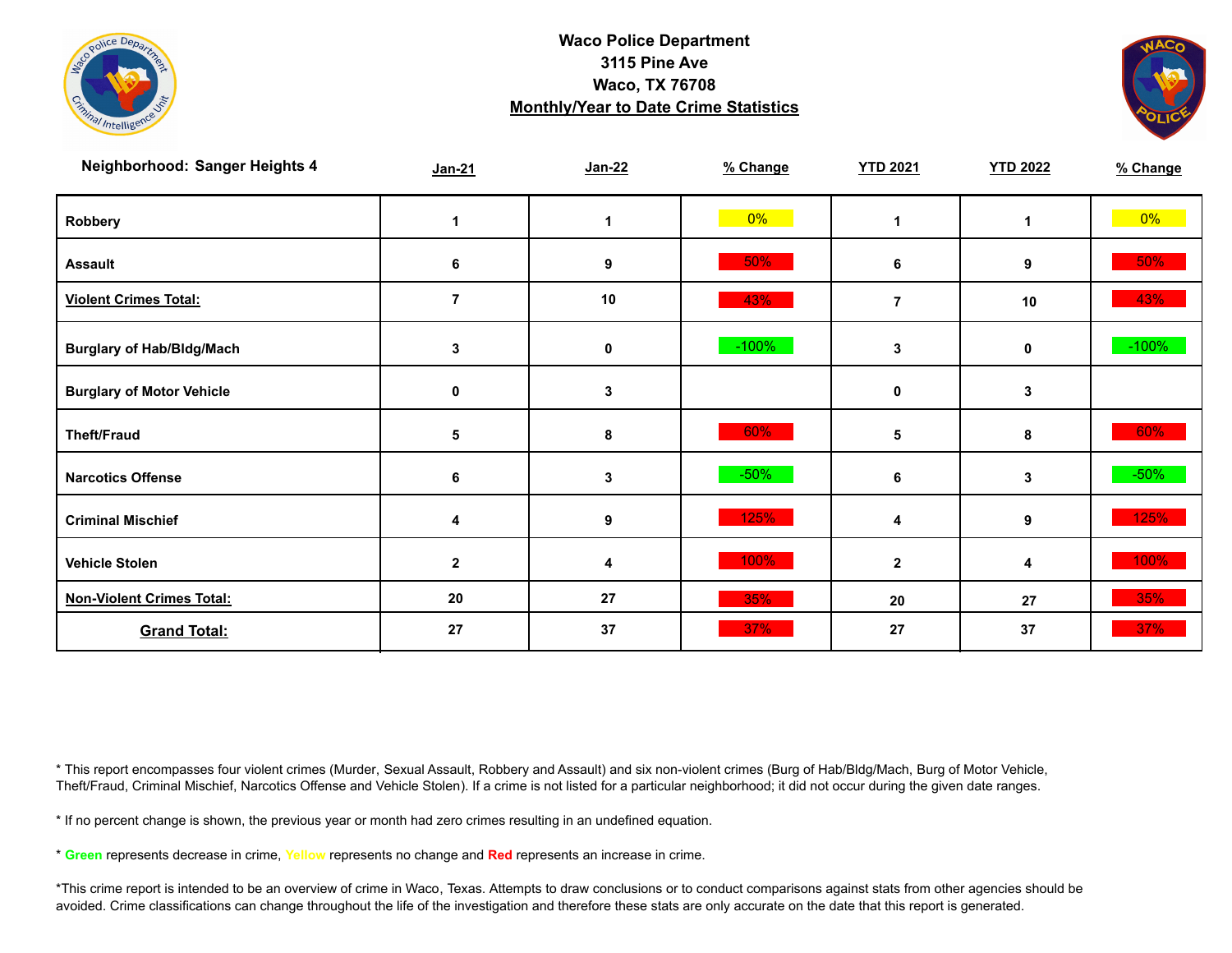



| Neighborhood: Technology Village 1 | Jan-21               | <b>Jan-22</b>    | % Change | <b>YTD 2021</b> | <b>YTD 2022</b> | % Change |
|------------------------------------|----------------------|------------------|----------|-----------------|-----------------|----------|
| <b>Vehicle Stolen</b>              | 1                    | 0                | $-100%$  | $\mathbf 1$     | $\mathbf 0$     | $-100%$  |
| <b>Non-Violent Crimes Total:</b>   |                      | 0                | $-100%$  | $\mathbf{1}$    | 0               | $-100%$  |
| <b>Grand Total:</b>                |                      | 0                | $-100%$  | $\mathbf 1$     | 0               | $-100%$  |
| Neighborhood: Timbercrest 1        | Jan-21               | Jan-22           | % Change | <b>YTD 2021</b> | <b>YTD 2022</b> | % Change |
| <b>Assault</b>                     | $\mathbf 2$          | $\mathbf 2$      | $0\%$    | $\mathbf{2}$    | $\mathbf{2}$    | $0\%$    |
| <b>Violent Crimes Total:</b>       | $\mathbf 2$          | $\mathbf{2}$     | $0\%$    | $\mathbf{2}$    | $\mathbf 2$     | $0\%$    |
| <b>Burglary of Motor Vehicle</b>   | $\blacktriangleleft$ | $\mathbf{2}$     | 100%     | $\mathbf{1}$    | $\mathbf{2}$    | 100%     |
| <b>Theft/Fraud</b>                 |                      | 1                | $0\%$    | 1               | 1               | $0\%$    |
| <b>Narcotics Offense</b>           | 1                    | 0                | $-100%$  | 1               | 0               | $-100%$  |
| <b>Criminal Mischief</b>           | 1                    | $\boldsymbol{2}$ | 100%     | $\mathbf{1}$    | $\mathbf{2}$    | 100%     |
| <b>Vehicle Stolen</b>              | 1                    | 0                | $-100%$  | $\mathbf 1$     | 0               | $-100%$  |
| <b>Non-Violent Crimes Total:</b>   | 5                    | 5                | $0\%$    | 5               | 5               | $0\%$    |
| <b>Grand Total:</b>                | $\overline{7}$       | $\overline{7}$   | $0\%$    | $\overline{7}$  | $\overline{7}$  | 0%       |

\* This report encompasses four violent crimes (Murder, Sexual Assault, Robbery and Assault) and six non-violent crimes (Burg of Hab/Bldg/Mach, Burg of Motor Vehicle, Theft/Fraud, Criminal Mischief, Narcotics Offense and Vehicle Stolen). If a crime is not listed for a particular neighborhood; it did not occur during the given date ranges.

\* If no percent change is shown, the previous year or month had zero crimes resulting in an undefined equation.

\* **Green** represents decrease in crime, **Yellow** represents no change and **Red** represents an increase in crime.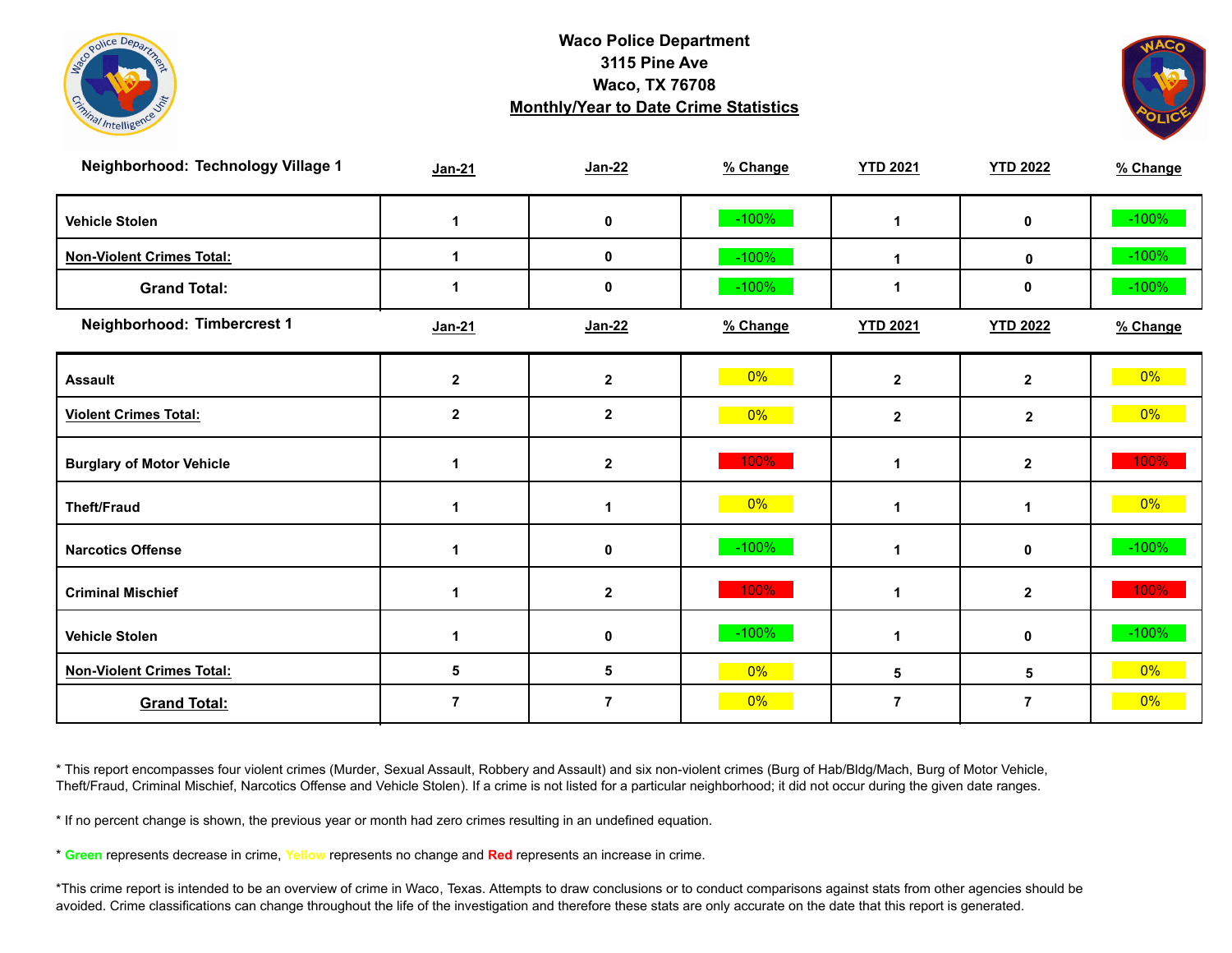



| <b>Neighborhood: University 1,2</b> | $Jan-21$       | Jan-22       | % Change | <b>YTD 2021</b> | <b>YTD 2022</b> | % Change |
|-------------------------------------|----------------|--------------|----------|-----------------|-----------------|----------|
| <b>Assault</b>                      | 5              | 3            | $-40%$   | 5               | 3               | $-40%$   |
| <b>Violent Crimes Total:</b>        | 5              | 3            | $-40%$   | 5               | 3               | $-40%$   |
| <b>Burglary of Hab/Bldg/Mach</b>    | $\mathbf{2}$   | 3            | 50%      | $\mathbf{2}$    | 3               | $50\%$   |
| <b>Burglary of Motor Vehicle</b>    |                | $\mathbf{2}$ | 100%     |                 | $\mathbf{2}$    | 100%     |
| <b>Theft/Fraud</b>                  |                | $\mathbf 2$  | $-71%$   |                 | $\mathbf{2}$    | $-71%$   |
| <b>Narcotics Offense</b>            | $\overline{2}$ | 4            | 100%     | $\mathbf{2}$    | 4               | 100%     |
| <b>Criminal Mischief</b>            | 4              | 4            | $0\%$    | 4               | 4               | $0\%$    |
| <b>Vehicle Stolen</b>               | $\mathbf{2}$   | $\mathbf{2}$ | $0\%$    | $\mathbf{2}$    | $\overline{2}$  | $0\%$    |
| <b>Non-Violent Crimes Total:</b>    | 18             | 17           | $-6%$    | 18              | 17              | $-6%$    |
| <b>Grand Total:</b>                 | 23             | 20           | $-13%$   | 23              | 20              | $-13%$   |

\* This report encompasses four violent crimes (Murder, Sexual Assault, Robbery and Assault) and six non-violent crimes (Burg of Hab/Bldg/Mach, Burg of Motor Vehicle, Theft/Fraud, Criminal Mischief, Narcotics Offense and Vehicle Stolen). If a crime is not listed for a particular neighborhood; it did not occur during the given date ranges.

\* If no percent change is shown, the previous year or month had zero crimes resulting in an undefined equation.

\* **Green** represents decrease in crime, **Yellow** represents no change and **Red** represents an increase in crime.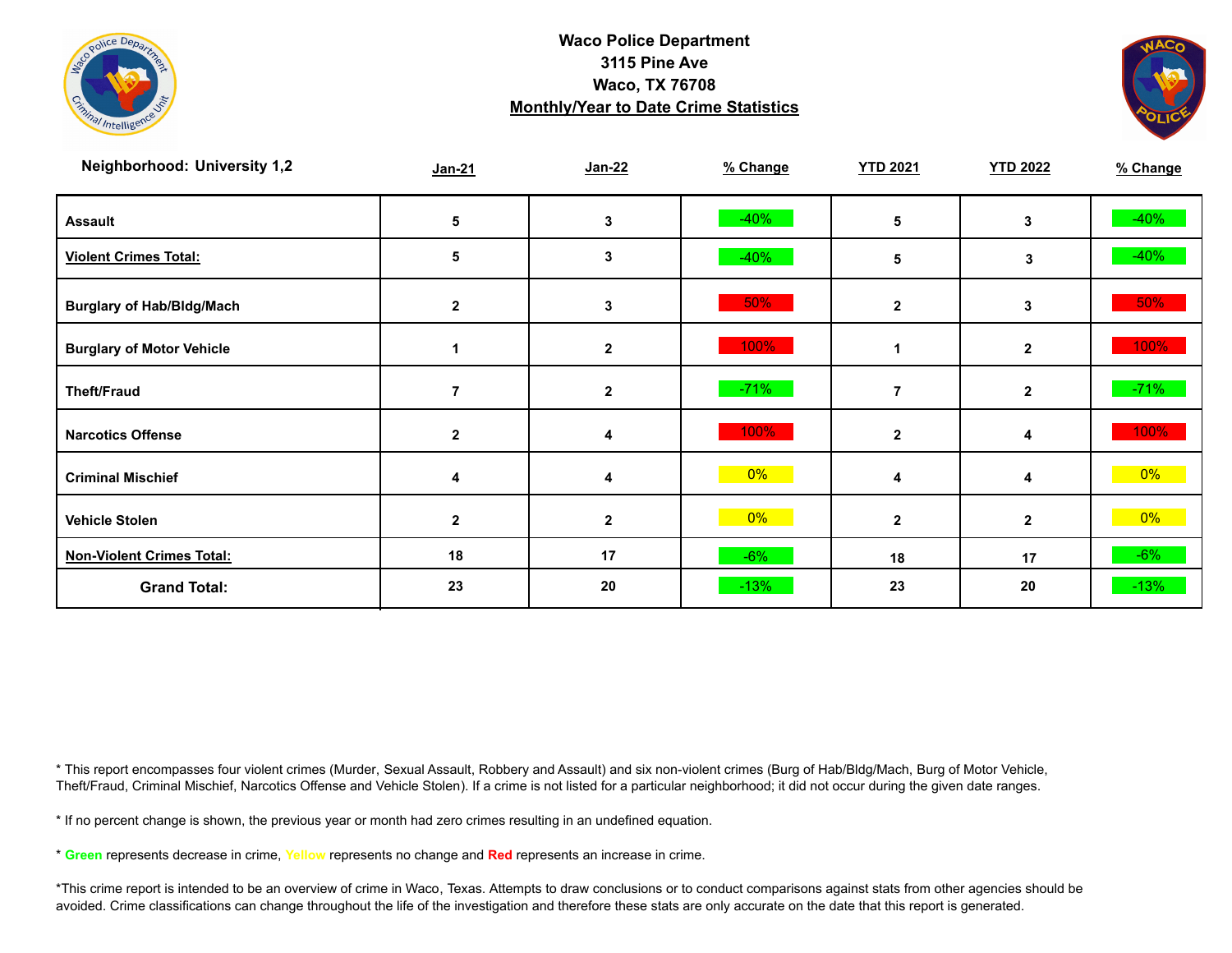



| <b>Neighborhood: West Waco 3</b> | Jan-21       | $Jan-22$     | % Change | <b>YTD 2021</b> | <b>YTD 2022</b> | % Change |
|----------------------------------|--------------|--------------|----------|-----------------|-----------------|----------|
| <b>Assault</b>                   | 8            | $\mathbf{2}$ | $-75%$   | 8               | $\overline{2}$  | $-75%$   |
| <b>Violent Crimes Total:</b>     | 8            | $\mathbf{2}$ | $-75%$   | 8               | $\mathbf{2}$    | $-75%$   |
| <b>Burglary of Hab/Bldg/Mach</b> | $\mathbf{2}$ | 3            | 50%      | $\mathbf{2}$    | 3               | $50\%$   |
| <b>Burglary of Motor Vehicle</b> | 5            | 3            | $-40%$   | 5               | 3               | $-40%$   |
| <b>Theft/Fraud</b>               | 19           | 16           | $-16%$   | 19              | 16              | $-16%$   |
| <b>Narcotics Offense</b>         | 5            |              | $-80%$   | 5               |                 | $-80%$   |
| <b>Criminal Mischief</b>         |              | 0            | $-100%$  |                 | $\mathbf 0$     | $-100%$  |
| <b>Vehicle Stolen</b>            |              |              | $-75%$   | 4               |                 | $-75%$   |
| <b>Non-Violent Crimes Total:</b> | 36           | 24           | $-33%$   | 36              | 24              | $-33%$   |
| <b>Grand Total:</b>              | 44           | 26           | $-41%$   | 44              | 26              | $-41%$   |

\* This report encompasses four violent crimes (Murder, Sexual Assault, Robbery and Assault) and six non-violent crimes (Burg of Hab/Bldg/Mach, Burg of Motor Vehicle, Theft/Fraud, Criminal Mischief, Narcotics Offense and Vehicle Stolen). If a crime is not listed for a particular neighborhood; it did not occur during the given date ranges.

\* If no percent change is shown, the previous year or month had zero crimes resulting in an undefined equation.

\* **Green** represents decrease in crime, **Yellow** represents no change and **Red** represents an increase in crime.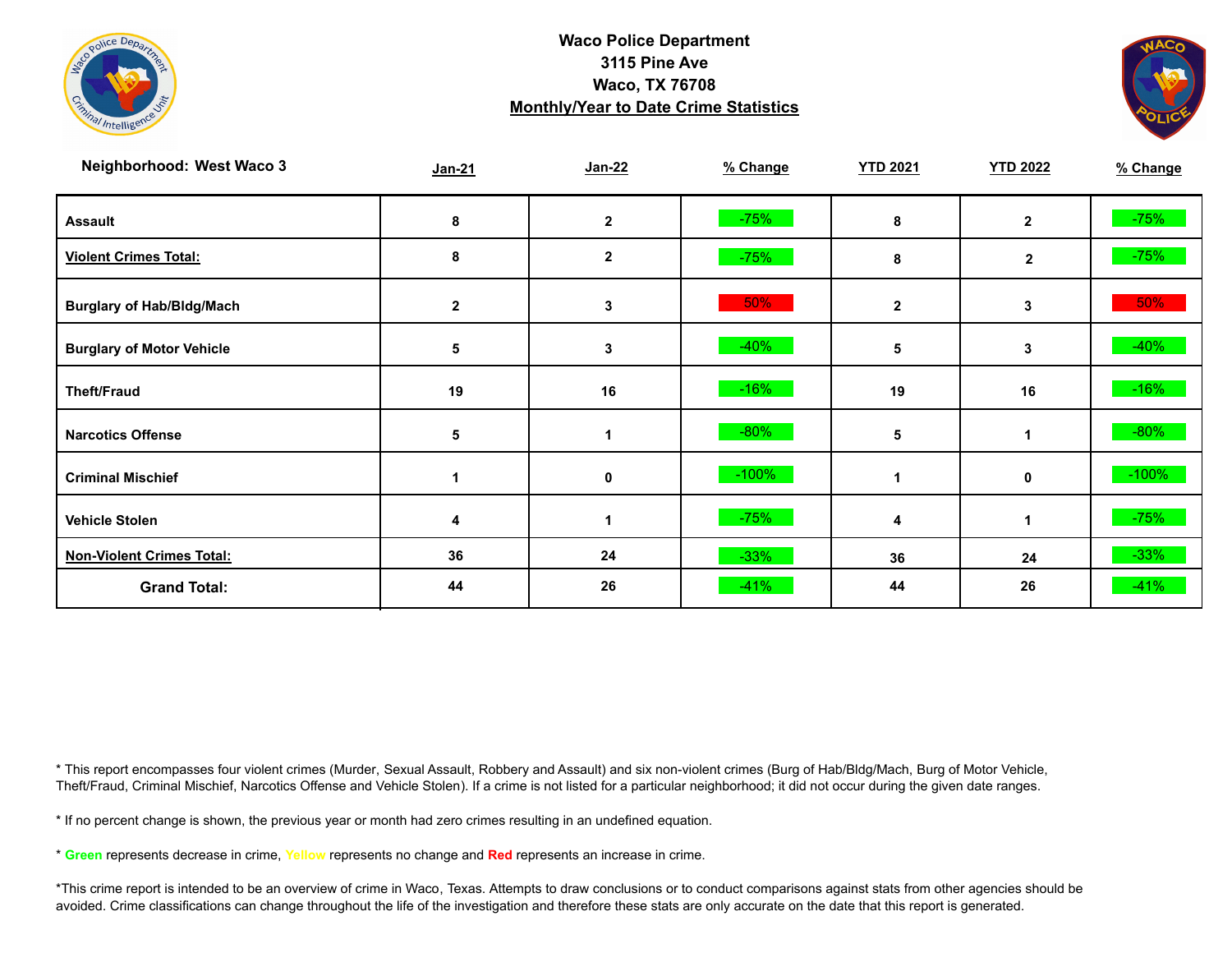



| <b>WACO, TX</b>                  | <b>Jan-21</b> | <b>Jan-22</b>    | % Change | <b>YTD 2021</b> | <b>YTD 2022</b>         | % Change |
|----------------------------------|---------------|------------------|----------|-----------------|-------------------------|----------|
| <b>Murder</b>                    | $\pmb{0}$     | $\boldsymbol{2}$ |          | $\pmb{0}$       | $\overline{\mathbf{2}}$ |          |
| <b>Sexual Assault</b>            | 12            | 11               | $-8%$    | 12              | 11                      | $-8%$    |
| Robbery                          | 18            | 13               | $-28%$   | 18              | 13                      | $-28%$   |
| <b>Assault</b>                   | 167           | 150              | $-10%$   | 167             | 150                     | $-10%$   |
| <b>Violent Crimes Total:</b>     | 197           | 176              | $-11%$   | 197             | 176                     | $-11%$   |
| <b>Burglary of Hab/Bldg/Mach</b> | 68            | 59               | $-13%$   | 68              | 59                      | $-13%$   |
| <b>Burglary of Motor Vehicle</b> | 84            | 103              | 23%      | 84              | 103                     | 23%      |
| <b>Theft/Fraud</b>               | 208           | 209              | $0\%$    | 208             | 209                     | 0%       |
| <b>Narcotics Offense</b>         | 59            | 65               | 10%      | 59              | 65                      | 10%      |
| <b>Criminal Mischief</b>         | 94            | 103              | 10%      | 94              | 103                     | 10%      |
| <b>Vehicle Stolen</b>            | 49            | 33               | $-33%$   | 49              | 33                      | $-33%$   |
| <b>Non-Violent Crimes Total:</b> | 562           | 572              | 2%       | 562             | 572                     | 2%       |
| <b>Grand Total:</b>              | 759           | 748              | $-1%$    | 759             | 748                     | $-1\%$   |

\* This report encompasses four violent crimes (Murder, Sexual Assault, Robbery and Assault) and six non-violent crimes (Burg of Hab/Bldg/Mach, Burg of Motor Vehicle, Theft/Fraud, Criminal Mischief, Narcotics Offense and Vehicle Stolen). If a crime is not listed for a particular neighborhood; it did not occur during the given date ranges.

\* If no percent change is shown, the previous year or month had zero crimes resulting in an undefined equation.

\* **Green** represents decrease in crime, **Yellow** represents no change and **Red** represents an increase in crime.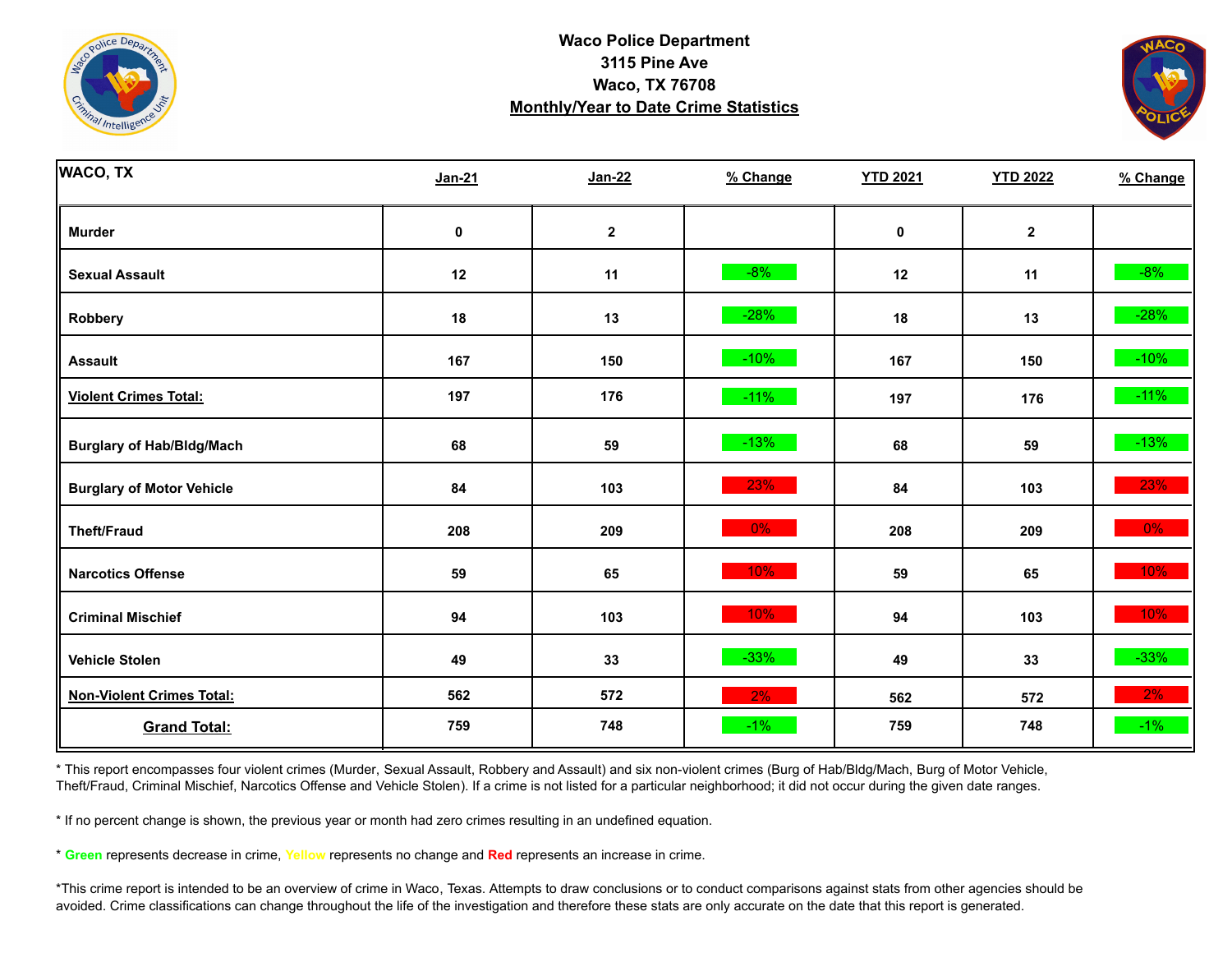

 $1011$ O

**Waco Police Department 3115 Pine Ave Waco, TX 76708 Monthly/Year to Date Crime Statistics**



Waco Police Department

**Waco PD reports**

Neighborhood & Council District(s)

3115 Pine 254-750-7500

**\*\*The reports shown on this list have a preliminary offense attached to the case. It is important to note that the final offense reported for year end reporting may very likely change due to new evidence or circumstances coming to light during the investigation.**

| <b>Reported Date</b> | Case #<br>Neighborhood: Alta Vista 1,2 | Report Time | <b>Preliminary Description</b> | <b>Preliminary Offense</b> | NA / Council Dist. | Location               |
|----------------------|----------------------------------------|-------------|--------------------------------|----------------------------|--------------------|------------------------|
| 1/2/2022             | 22-000084                              | 2042        | Assault                        | PC 22.01 CM FV             | Alta Vista 1,2     | 1800 PRIMROSE DR #353U |
| 1/3/2022             | 22-000091                              | 0114        | Assault                        | PC 22.01 AM                | Alta Vista 1,2     | 2900 PRIMROSE DR       |
| 1/7/2022             | 22-000273                              | 0104        | Assault                        | PC 22.01 AM FV             | Alta Vista 1,2     | 2315 ROBINSON DR       |
| 1/11/2022            | 22-000533                              | 2312        | Assault                        | PC 49.07 3F                | Alta Vista 1,2     | 3000-BL NB I-35        |
| 1/15/2022            | 22-000758                              | 2206        | Assault                        | PC 22.01 3F FV             | Alta Vista 1,2     | 1800 PRIMROSE DR #T341 |
| 1/23/2022            | 22-001176                              | 0106        | Assault                        | PC 22.01 AM FV             | Alta Vista 1,2     | 2425 S 21ST ST #332    |
| 1/25/2022            | 22-001386                              | 2252        | Assault                        | PC 22.01 AM FV             | Alta Vista 1,2     | 2911 SARAH ST          |
| 1/29/2022            | 22-001593                              | 0430        | Assault                        | PC 22.02 2F FV             | Alta Vista 1,2     | 2827 MADISON DR#A      |
| 1/3/2022             | 22-000127                              | 1850        | Burglary / Vehicle             | PC 30.04 AM                | Alta Vista 1,2     | 2821 MADISON DR #D     |
| 1/9/2022             | 22-000408                              | 1428        | Burglary / Vehicle             | PC 30.04 AM                | Alta Vista 1,2     | 2700 S NEW RD          |
| 1/19/2022            | 22-000939                              | 0652        | Burglary / Vehicle             | PC 30.04 AM                | Alta Vista 1,2     | 3001 S NEW RD #10108   |
| 1/20/2022            | 22-000993                              | 0947        | Burglary / Vehicle             | PC 30.04 AM                | Alta Vista 1,2     | 2425 S 21ST ST #434    |
| 1/5/2022             | 22-000211                              | 1153        | Burglary of Hab/Bldg/Mach      | PC 30.02 FS                | Alta Vista 1,2     | 2518 LA SALLE AV #163D |
| 1/6/2022             | 22-000264                              | 1746        | Burglary of Hab/Bldg/Mach      | PC 30.02 FS                | Alta Vista 1,2     | 2518 LA SALLE AV       |
| 1/15/2022            | 22-000727                              | 1035        | Burglary of Hab/Bldg/Mach      | PC 30.02 FS                | Alta Vista 1,2     | 2518 LA SALLE AV       |
| 1/18/2022            | 22-000879                              | 0521        | Burglary of Hab/Bldg/Mach      | PC 30.02 FS                | Alta Vista 1,2     | 2401 OLD ROBINSON RD   |
| 1/30/2022            | 22-001655                              | 1220        | Burglary of Hab/Bldg/Mach      | PC 30.02 FS                | Alta Vista 1,2     | 2518 LA SALLE AV #49   |
| 1/6/2022             | 22-000250                              | 0824        | <b>Criminal Mischief</b>       | PC 28.03 BM                | Alta Vista 1,2     | 2506 S 26TH ST         |
| 1/13/2022            | 22-000593                              | 0100        | <b>Criminal Mischief</b>       | PC 28.03 BM                | Alta Vista 1,2     | 2506 S 26TH ST         |

\* This report encompasses four violent crimes (Murder, Sexual Assault, Robbery and Assault) and six non-violent crimes (Burg of Hab/Bldg/Mach, Burg of Motor Vehicle, Theft/Fraud, Criminal Mischief, Narcotics Offense and Vehicle Stolen). If a crime is not listed for a particular neighborhood; it did not occur during the given date ranges.

\* If no percent change is shown, the previous year or month had zero crimes resulting in an undefined equation.

\* **Green** represents decrease in crime, **Yellow** represents no change and **Red** represents an increase in crime.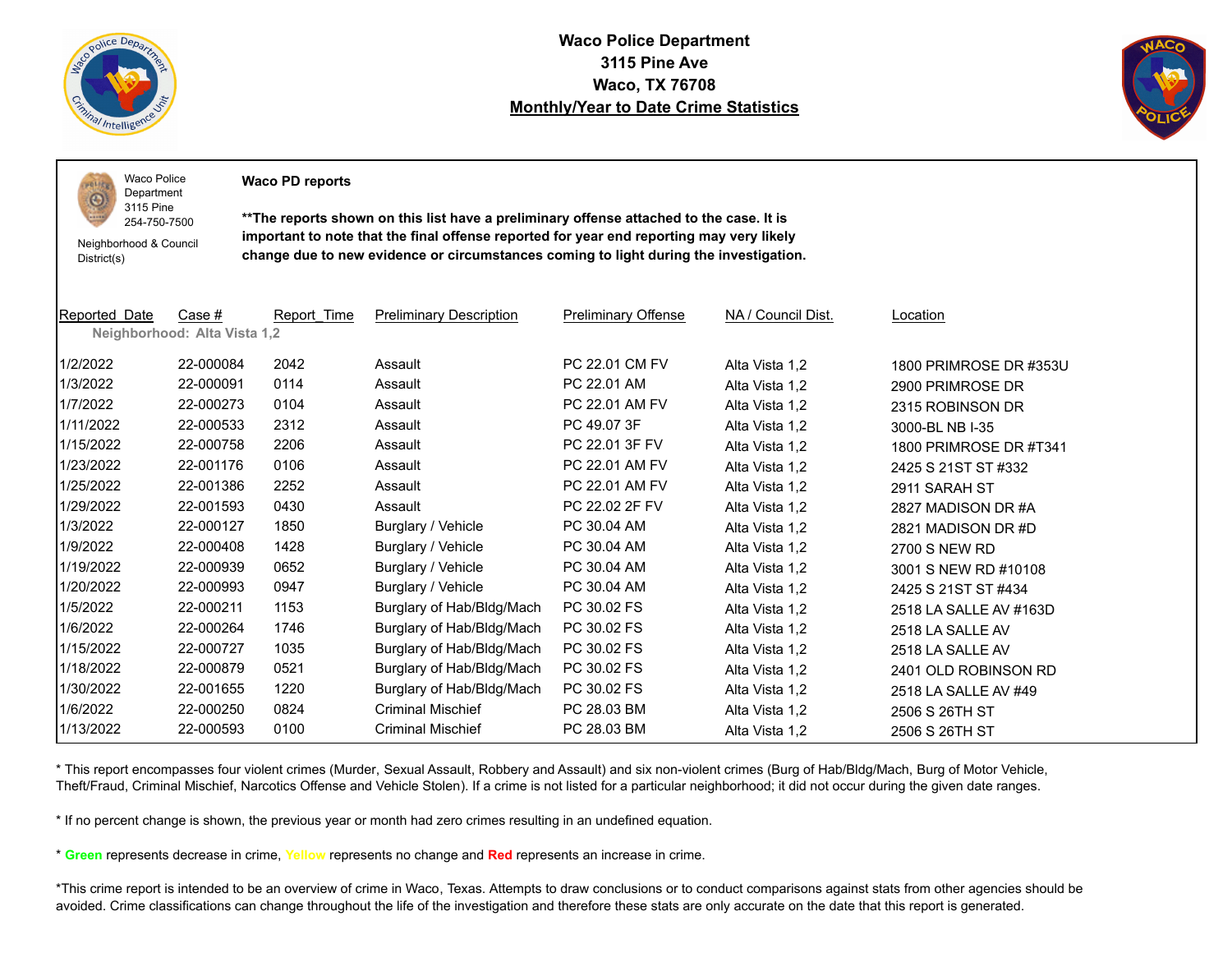



| 1/29/2022 | 22-001630                       | 2308 | <b>Criminal Mischief</b> | PC 28.03 FS    | Alta Vista 1,2    | 2315 ROBINSON DR       |
|-----------|---------------------------------|------|--------------------------|----------------|-------------------|------------------------|
| 1/31/2022 | 22-001723                       | 1504 | <b>Criminal Mischief</b> | PC 28.03 CM    | Alta Vista 1,2    | 2900 PRIMROSE DR       |
| 1/6/2022  | 22-000258                       | 1308 | <b>Narcotics Offense</b> | HS 481.115 FS  | Alta Vista 1,2    | 2401 ROBINSON DR       |
| 1/11/2022 | 22-000534                       | 2312 | <b>Narcotics Offense</b> | HS 481.121 BM  | Alta Vista 1,2    | 3000-BL NB I-35        |
| 1/11/2022 | 22-000538                       | 2312 | Narcotics Offense        | HS 481.115 FS  | Alta Vista 1,2    | 3000-BL NB I35         |
| 1/23/2022 | 22-001177                       | 0106 | <b>Narcotics Offense</b> | HS 481.121 BM  | Alta Vista 1,2    | 2425 S 21ST ST         |
| 1/24/2022 | 22-001272                       | 1309 | <b>Narcotics Offense</b> | HS 483.041 AM  | Alta Vista 1,2    | BENTON DR/DRIFTWOOD DR |
| 1/7/2022  | 22-000282                       | 1049 | Theft /Fraud             | PC 32.315 FS   | Alta Vista 1,2    | 4020 S JACK KULTGEN EX |
| 1/7/2022  | 22-000296                       | 1641 | Theft /Fraud             | PC 31.03 FS    | Alta Vista 1,2    | 2432 ROBINSON DR       |
| 1/21/2022 | 22-001058                       | 0911 | Theft /Fraud             | PC 31.03 AM    | Alta Vista 1,2    | 2724 ROBINSON DR #D    |
| 1/22/2022 | 22-001121                       | 1124 | Theft /Fraud             | PC 32.315 FS   | Alta Vista 1,2    | 2720 ALTA VISTA CI     |
| 1/23/2022 | 22-001223                       | 1900 | Theft /Fraud             | PC 31.03 CM    | Alta Vista 1,2    | 3513 LISBON DR         |
| 1/24/2022 | 22-001297                       | 1725 | Theft /Fraud             | PC 32.51 FS    | Alta Vista 1,2    | 3000 S NEW RD #532     |
| 1/28/2022 | 22-001528                       | 1052 | Theft /Fraud             | PC 32.51 FS    | Alta Vista 1,2    | 3404 WINGATE DR        |
| 1/29/2022 | 22-001606                       | 1312 | Theft /Fraud             | PC 31.03 BM    | Alta Vista 1,2    | 2118 LA SALLE AV       |
| 1/30/2022 | 22-001654                       | 1137 | Theft /Fraud             | PC 31.03 BM    | Alta Vista 1,2    | 3120 S JACK KULTGEN EX |
| 1/31/2022 | 22-001722                       | 1503 | Theft /Fraud             | PC 31.03 CM    | Alta Vista 1,2    | 2900 PRIMROSE DR       |
| 1/13/2022 | 22-000607                       | 1132 | Vehicle Stolen           | PC 31.03 FS SV | Alta Vista 1,2    | 3400 ROBINSON DR       |
| 1/22/2022 | 22-001105                       | 0052 | Vehicle Stolen           | PC 31.03 FS SV | Alta Vista 1,2    | 2401 ROBINSON DR       |
|           | Neighborhood: Austin Avenue 3,4 |      |                          |                |                   |                        |
| 1/13/2022 | 22-000598                       | 0330 | Assault                  | PC 22.01 AM FV | Austin Avenue 3,4 | 4025 ROSELAWN AV       |
| 1/23/2022 | 22-001175                       | 0114 | Assault                  | PC 22.02 2F    | Austin Avenue 3,4 | 4200 W WACO DR         |
| 1/10/2022 | 22-000431                       | 0031 | Burglary / Vehicle       | PC 30.04 AM    | Austin Avenue 3,4 | 2015 FRANKLIN AV       |
| 1/11/2022 | 22-000506                       | 1433 | Burglary / Vehicle       | PC 30.04 AM    | Austin Avenue 3,4 | 2236 COLUMBUS AV       |
| 1/12/2022 | 22-000576                       | 1736 | Burglary / Vehicle       | PC 30.04 AM    | Austin Avenue 3,4 | 3306 FRANKLIN AV       |
| 1/14/2022 | 22-000665                       | 1308 | Burglary / Vehicle       | PC 30.04 AM    | Austin Avenue 3,4 | 2124 FRANKLIN AV       |
| 1/17/2022 | 22-000861                       | 1854 | Burglary / Vehicle       | PC 30.04 AM    | Austin Avenue 3,4 | 300 S VALLEY MILLS DR  |
| 1/17/2022 | 22-800035                       | 1901 | Burglary / Vehicle       | PC 30.04 AM    | Austin Avenue 3,4 | 300 S VALLEY MILLS DR  |
| 1/24/2022 | 22-001237                       | 0043 | Burglary / Vehicle       | PC 30.04 AM    | Austin Avenue 3,4 | 2014 COLUMBUS AV       |

\* This report encompasses four violent crimes (Murder, Sexual Assault, Robbery and Assault) and six non-violent crimes (Burg of Hab/Bldg/Mach, Burg of Motor Vehicle, Theft/Fraud, Criminal Mischief, Narcotics Offense and Vehicle Stolen). If a crime is not listed for a particular neighborhood; it did not occur during the given date ranges.

\* If no percent change is shown, the previous year or month had zero crimes resulting in an undefined equation.

\* **Green** represents decrease in crime, **Yellow** represents no change and **Red** represents an increase in crime.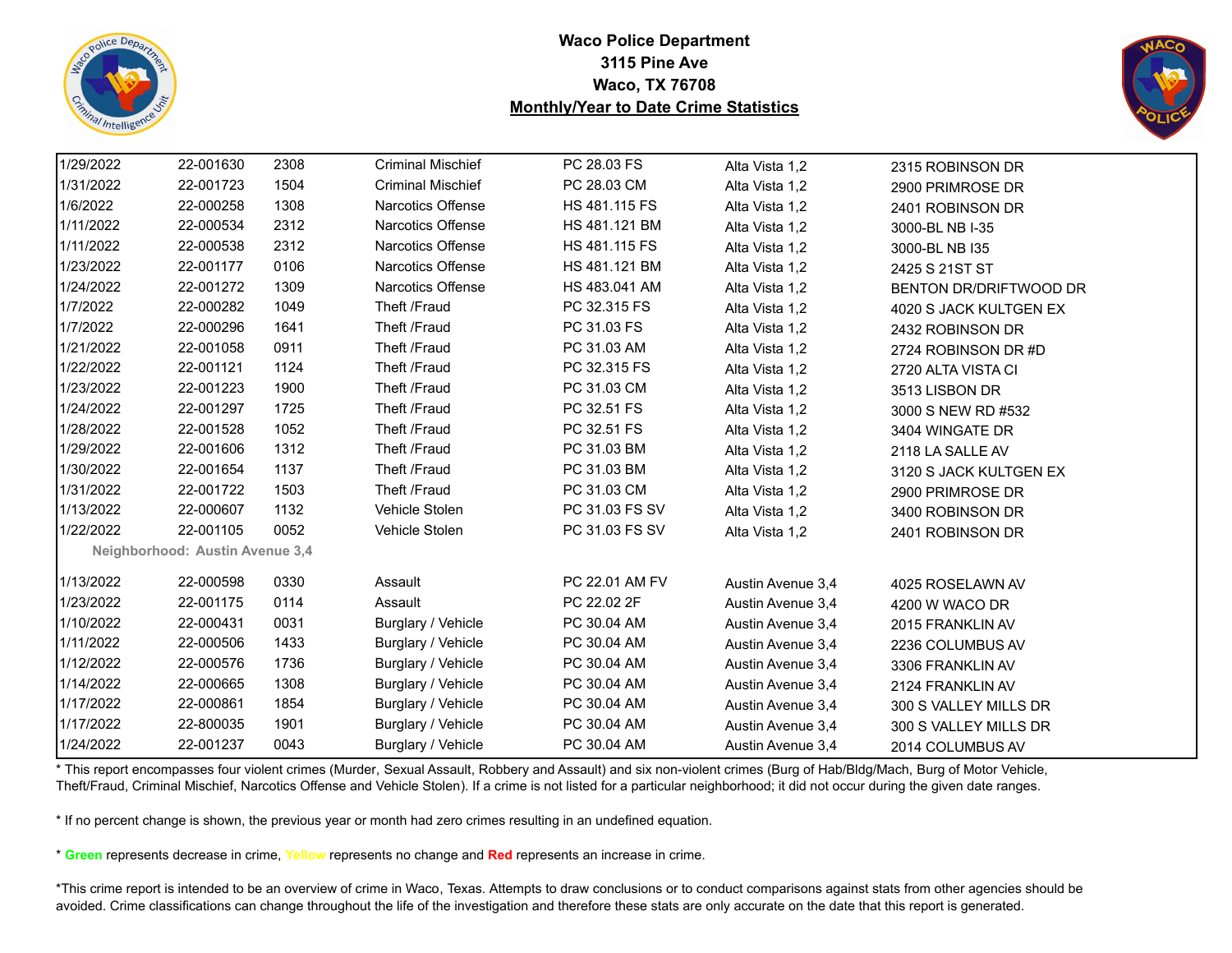



| 1/2/2022  | 22-000063              | 0441 | Burglary of Hab/Bldg/Mach | PC 30.02 FS    | Austin Avenue 3,4 | 102 N 30TH ST         |  |
|-----------|------------------------|------|---------------------------|----------------|-------------------|-----------------------|--|
| 1/11/2022 | 22-000494              | 0959 | Burglary of Hab/Bldg/Mach | PC 30.02 FS    | Austin Avenue 3,4 | 3113 FRANKLIN AV      |  |
| 1/11/2022 | 22-000495              | 0959 | Burglary of Hab/Bldg/Mach | PC 30.02 FS    | Austin Avenue 3,4 | 3001 FRANKLIN AV      |  |
| 1/18/2022 | 22-000897              | 1430 | Burglary of Hab/Bldg/Mach | PC 30.02 FS    | Austin Avenue 3,4 | 3300 W WACO DR        |  |
| 1/25/2022 | 22-001385              | 2314 | Burglary of Hab/Bldg/Mach | PC 30.02 FS    | Austin Avenue 3,4 | 2220 FRANKLIN AV      |  |
| 1/26/2022 | 22-001398              | 0640 | <b>Criminal Mischief</b>  | PC 28.04 CM    | Austin Avenue 3,4 | 3532 W WACO DR #A     |  |
| 1/7/2022  | 22-000313              | 2300 | Narcotics Offense         | HS 481.116 2F  | Austin Avenue 3,4 | N 18TH ST/BARNARD AV  |  |
| 1/10/2022 | 22-000475              | 2331 | <b>Narcotics Offense</b>  | HS 481.115 3F  | Austin Avenue 3,4 | 2500 FRANKLIN AV      |  |
| 1/17/2022 | 22-000849              | 1711 | Narcotics Offense         | HS 481.115 FS  | Austin Avenue 3,4 | 1824 BARNARD AV       |  |
| 1/31/2022 | 22-001731              | 1542 | Narcotics Offense         | HS 481.121 BM  | Austin Avenue 3,4 | 3820 FRANKLIN AV      |  |
| 1/5/2022  | 22-000193              | 0342 | Robbery                   | PC 29.02 2F    | Austin Avenue 3,4 | N 27TH ST/COLUMBUS AV |  |
| 1/4/2022  | 22-000151              | 1204 | Theft /Fraud              | PC 31.03 BM    | Austin Avenue 3,4 | 3820 FRANKLIN AV      |  |
| 1/11/2022 | 22-000504              | 1427 | Theft /Fraud              | PC 32.31 FS    | Austin Avenue 3,4 | 2500 FRANKLIN AV      |  |
| 1/21/2022 | 22-001049              | 0300 | Theft /Fraud              | PC 31.03 BM    | Austin Avenue 3,4 | 3700-BL FRANKLIN AV   |  |
| 1/22/2022 | 22-001144              | 1706 | Theft /Fraud              | PC 31.03 BM    | Austin Avenue 3,4 | 2125 WASHINGTON AV    |  |
| 1/25/2022 | 22-001331              | 0819 | Theft /Fraud              | PC 32.31 FS    | Austin Avenue 3,4 | 1812 W WACO DR        |  |
|           | Neighborhood: Baylor 2 |      |                           |                |                   |                       |  |
| 1/1/2022  | 22-000015              | 0359 | Assault                   | PC 22.01 CM FV | Baylor 2          | 1912 S 5TH ST #439    |  |
| 1/26/2022 | 22-001445              | 2207 | Assault                   | PC 22.01 AM FV | Baylor 2          | 1408 S 10TH ST #209   |  |
| 1/30/2022 | 22-001678              | 2054 | Assault                   | PC 22.01 CM    | Baylor 2          | S 15TH ST/LA SALLE AV |  |
| 1/1/2022  | 22-000039              | 1433 | Burglary / Vehicle        | PC 30.04 AM    | Baylor 2          | 1425 S 12TH ST        |  |
| 1/9/2022  | 22-800020              | 1800 | Burglary / Vehicle        | PC 30.04 AM    | Baylor 2          | 2020 S 10TH ST        |  |
| 1/10/2022 | 22-000439              | 0438 | Burglary / Vehicle        | PC 30.04 AM    | Baylor 2          | 1925 S 10TH ST        |  |
| 1/27/2022 | 22-001488              | 1621 | Burglary / Vehicle        | PC 30.04 AM    | Baylor 2          | 400 IVY AV #132       |  |
| 1/8/2022  | 22-000361              | 1813 | Burglary of Hab/Bldg/Mach | PC 30.02 2F    | Baylor 2          | 1225 WOOD AV          |  |
| 1/14/2022 | 22-800027              | 1141 | Burglary of Hab/Bldg/Mach | PC 30.02 2F    | Baylor 2          | 1908 S 16TH ST        |  |
| 1/19/2022 | 22-000952              | 1121 | Burglary of Hab/Bldg/Mach | PC 30.02 FS    | Baylor 2          | 1301 LA SALLE AV #418 |  |
| 1/19/2022 | 22-000958              | 1358 | Burglary of Hab/Bldg/Mach | PC 30.02 FS    | Baylor 2          | 1301 LA SALLE AV      |  |
| 1/25/2022 | 22-001373              | 1840 | Burglary of Hab/Bldg/Mach | PC 30.02 2F    | Baylor 2          | 820 SPEIGHT AV #2     |  |

\* This report encompasses four violent crimes (Murder, Sexual Assault, Robbery and Assault) and six non-violent crimes (Burg of Hab/Bldg/Mach, Burg of Motor Vehicle, Theft/Fraud, Criminal Mischief, Narcotics Offense and Vehicle Stolen). If a crime is not listed for a particular neighborhood; it did not occur during the given date ranges.

\* If no percent change is shown, the previous year or month had zero crimes resulting in an undefined equation.

\* **Green** represents decrease in crime, **Yellow** represents no change and **Red** represents an increase in crime.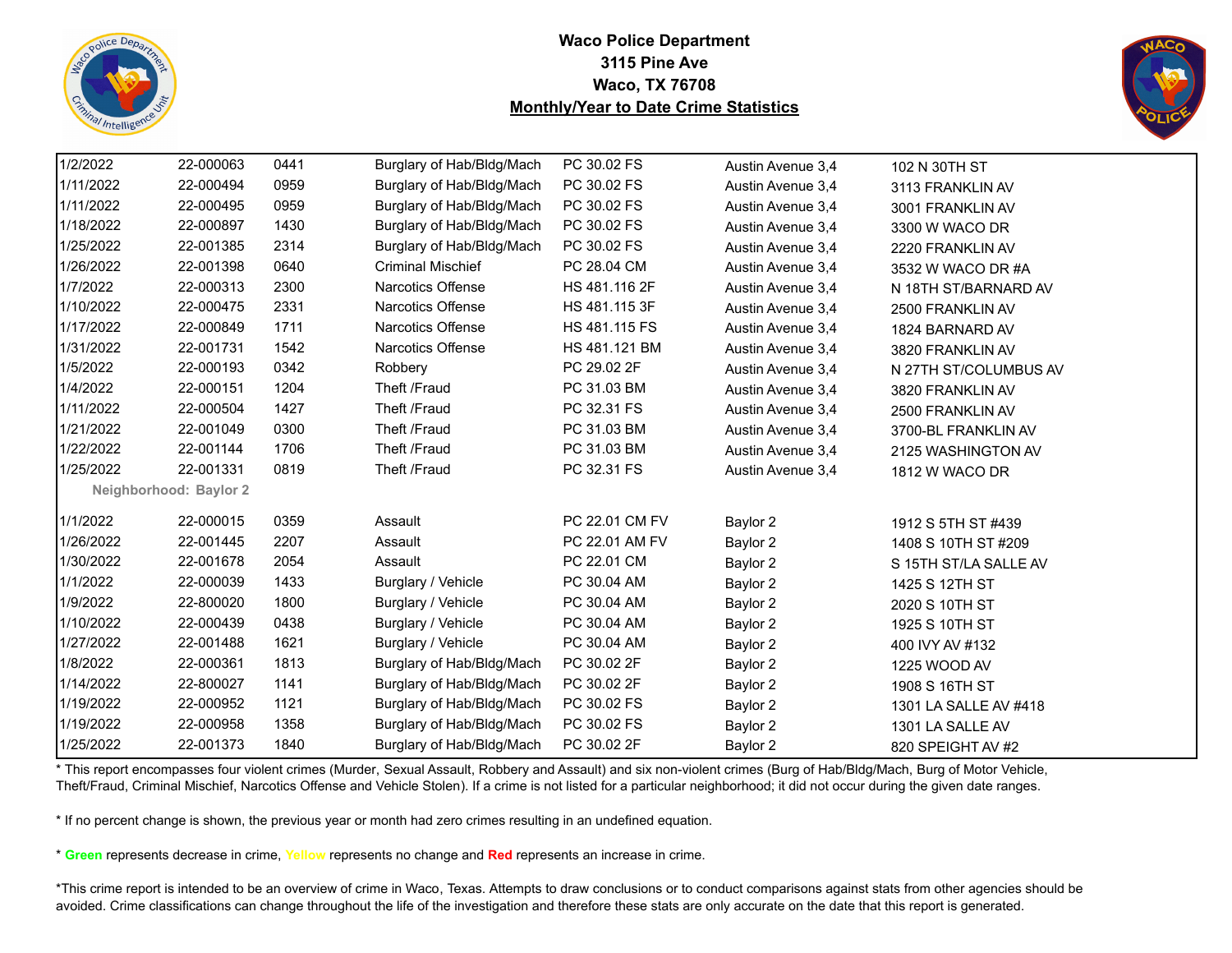



| 1/30/2022 | 22-800060                  | 1659 | Burglary of Hab/Bldg/Mach | PC 30.02 2F    | Baylor 2     | 1220 WOOD AV #B             |
|-----------|----------------------------|------|---------------------------|----------------|--------------|-----------------------------|
| 1/4/2022  | 22-800009                  | 1450 | <b>Criminal Mischief</b>  | PC 28.03 CM    | Baylor 2     | 2010 S 11TH ST #127         |
| 1/8/2022  | 22-000330                  | 0838 | <b>Criminal Mischief</b>  | PC 28.03 BM    | Baylor 2     | 1300 S 11TH ST #7205        |
| 1/11/2022 | 22-000527                  | 1912 | <b>Criminal Mischief</b>  | PC 28.03 BM    | Baylor 2     | 1720 S 8TH ST #233          |
| 1/12/2022 | 22-000575                  | 1739 | <b>Criminal Mischief</b>  | PC 28.03 BM    | Baylor 2     | 1806 S 8TH ST #151          |
| 1/5/2022  | 22-000222                  | 1626 | Narcotics Offense         | HS 481.115 2F  | Baylor 2     | S 16TH ST/JAMES AV          |
| 1/5/2022  | 22-000224                  | 1626 | Narcotics Offense         | HS 481.115 2F  | Baylor 2     | S 16TH ST/JAMES AV          |
| 1/12/2022 | 22-000553                  | 1121 | <b>Narcotics Offense</b>  | HS 481.1161 2F | Baylor 2     | S 17TH ST/S JACK KULTGEN EX |
| 1/13/2022 | 22-000603                  | 0948 | <b>Narcotics Offense</b>  | HS 481.115 3F  | Baylor 2     | S 16TH ST/SPEIGHT AV        |
| 1/18/2022 | 22-000878                  | 0400 | Narcotics Offense         | HS 481.115 3F  | Baylor 2     | S 18TH ST/GRIFFIN AV        |
| 1/21/2022 | 22-001047                  | 0002 | Narcotics Offense         | HS 481.121 BM  | Baylor 2     | S 12TH ST/SPEIGHT AV        |
| 1/3/2022  | 22-000129                  | 1854 | Robbery                   | PC 29.03 1F    | Baylor 2     | 1400 PARK AV #A2            |
| 1/22/2022 | 22-001114                  | 0437 | Sexual Assault            | PC 22.011 2F   | Baylor 2     | <b>Address Witheld</b>      |
| 1/2/2022  | 22-000056                  | 0021 | Theft /Fraud              | PC 31.03 BM    | Baylor 2     | 1102 SPEIGHT AV             |
| 1/3/2022  | 22-800006                  | 1453 | Theft /Fraud              | PC 31.03 BM    | Baylor 2     | 1001 SPEIGHT AV             |
| 1/12/2022 | 22-000557                  | 1340 | Theft /Fraud              | PC 31.03 AM    | Baylor 2     | 1205 S 8TH ST               |
| 1/15/2022 | 22-000725                  | 1102 | Theft /Fraud              | PC 31.03 FS    | Baylor 2     | 1500 S 9TH ST #118          |
| 1/16/2022 | 22-000812                  | 2342 | Theft /Fraud              | PC 31.03 CM    | Baylor 2     | 909 BAYLOR AV               |
| 1/18/2022 | 22-800039                  | 1553 | Theft /Fraud              | PC 31.03 BM    | Baylor 2     | 1304 WOOD AV #A             |
| 1/22/2022 | 22-001159                  | 1836 | Theft /Fraud              | PC 31.03 CM    | Baylor 2     | 400 IVY AV #125             |
| 1/23/2022 | 22-800051                  | 1259 | Theft /Fraud              | PC 31.03 AM    | Baylor 2     | 2000 S 5TH ST               |
| 1/26/2022 | 22-800056                  | 1115 | Theft /Fraud              | PC 31.03 AM    | Baylor 2     | 1001 SPEIGHT AV             |
| 1/31/2022 | 22-001696                  | 0955 | Theft /Fraud              | PC 31.03 AM    | Baylor 2     | 1001 SPEIGHT AV             |
| 1/8/2022  | 22-000367                  | 2004 | Vehicle Stolen            | PC 31.03 FS SV | Baylor 2     | 2001 S 16TH ST              |
|           | Neighborhood: Brook Oaks 4 |      |                           |                |              |                             |
| 1/2/2022  | 22-000059                  | 0248 | Assault                   | PC 22.02 2F    | Brook Oaks 4 | 807 N 10TH ST               |
| 1/4/2022  | 22-000191                  | 2355 | Assault                   | PC 22.02 1F FV | Brook Oaks 4 | 1100 N 6TH ST #V2           |
| 1/12/2022 | 22-000581                  | 2036 | Assault                   | PC 22.01 AM FV | Brook Oaks 4 | 1118 PROCTOR AV             |
| 1/16/2022 | 22-000796                  | 2005 | Assault                   | PC 22.02 2F    | Brook Oaks 4 | 807 N 10TH ST               |

\* This report encompasses four violent crimes (Murder, Sexual Assault, Robbery and Assault) and six non-violent crimes (Burg of Hab/Bldg/Mach, Burg of Motor Vehicle, Theft/Fraud, Criminal Mischief, Narcotics Offense and Vehicle Stolen). If a crime is not listed for a particular neighborhood; it did not occur during the given date ranges.

\* If no percent change is shown, the previous year or month had zero crimes resulting in an undefined equation.

\* **Green** represents decrease in crime, **Yellow** represents no change and **Red** represents an increase in crime.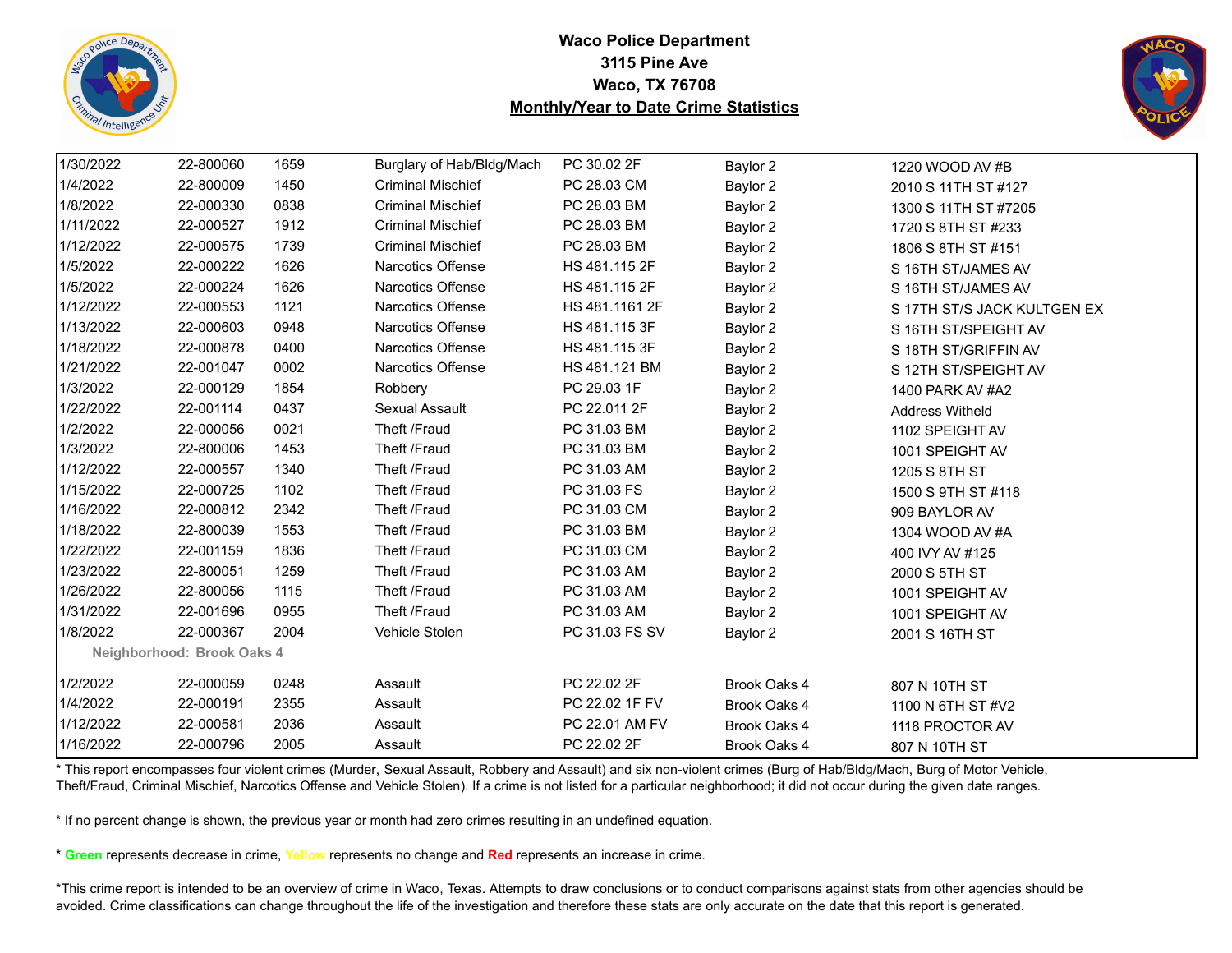



| 1/16/2022 | 22-000808                 | 2351 | Assault                   | PC 22.01 AM FV | Brook Oaks 4 | 1512 PINE AV               |
|-----------|---------------------------|------|---------------------------|----------------|--------------|----------------------------|
| 1/17/2022 | 22-000842                 | 1533 | Assault                   | PC 22.01 AM FV | Brook Oaks 4 | 1304 N 11TH ST             |
| 1/20/2022 | 22-001015                 | 1613 | Assault                   | PC 22.01 CM FV | Brook Oaks 4 | 1929 N 13TH ST             |
| 1/21/2022 | 22-001077                 | 1635 | Assault                   | PC 22.01 AM FV | Brook Oaks 4 | 2105 N 5TH ST              |
| 1/21/2022 | 22-001090                 | 2018 | Assault                   | PC 22.01 CM    | Brook Oaks 4 | 515 DENVER ST              |
| 1/21/2022 | 22-001091                 | 2018 | Assault                   | PC 22.01 AM FV | Brook Oaks 4 | 515 DENVER ST              |
| 1/26/2022 | 22-001444                 | 2237 | Assault                   | PC 22.01 AM FV | Brook Oaks 4 | 818 COLCORD AV #6104       |
| 1/30/2022 | 22-001644                 | 0737 | Assault                   | PC 22.01 CM FV | Brook Oaks 4 | 1100 N 6TH ST #Y8          |
| 1/17/2022 | 22-000857                 | 1812 | Burglary / Vehicle        | PC 30.04 AM    | Brook Oaks 4 | 1700 N UNIVERSITY PARKS DR |
| 1/17/2022 | 22-000858                 | 1812 | Burglary / Vehicle        | PC 30.04 AM    | Brook Oaks 4 | 1700 N UNIVERSITY PARKS DR |
| 1/17/2022 | 22-000860                 | 1815 | Burglary / Vehicle        | PC 30.04 AM    | Brook Oaks 4 | 1700 N UNIVERSITY PARKS DR |
| 1/19/2022 | 22-000940                 | 0757 | Burglary / Vehicle        | PC 30.04 AM    | Brook Oaks 4 | 1201 N 9TH ST              |
| 1/19/2022 | 22-000943                 | 0826 | Burglary / Vehicle        | PC 30.04 AM    | Brook Oaks 4 | 1100 N 6TH ST #N7          |
| 1/3/2022  | 22-000100                 | 0940 | Burglary of Hab/Bldg/Mach | PC 30.02 FS    | Brook Oaks 4 | 716 N 13TH ST              |
| 1/25/2022 | 22-001351                 | 1259 | Burglary of Hab/Bldg/Mach | PC 30.02 FS    | Brook Oaks 4 | 2025 N 6TH ST              |
| 1/20/2022 | 22-001016                 | 1613 | <b>Criminal Mischief</b>  | PC 28.03 FS    | Brook Oaks 4 | 1929 N 13TH ST             |
| 1/30/2022 | 22-001651                 | 1036 | <b>Criminal Mischief</b>  | PC 28.03 CM    | Brook Oaks 4 | 1421 BARRON AV             |
| 1/23/2022 | 22-001220                 | 1808 | Narcotics Offense         | HS 481.134 3F  | Brook Oaks 4 | N 13TH ST/WEST AV          |
| 1/20/2022 | 22-000994                 | 0848 | Sexual Assault            | PC 22.011 3F   | Brook Oaks 4 | <b>Address Witheld</b>     |
| 1/3/2022  | 22-000114                 | 1517 | Theft /Fraud              | PC 32.21 FS    | Brook Oaks 4 | 1121 W WACO DR             |
| 1/3/2022  | 22-800007                 | 1456 | Theft /Fraud              | PC 32.31 FS    | Brook Oaks 4 | 1522 PROCTOR AV            |
| 1/5/2022  | 22-000210                 | 1159 | Theft /Fraud              | PC 32.21 FS    | Brook Oaks 4 | 826 N 3RD ST               |
| 1/13/2022 | 22-000602                 | 0953 | Theft /Fraud              | PC 32.21 FS    | Brook Oaks 4 | 220 N 11TH ST              |
| 1/14/2022 | 22-000697                 | 2107 | Theft /Fraud              | PC 31.03 AM    | Brook Oaks 4 | 523 SEDWICK AV             |
| 1/18/2022 | 22-800037                 | 1302 | Theft /Fraud              | PC 31.03 BM    | Brook Oaks 4 | 1124 COLCORD AV            |
| 1/26/2022 | 22-001408                 | 1010 | Theft /Fraud              | PC 32.21 3F    | Brook Oaks 4 | 1213 PROCTOR AV            |
| 1/18/2022 | 22-000909                 | 1803 | Vehicle Stolen            | PC 31.03 FS SV | Brook Oaks 4 | 1408 PROCTOR AV            |
|           | Neighborhood: Brookview 4 |      |                           |                |              |                            |
| 1/1/2022  | 22-000021                 | 0437 | Assault                   | PC 22.01 AM FV | Brookview 4  | 2824 GORMAN AV             |

\* This report encompasses four violent crimes (Murder, Sexual Assault, Robbery and Assault) and six non-violent crimes (Burg of Hab/Bldg/Mach, Burg of Motor Vehicle, Theft/Fraud, Criminal Mischief, Narcotics Offense and Vehicle Stolen). If a crime is not listed for a particular neighborhood; it did not occur during the given date ranges.

\* If no percent change is shown, the previous year or month had zero crimes resulting in an undefined equation.

\* **Green** represents decrease in crime, **Yellow** represents no change and **Red** represents an increase in crime.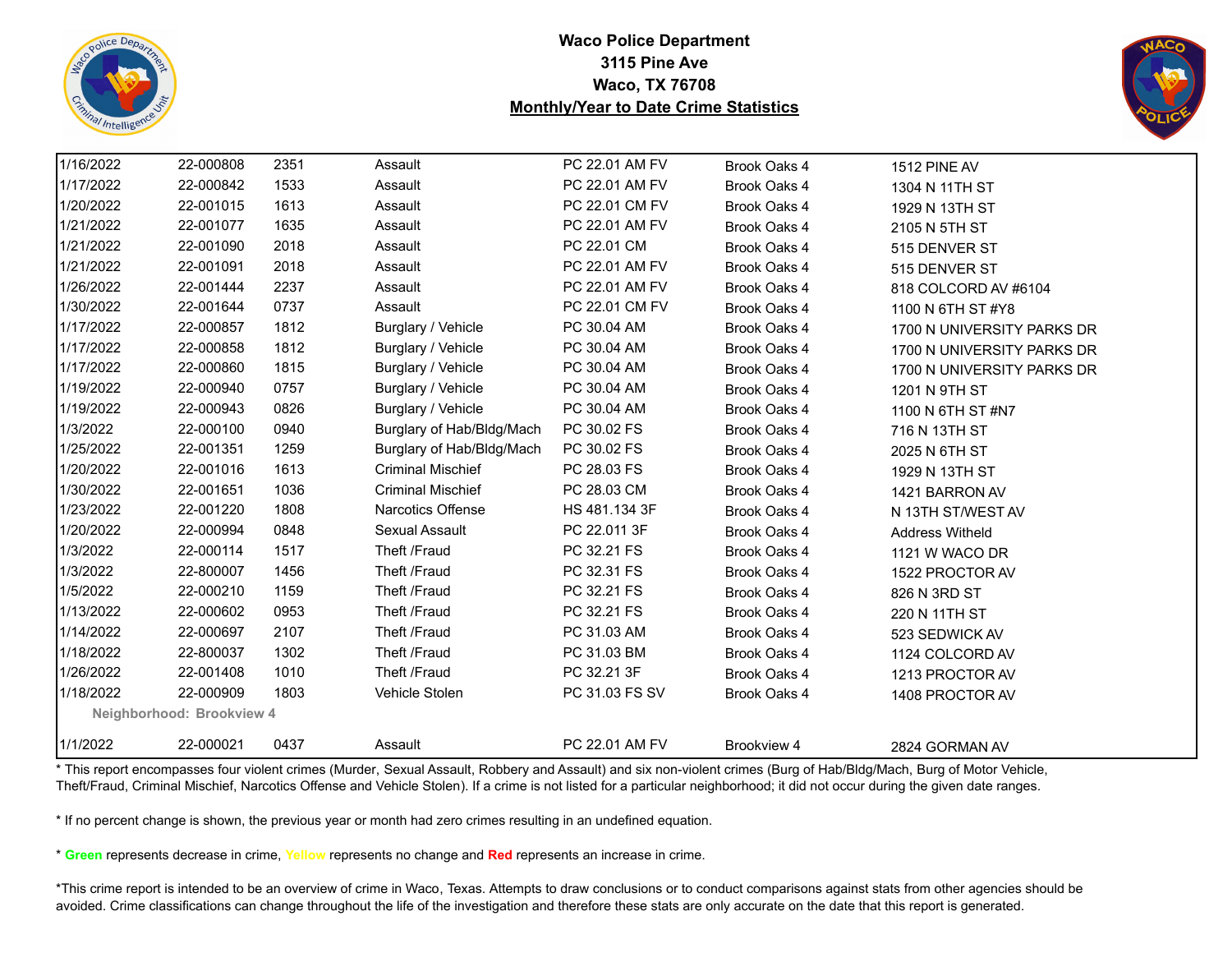



| 1/1/2022  | 22-000036 | 1255 | Assault                   | PC 22.01 AM    | Brookview 4 | 3601 FORT AV             |
|-----------|-----------|------|---------------------------|----------------|-------------|--------------------------|
| 1/3/2022  | 22-000094 | 0733 | Assault                   | PC 22.01 AM FV | Brookview 4 | 1025 N 34TH ST           |
| 1/4/2022  | 22-000146 | 0916 | Assault                   | PC 22.01 AM FV | Brookview 4 | 3438 W BROOKVIEW DR #537 |
| 1/7/2022  | 22-000274 | 0245 | Assault                   | PC 22.01 AM FV | Brookview 4 | 522 N 34TH ST            |
| 1/13/2022 | 22-000626 | 1737 | Assault                   | PC 22.01 CM FV | Brookview 4 | 4025 MEADOW BROOK RD     |
| 1/16/2022 | 22-000763 | 0041 | Assault                   | PC 22.01 AM FV | Brookview 4 | 2712 FORT AV             |
| 1/21/2022 | 22-001100 | 2303 | Assault                   | PC 22.01 3F    | Brookview 4 | 3418 MORROW AV           |
| 1/25/2022 | 22-001368 | 1656 | Assault                   | PC 22.02 1F FV | Brookview 4 | 503 N 32ND ST            |
| 1/4/2022  | 22-000147 | 1050 | Burglary / Vehicle        | PC 30.04 AM    | Brookview 4 | 505 N VALLEY MILLS DR    |
| 1/10/2022 | 22-000445 | 0849 | Burglary of Hab/Bldg/Mach | PC 30.02 2F    | Brookview 4 | 3401 MORROW AV           |
| 1/24/2022 | 22-001299 | 1652 | Burglary of Hab/Bldg/Mach | PC 30.02 2F    | Brookview 4 | 2600 GRIM AV #103        |
| 1/8/2022  | 22-000335 | 1032 | <b>Criminal Mischief</b>  | PC 28.03 BM    | Brookview 4 | 900 N 31ST ST            |
| 1/22/2022 | 22-800048 | 1354 | <b>Criminal Mischief</b>  | PC 28.03 BM    | Brookview 4 | 4012 SANGER AV           |
| 1/23/2022 | 22-001190 | 1004 | <b>Criminal Mischief</b>  | PC 28.03 BM    | Brookview 4 | 3305 W WACO DR           |
| 1/25/2022 | 22-001375 | 1928 | <b>Criminal Mischief</b>  | PC 28.03 BM    | Brookview 4 | 1328 N 34TH ST           |
| 1/1/2022  | 22-000004 | 0002 | <b>Narcotics Offense</b>  | HS 481.115 3F  | Brookview 4 | 828 N 43RD ST            |
| 1/4/2022  | 22-000141 | 0448 | <b>Narcotics Offense</b>  | HS 481.115 3F  | Brookview 4 | 3812 GRIM AV             |
| 1/24/2022 | 22-001240 | 0041 | Narcotics Offense         | HS 481.121 BM  | Brookview 4 | 2913 EDMOND AV           |
| 1/20/2022 | 22-001029 | 1904 | Robbery                   | PC 29.03 1F    | Brookview 4 | 2605 MORROW AV           |
| 1/6/2022  | 22-000259 | 1546 | Theft /Fraud              | PC 31.03 BM    | Brookview 4 | 3712 GRIM AV             |
| 1/8/2022  | 22-000362 | 1809 | Theft /Fraud              | PC 32.31 FS    | Brookview 4 | 575 N VALLEY MILLS DR    |
| 1/11/2022 | 22-000500 | 1255 | Theft /Fraud              | PC 32.51 3F    | Brookview 4 | 581 N VALLEY MILLS DR    |
| 1/13/2022 | 22-000618 | 1520 | Theft /Fraud              | PC 32.31 FS    | Brookview 4 | 575 N VALLEY MILLS DR    |
| 1/13/2022 | 22-000622 | 1627 | Theft /Fraud              | PC 31.03 CM    | Brookview 4 | 825 N 31ST ST            |
| 1/19/2022 | 22-000963 | 1556 | Theft /Fraud              | PC 32.31 FS    | Brookview 4 | 1101 N 34TH ST           |
| 1/20/2022 | 22-001001 | 1320 | Theft /Fraud              | PC 32.51 FS    | Brookview 4 | 2705 MORROW AV           |
| 1/20/2022 | 22-001014 | 1627 | Theft /Fraud              | PC 31.03 BM    | Brookview 4 | 3600 GORMAN AV           |
| 1/22/2022 | 22-001168 | 2207 | Theft /Fraud              | PC 31.03 AM    | Brookview 4 | 575 N VALLEY MILLS DR    |
| 1/22/2022 | 22-800050 | 2215 | Theft /Fraud              | PC 31.03 CM    | Brookview 4 | 2624 GRIM AV             |

\* This report encompasses four violent crimes (Murder, Sexual Assault, Robbery and Assault) and six non-violent crimes (Burg of Hab/Bldg/Mach, Burg of Motor Vehicle, Theft/Fraud, Criminal Mischief, Narcotics Offense and Vehicle Stolen). If a crime is not listed for a particular neighborhood; it did not occur during the given date ranges.

\* If no percent change is shown, the previous year or month had zero crimes resulting in an undefined equation.

\* **Green** represents decrease in crime, **Yellow** represents no change and **Red** represents an increase in crime.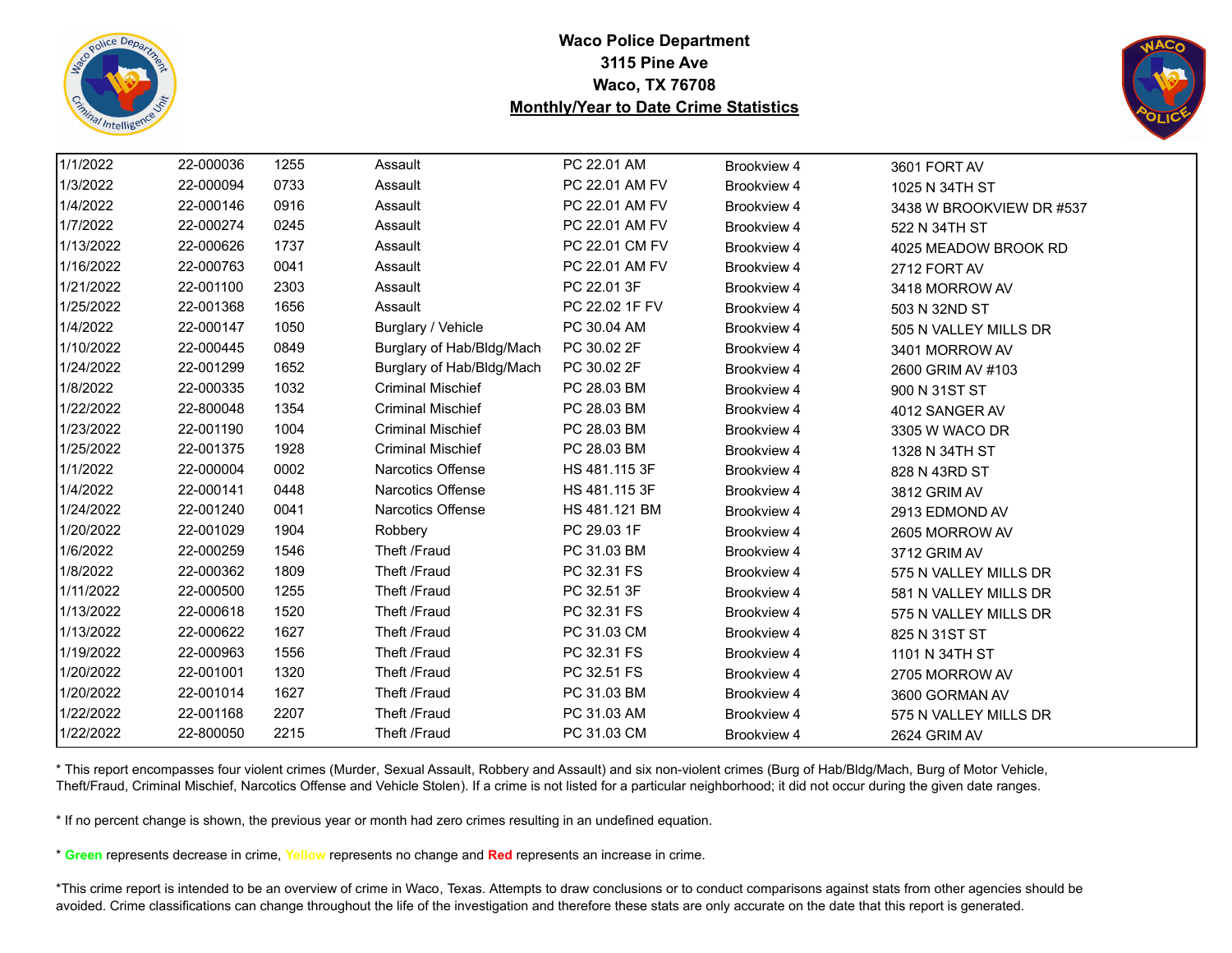



| 1/27/2022 | 22-001474                    | 1253 | Theft /Fraud              | PC 31.03 BM    | Brookview 4           | 1404 N 34TH ST                        |
|-----------|------------------------------|------|---------------------------|----------------|-----------------------|---------------------------------------|
| 1/28/2022 | 22-001519                    | 0736 | Theft /Fraud              | PC 31.03 FS    | Brookview 4           | 3920 BOSQUE BL                        |
|           | Neighborhood: Cameron Park 1 |      |                           |                |                       |                                       |
| 1/8/2022  | 22-000353                    | 1625 | Burglary / Vehicle        | PC 30.04 AM    | <b>Cameron Park 1</b> | 2900 LAWSON POINT DR                  |
| 1/17/2022 | 22-000855                    | 1805 | Burglary / Vehicle        | PC 30.04 AM    | Cameron Park 1        | 2300 CAMERON PARK DR                  |
| 1/17/2022 | 22-000865                    | 2123 | Burglary / Vehicle        | PC 30.04 AM    | Cameron Park 1        | 2300 CAMERON PARK DR                  |
| 1/6/2022  | 22-000253                    | 1152 | Burglary of Hab/Bldg/Mach | PC 30.02 FS    | <b>Cameron Park 1</b> | 2407 N 17TH ST                        |
| 1/18/2022 | 22-000912                    | 2036 | <b>Criminal Mischief</b>  | PC 28.03 AM    | Cameron Park 1        | 2601 N UNIVERSITY PARKS DR            |
| 1/9/2022  | 22-000385                    | 0041 | <b>Narcotics Offense</b>  | HS 481.121 BM  | Cameron Park 1        | 300-BLK MT LOOKOUT DR                 |
| 1/9/2022  | 22-000386                    | 0041 | <b>Narcotics Offense</b>  | HS 481.121 BM  | Cameron Park 1        | 2707 STURGIS RD                       |
| 1/10/2022 | 22-000435                    | 0350 | Narcotics Offense         | HS 481.121 BM  | Cameron Park 1        | N 15TH ST/LYLE AV                     |
| 1/14/2022 | 22-000706                    | 2326 | <b>Narcotics Offense</b>  | HS 481.121 BM  | Cameron Park 1        | 421 RICE AV                           |
| 1/23/2022 | 22-001231                    | 2156 | <b>Narcotics Offense</b>  | HS 481.121 BM  | <b>Cameron Park 1</b> | 2401 STURGIS RD                       |
|           | Neighborhood: Carver 1       |      |                           |                |                       |                                       |
| 1/4/2022  | 22-000170                    | 1638 | Assault                   | PC 22.01 CM    | Carver 1              | 1704 DALLAS CI                        |
| 1/5/2022  | 22-000189                    | 0003 | Assault                   | PC 22.01 AM FV | Carver 1              | 908 DUNBAR AV                         |
| 1/7/2022  | 22-000294                    | 1515 | Assault                   | PC 22.01 CM    | Carver 1              | 819 DAWSON ST                         |
| 1/8/2022  | 22-000323                    | 0247 | Assault                   | PC 22.01 AM FV | Carver 1              | 2117 EASY ST                          |
| 1/8/2022  | 22-000342                    | 1226 | Assault                   | PC 22.02 1F FV | Carver 1              | 1204 ADAMS ST                         |
| 1/9/2022  | 22-000401                    | 1211 | Assault                   | PC 22.02 1F    | Carver 1              | 1400-BL E WACO DR                     |
| 1/12/2022 | 22-000542                    | 0723 | Assault                   | PC 22.01 3F FV | Carver 1              | 1800 N MARTIN LUTHER KING JR BL #3211 |
| 1/12/2022 | 22-000580                    | 1925 | Assault                   | PC 22.01 AM    | Carver 1              | 1706 DALLAS CI#B                      |
| 1/13/2022 | 22-000621                    | 1600 | Assault                   | PC 22.01 BM    | Carver 1              | 921 HARLEM AV                         |
| 1/23/2022 | 22-001207                    | 1452 | Assault                   | PC 22.01 3F    | Carver 1              | 823 GARRISON ST                       |
| 1/23/2022 | 22-001208                    | 1452 | Assault                   | PC 22.02 1F    | Carver 1              | 823 GARRISON ST                       |
| 1/24/2022 | 22-001310                    | 2001 | Assault                   | PC 22.01 AM    | Carver 1              | 624 E WACO DR                         |
| 1/26/2022 | 22-001448                    | 2244 | Assault                   | PC 22.01 AM FV | Carver 1              | 805 HARLEM AV                         |
| 1/27/2022 | 22-001456                    | 0527 | Assault                   | PC 22.01 CM FV | Carver 1              | 1025 DELANO AV                        |

\* This report encompasses four violent crimes (Murder, Sexual Assault, Robbery and Assault) and six non-violent crimes (Burg of Hab/Bldg/Mach, Burg of Motor Vehicle, Theft/Fraud, Criminal Mischief, Narcotics Offense and Vehicle Stolen). If a crime is not listed for a particular neighborhood; it did not occur during the given date ranges.

\* If no percent change is shown, the previous year or month had zero crimes resulting in an undefined equation.

\* **Green** represents decrease in crime, **Yellow** represents no change and **Red** represents an increase in crime.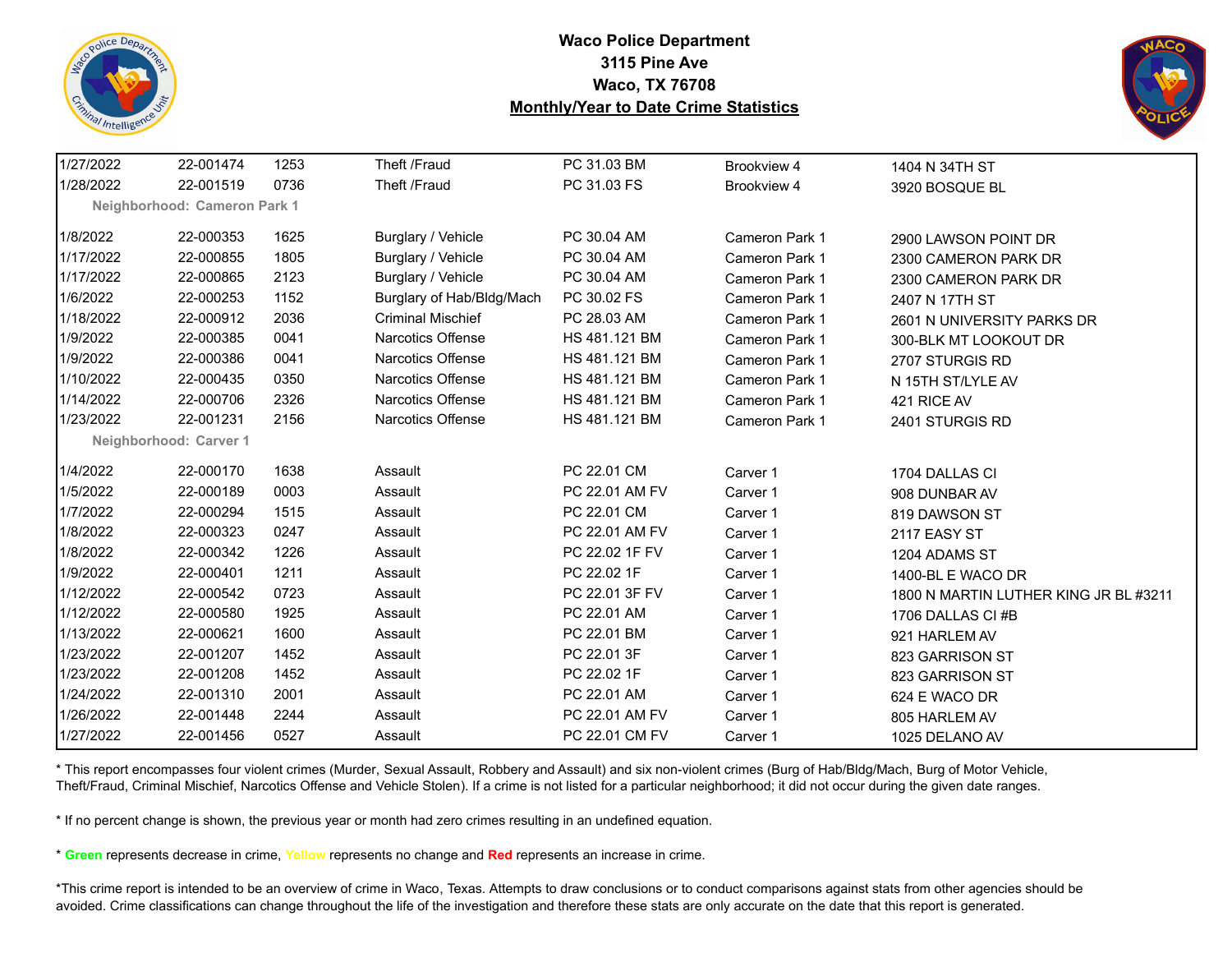



| 1/29/2022 | 22-001628 | 2125 | Assault                   | PC 22.01 AM FV | Carver 1 | 2509 E LAKE SHORE DR #1305      |
|-----------|-----------|------|---------------------------|----------------|----------|---------------------------------|
| 1/31/2022 | 22-001689 | 0223 | Assault                   | PC 22.01 AM    | Carver 1 | 908 DEARBORN AV                 |
| 1/9/2022  | 22-000410 | 1604 | Burglary / Vehicle        | PC 30.04 AM    | Carver 1 | 300 N MARTIN LUTHER KING JR BL  |
| 1/10/2022 | 22-000458 | 1455 | Burglary / Vehicle        | PC 30.04 AM    | Carver 1 | 300 N MARTIN LUTHER KING JR BL  |
| 1/18/2022 | 22-000885 | 0938 | Burglary / Vehicle        | PC 30.04 AM    | Carver 1 | 900 W LAKE SHORE DR             |
| 1/18/2022 | 22-000886 | 0938 | Burglary / Vehicle        | PC 30.04 AM    | Carver 1 | 900 W LAKE SHORE DR             |
| 1/28/2022 | 22-001531 | 1043 | Burglary / Vehicle        | PC 30.04 AM    | Carver 1 | 2509 E LAKE SHORE DR            |
| 1/15/2022 | 22-000736 | 1419 | Burglary of Hab/Bldg/Mach | PC 30.02 2F    | Carver 1 | 326 HOOD ST                     |
| 1/26/2022 | 22-001400 | 0847 | Burglary of Hab/Bldg/Mach | PC 30.02 2F    | Carver 1 | 908 DEARBORN AV                 |
| 1/1/2022  | 22-000024 | 0628 | <b>Criminal Mischief</b>  | PC 28.03 BM    | Carver 1 | 1033 DELANO AV                  |
| 1/2/2022  | 22-000069 | 1432 | <b>Criminal Mischief</b>  | PC 28.03 BM    | Carver 1 | 1125 SHERMAN ST                 |
| 1/5/2022  | 22-000215 | 1345 | <b>Criminal Mischief</b>  | PC 28.03 FS    | Carver 1 | 601 FAULKNER LN                 |
| 1/10/2022 | 22-000460 | 1629 | <b>Criminal Mischief</b>  | PC 28.03 BM    | Carver 1 | 724 HARLEM AV                   |
| 1/12/2022 | 22-000543 | 0743 | <b>Criminal Mischief</b>  | PC 28.04 CM    | Carver 1 | 1730 DALLAS CI#A                |
| 1/13/2022 | 22-000604 | 0930 | <b>Criminal Mischief</b>  | PC 28.03 BM    | Carver 1 | 923 BURGAN ST #B                |
| 1/13/2022 | 22-000639 | 2205 | <b>Criminal Mischief</b>  | PC 28.03 BM    | Carver 1 | 1762 DALLAS CI #B               |
| 1/27/2022 | 22-001464 | 1102 | <b>Criminal Mischief</b>  | PC 28.03 BM    | Carver 1 | 613 HARLEM AV                   |
| 1/28/2022 | 22-001518 | 0539 | <b>Criminal Mischief</b>  | PC 28.03 AM    | Carver 1 | 1007 DELANO AV                  |
| 1/29/2022 | 22-001608 | 1352 | <b>Criminal Mischief</b>  | PC 28.03 BM    | Carver 1 | 1017 DELANO AV                  |
| 1/16/2022 | 22-000783 | 1431 | <b>Murder</b>             | PC 19.02 1F    | Carver 1 | 1900-BL JJ FLEWELLEN RD         |
| 1/30/2022 | 22-001677 | 1954 | Murder                    | PC 19.02 1F    | Carver 1 | 1008 WALKER ST                  |
| 1/6/2022  | 22-000246 | 0034 | Narcotics Offense         | HS 481.115 3F  | Carver 1 | 1000 E WACO DR                  |
| 1/13/2022 | 22-000592 | 0043 | <b>Narcotics Offense</b>  | HS 481.121 BM  | Carver 1 | 3801 N MARTIN LUTHER KING JR BL |
| 1/18/2022 | 22-000876 | 0212 | <b>Narcotics Offense</b>  | HS 481.121 FS  | Carver 1 | DALLAS ST/CARVER AV             |
| 1/25/2022 | 22-001355 | 1407 | Narcotics Offense         | HS 481.121 FS  | Carver 1 | DAN ROWE DR/E HERRING AV        |
| 1/31/2022 | 22-001716 | 1346 | Narcotics Offense         | HS 481.121 BM  | Carver 1 | 504 FAULKNER LN                 |
| 1/8/2022  | 22-000356 | 1717 | Robbery                   | PC 29.03 1F    | Carver 1 | 914 TURNER ST                   |
| 1/20/2022 | 22-001012 | 1120 | Sexual Assault            | PC 22.021 1F   | Carver 1 | <b>Address Witheld</b>          |
| 1/1/2022  | 22-000018 | 0432 | Theft /Fraud              | PC 31.03 BM    | Carver 1 | 1011 ADAMS ST                   |
|           |           |      |                           |                |          |                                 |

\* This report encompasses four violent crimes (Murder, Sexual Assault, Robbery and Assault) and six non-violent crimes (Burg of Hab/Bldg/Mach, Burg of Motor Vehicle, Theft/Fraud, Criminal Mischief, Narcotics Offense and Vehicle Stolen). If a crime is not listed for a particular neighborhood; it did not occur during the given date ranges.

\* If no percent change is shown, the previous year or month had zero crimes resulting in an undefined equation.

\* **Green** represents decrease in crime, **Yellow** represents no change and **Red** represents an increase in crime.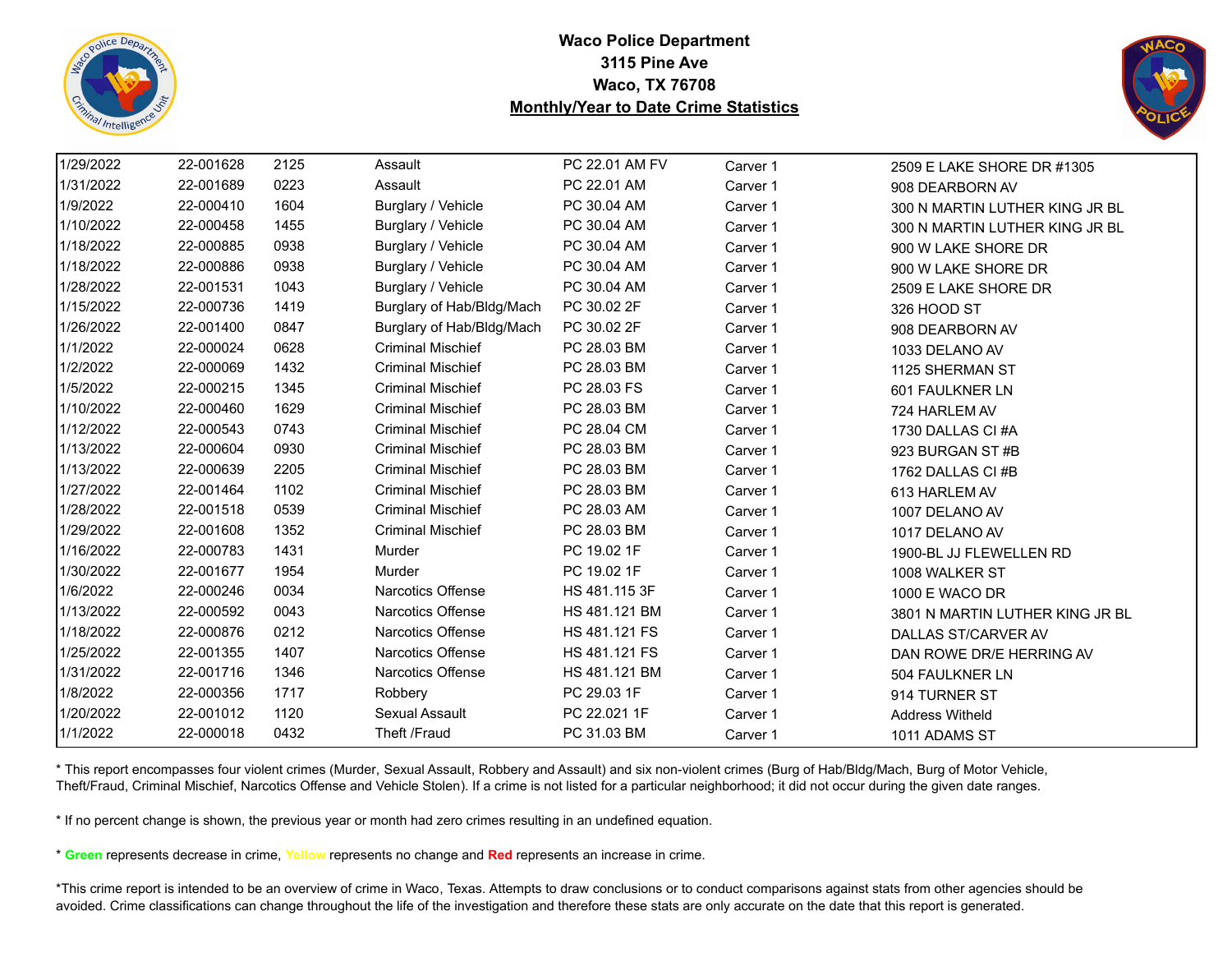



| 1/1/2022  | 22-000033                     | 1258 | Theft /Fraud              | PC 31.03 BM    | Carver 1        | 1130 DELANO AV             |  |
|-----------|-------------------------------|------|---------------------------|----------------|-----------------|----------------------------|--|
| 1/7/2022  | 22-000292                     | 1515 | Theft /Fraud              | PC 31.03 CM    | Carver 1        | 813 GARRISON ST            |  |
| 1/12/2022 | 22-000546                     | 0822 | Theft /Fraud              | PC 31.03 CM    | Carver 1        | 1746 DALLAS CI #B          |  |
| 1/17/2022 | 22-000810                     | 0005 | Theft /Fraud              | PC 32.21 3F    | Carver 1        | 1736 DALLAS CI#B           |  |
| 1/18/2022 | 22-800041                     | 2133 | Theft /Fraud              | PC 31.03 BM    | Carver 1        | 800 E WACO DR              |  |
| 1/20/2022 | 22-001019                     | 1715 | Theft /Fraud              | PC 32.21 FS    | Carver 1        | 1215 GHOLSON RD            |  |
| 1/24/2022 | 22-001260                     | 1122 | Theft /Fraud              | PC 31.03 BM    | Carver 1        | 1024 TURNER ST             |  |
| 1/24/2022 | 22-001248                     | 0942 | Vehicle Stolen            | PC 31.07 FS    | Carver 1        | 1233 CALUMET AV            |  |
| 1/25/2022 | 22-001383                     | 2217 | Vehicle Stolen            | PC 31.03 FS SV | Carver 1        | 624 E WACO DR              |  |
|           | Neighborhood: Cedar Ridge 1,5 |      |                           |                |                 |                            |  |
| 1/8/2022  | 22-000345                     | 1323 | Assault                   | PC 22.01 AM FV |                 |                            |  |
| 1/29/2022 | 22-001583                     | 0014 | Assault                   | PC 22.01 AM FV | Cedar Ridge 1,5 | 3904 N 24TH ST             |  |
| 1/31/2022 |                               |      |                           |                | Cedar Ridge 1,5 | 3300 LAKE HEIGHTS DR       |  |
|           | 22-001744                     | 1852 | Assault                   | PC 22.01 AM FV | Cedar Ridge 1,5 | 3824 N 21A ST              |  |
| 1/18/2022 | 22-800040                     | 1656 | Burglary / Vehicle        | PC 30.04 AM    | Cedar Ridge 1,5 | 4026 N 25TH ST             |  |
| 1/9/2022  | 22-000398                     | 0809 | Burglary of Hab/Bldg/Mach | PC 30.02 FS    | Cedar Ridge 1,5 | 4001 N 19TH ST             |  |
| 1/10/2022 | 22-000447                     | 0908 | Burglary of Hab/Bldg/Mach | PC 30.02 FS    | Cedar Ridge 1,5 | 2800 W LAKE SHORE DR       |  |
| 1/1/2022  | 22-000031                     | 1139 | <b>Criminal Mischief</b>  | PC 28.03 FS    | Cedar Ridge 1,5 | 3813 N 21A ST              |  |
| 1/3/2022  | 22-000101                     | 0919 | <b>Criminal Mischief</b>  | PC 28.03 BM    | Cedar Ridge 1,5 | 1600 W LAKE SHORE DR #1327 |  |
| 1/30/2022 | 22-001672                     | 1654 | <b>Criminal Mischief</b>  | PC 28.03 AM    | Cedar Ridge 1,5 | 1600 W LAKE SHORE DR #616  |  |
| 1/31/2022 | 22-001743                     | 1911 | <b>Criminal Mischief</b>  | PC 28.04 CM    | Cedar Ridge 1,5 | 3801 N 19TH ST             |  |
| 1/16/2022 | 22-000801                     | 2105 | <b>Narcotics Offense</b>  | HS 481.115 FS  | Cedar Ridge 1,5 | 1900-BLK W LAKE SHORE DR   |  |
| 1/19/2022 | 22-000941                     | 0700 | Sexual Assault            | PC 22.021 1F   | Cedar Ridge 1,5 | <b>Address Witheld</b>     |  |
| 1/6/2022  | 22-000261                     | 1639 | Theft /Fraud              | PC 31.03 BM    | Cedar Ridge 1,5 | 3801 N 19TH ST             |  |
| 1/19/2022 | 22-000949                     | 1051 | Theft /Fraud              | PC 31.03 FS    | Cedar Ridge 1,5 | 5701 N 19TH ST             |  |
| 1/21/2022 | 22-001095                     | 2215 | Theft /Fraud              | PC 31.03 BM    | Cedar Ridge 1,5 | 4400 N 19TH ST             |  |
|           | Neighborhood: China Spring 5  |      |                           |                |                 |                            |  |
| 1/5/2022  | 22-000196                     | 0721 | Assault                   | PC 22.01 AM FV | China Spring 5  | 10175 COUGAR RIDGE PK      |  |
| 1/14/2022 | 22-000693                     | 2101 | Assault                   | PC 22.01 AM FV | China Spring 5  | 11232 BUZZARD GULCH DR     |  |

\* This report encompasses four violent crimes (Murder, Sexual Assault, Robbery and Assault) and six non-violent crimes (Burg of Hab/Bldg/Mach, Burg of Motor Vehicle, Theft/Fraud, Criminal Mischief, Narcotics Offense and Vehicle Stolen). If a crime is not listed for a particular neighborhood; it did not occur during the given date ranges.

\* If no percent change is shown, the previous year or month had zero crimes resulting in an undefined equation.

\* **Green** represents decrease in crime, **Yellow** represents no change and **Red** represents an increase in crime.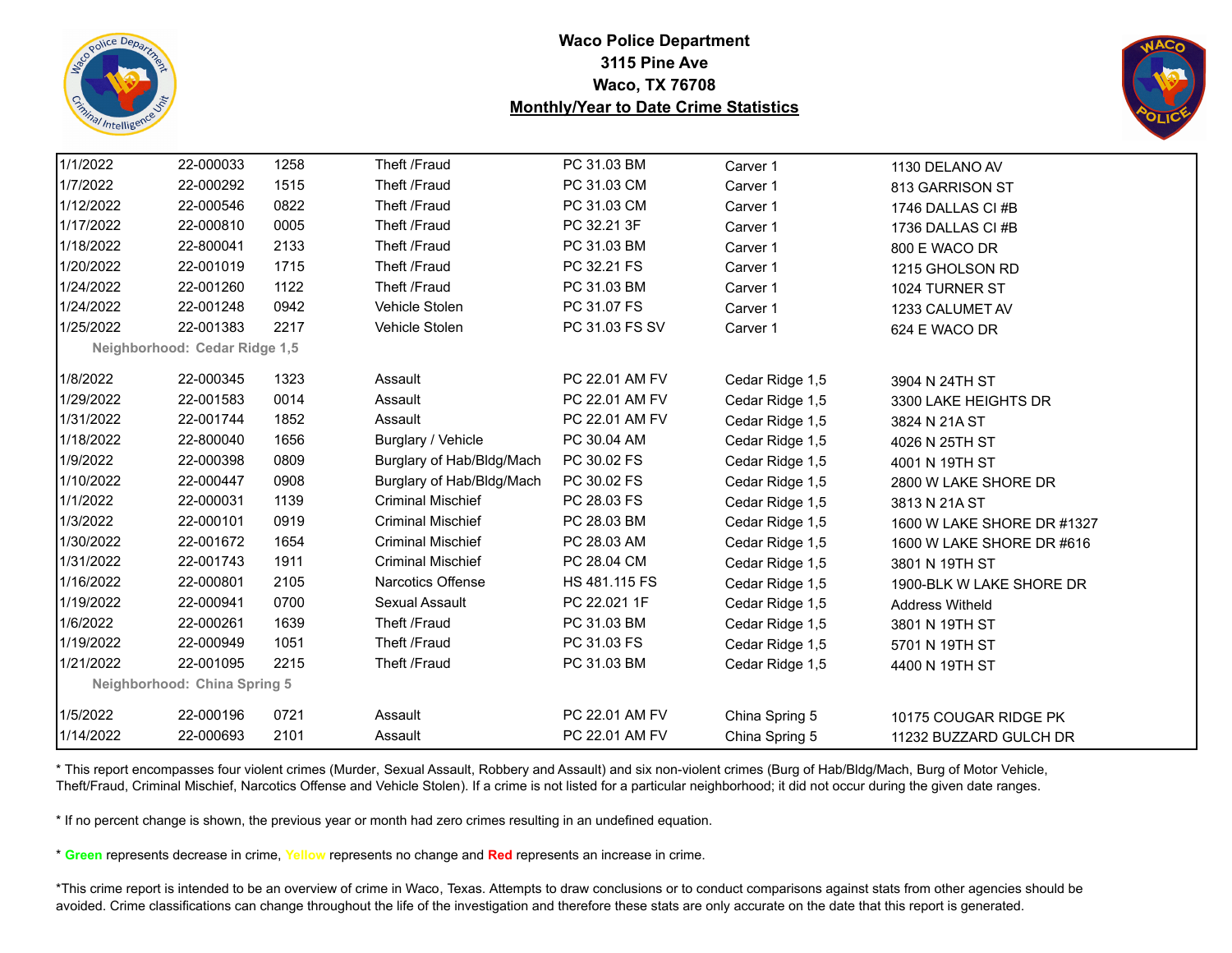



| 1/14/2022 | 22-000709                       | 2351 | Assault                   | PC 22.01 CM FV  | China Spring 5    | 11233 BUZZARD GULCH DR     |
|-----------|---------------------------------|------|---------------------------|-----------------|-------------------|----------------------------|
| 1/21/2022 | 22-001101                       | 2321 | Assault                   | PC 22.02 2F FV  | China Spring 5    | 6217 ELEPHANT BUTTE DR     |
| 1/24/2022 | 22-001314                       | 2038 | Assault                   | PC 22.01 AM FV  | China Spring 5    | 9900 CHINA SPRING RD #1505 |
| 1/12/2022 | 22-800023                       | 1819 | Burglary / Vehicle        | PC 30.04 AM     | China Spring 5    | 10120 PARKER SPRINGS DR    |
| 1/16/2022 | 22-000781                       | 1525 | Burglary / Vehicle        | PC 30.04 AM     | China Spring 5    | 2716 GARY LN               |
| 1/16/2022 | 22-000790                       | 1725 | Burglary / Vehicle        | PC 30.04 AM     | China Spring 5    | 3803 SKEET EASON DR        |
| 1/23/2022 | 22-001217                       | 1522 | Burglary of Hab/Bldg/Mach | PC 30.02 FS     | China Spring 5    | 3501 FLAT ROCK RD #2120    |
| 1/31/2022 | 22-001704                       | 1014 | Burglary of Hab/Bldg/Mach | PC 30.02 FS     | China Spring 5    | 3501 FLAT ROCK RD #2114    |
| 1/4/2022  | 22-000145                       | 0958 | Theft /Fraud              | PC 32.21 FS     | China Spring 5    | 10304 CALAVERAS DR         |
| 1/4/2022  | 22-000172                       | 1637 | Theft /Fraud              | PC 31.03 BM     | China Spring 5    | 10604 MADRID CT            |
| 1/15/2022 | 22-000724                       | 1012 | Theft /Fraud              | PC 31.03 AM     | China Spring 5    | 7909 KARL MAY DR           |
| 1/27/2022 | 22-001511                       | 2203 | Theft /Fraud              | PC 31.03 AM     | China Spring 5    | 9417 CHINA SPRING RD       |
| 1/4/2022  | 22-000181                       | 2057 | Vehicle Stolen            | PC 31.03 FS SV  | China Spring 5    | 9430 SILVERTHORN DR        |
| 1/23/2022 | 22-001211                       | 1503 | Vehicle Stolen            | PC 31.03 FS SV  | China Spring 5    | 3625 ZOO PARK DR           |
|           | Neighborhood: Dean Highland 1,4 |      |                           |                 |                   |                            |
| 1/17/2022 | 22-000818                       | 0700 | Assault                   | PC 22.01 AM FV  | Dean Highland 1,4 | 2616 WINDSOR AV            |
| 1/17/2022 | 22-000845                       | 1615 | Assault                   | PC 22.01 AM FV  | Dean Highland 1,4 | 2721 HERRING AV            |
| 1/21/2022 | 22-001082                       | 1801 | Assault                   | PC 22.01 AM     | Dean Highland 1,4 | 2700 SUMMER AV             |
| 1/21/2022 | 22-001103                       | 1736 | Assault                   | PC 22.01 AM FV  | Dean Highland 1,4 | 2508 N 29TH ST             |
| 1/28/2022 | 22-001555                       | 1652 | Assault                   | PC 22.012 AM    | Dean Highland 1,4 | 3001 HOMAN AV              |
| 1/30/2022 | 22-001642                       | 0228 | Assault                   | PC 22.01 AM FV  | Dean Highland 1,4 | 1516 N 26TH ST             |
| 1/2/2022  | 22-000090                       | 2307 | Burglary / Vehicle        | PC 30.04 AM     | Dean Highland 1,4 | 3203 PARROTT AV            |
| 1/18/2022 | 22-000900                       | 1601 | Burglary of Hab/Bldg/Mach | PC 30.02 2F     | Dean Highland 1,4 | 2801 ALEXANDER AV          |
| 1/1/2022  | 22-000029                       | 1045 | <b>Criminal Mischief</b>  | PC 28.03 BM     | Dean Highland 1,4 | 3028 COLCORD AV            |
| 1/29/2022 | 22-001586                       | 0140 | <b>Criminal Mischief</b>  | PC 28.03 AM     | Dean Highland 1,4 | 2318 MCKENZIE AV           |
| 1/8/2022  | 22-000375                       | 2256 | Narcotics Offense         | HS 481.134 3F   | Dean Highland 1,4 | 1700-BLK N 27TH ST         |
| 1/24/2022 | 22-001335                       | 1427 | Sexual Assault            | PC 22.021 1F FV | Dean Highland 1,4 | <b>Address Witheld</b>     |
| 1/2/2022  | 22-800005                       | 1513 | Theft /Fraud              | PC 32.51 FS     | Dean Highland 1,4 | 3215 SUMMER AV             |
| 1/25/2022 | 22-001327                       | 0816 | Theft /Fraud              | PC 32.31 FS     | Dean Highland 1,4 | 3105 MITCHELL AV           |

\* This report encompasses four violent crimes (Murder, Sexual Assault, Robbery and Assault) and six non-violent crimes (Burg of Hab/Bldg/Mach, Burg of Motor Vehicle, Theft/Fraud, Criminal Mischief, Narcotics Offense and Vehicle Stolen). If a crime is not listed for a particular neighborhood; it did not occur during the given date ranges.

\* If no percent change is shown, the previous year or month had zero crimes resulting in an undefined equation.

\* **Green** represents decrease in crime, **Yellow** represents no change and **Red** represents an increase in crime.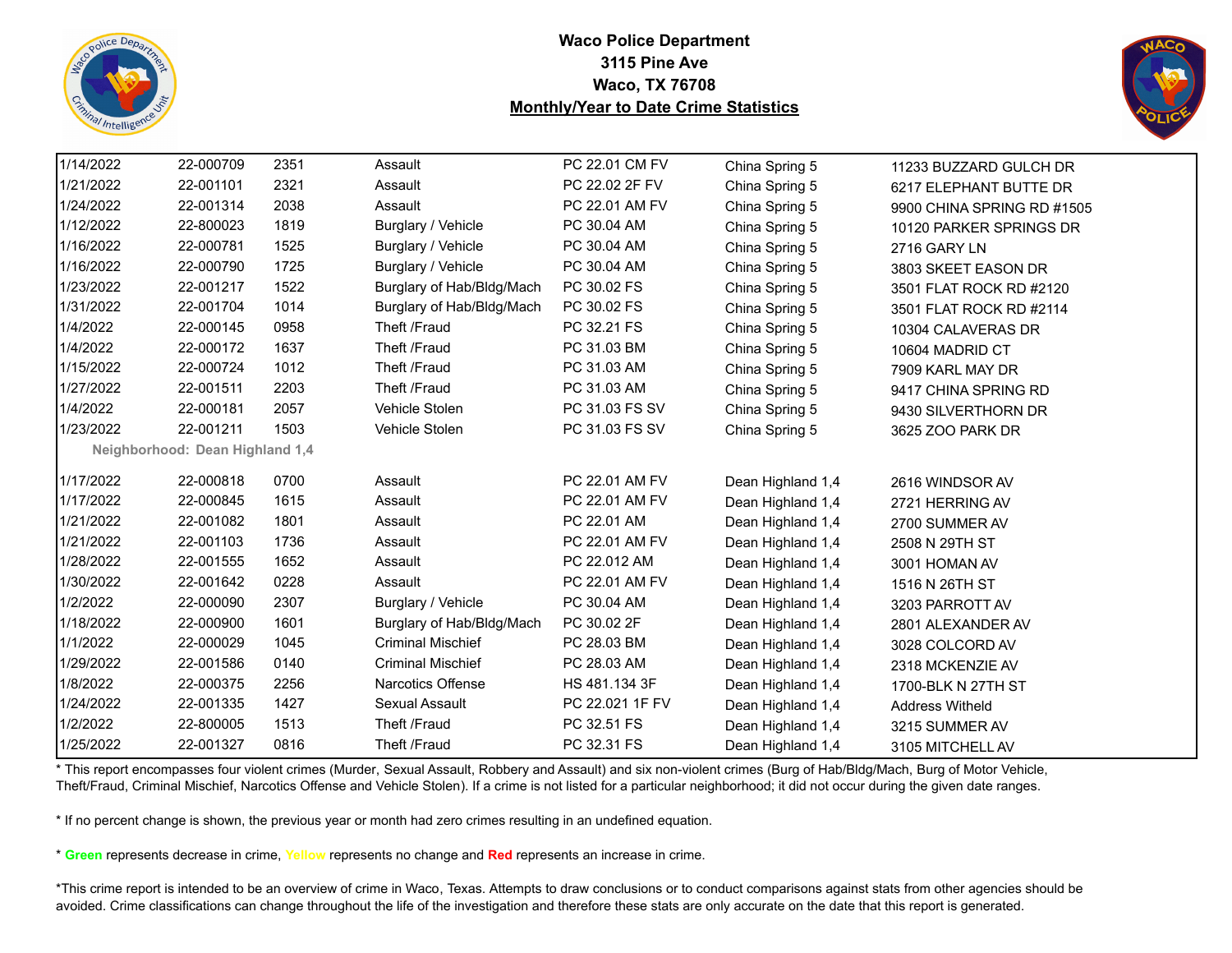



|           | Neighborhood: Downtown (Brazos) 2,5 |      |                           |                |                       |                           |  |  |  |  |
|-----------|-------------------------------------|------|---------------------------|----------------|-----------------------|---------------------------|--|--|--|--|
| 1/2/2022  | 22-000074                           | 1730 | Assault                   | PC 22.01 AM FV | Downtown (Brazos) 2,5 | 931 S 11TH ST             |  |  |  |  |
| 1/2/2022  | 22-000085                           | 2057 | Assault                   | PC 22.01 AM FV | Downtown (Brazos) 2,5 | 900 S 17TH ST             |  |  |  |  |
| 1/4/2022  | 22-000162                           | 1445 | Assault                   | PC 22.01 CM FV | Downtown (Brazos) 2,5 | 517 COLUMBUS AV           |  |  |  |  |
| 1/5/2022  | 22-000195                           | 0417 | Assault                   | PC 22.01 AM FV | Downtown (Brazos) 2,5 | 1421 AUSTIN AV #8         |  |  |  |  |
| 1/13/2022 | 22-000636                           | 1950 | Assault                   | PC 22.01 CM    | Downtown (Brazos) 2,5 | 911 S 10TH ST             |  |  |  |  |
| 1/27/2022 | 22-001503                           | 1848 | Assault                   | PC 22.02 2F    | Downtown (Brazos) 2,5 | 605 S UNIVERSITY PARKS DR |  |  |  |  |
| 1/31/2022 | 22-001751                           | 2053 | Assault                   | PC 22.01 AM FV | Downtown (Brazos) 2,5 | 709 S 6TH ST #201         |  |  |  |  |
| 1/31/2022 | 22-001755                           | 2128 | Assault                   | PC 22.01 AM FV | Downtown (Brazos) 2,5 | 700 JEFFERSON AV          |  |  |  |  |
| 1/8/2022  | 22-000329                           | 0907 | Burglary / Vehicle        | PC 30.04 AM    | Downtown (Brazos) 2,5 | 820 S 16TH ST             |  |  |  |  |
| 1/8/2022  | 22-000340                           | 1244 | Burglary / Vehicle        | PC 30.04 AM    | Downtown (Brazos) 2,5 | 911 S 10TH ST             |  |  |  |  |
| 1/8/2022  | 22-000343                           | 1244 | Burglary / Vehicle        | PC 30.04 AM    | Downtown (Brazos) 2,5 | 911 S 10TH ST             |  |  |  |  |
| 1/8/2022  | 22-000349                           | 1406 | Burglary / Vehicle        | PC 30.04 AM    | Downtown (Brazos) 2,5 | 801 S 15TH ST             |  |  |  |  |
| 1/9/2022  | 22-000394                           | 0602 | Burglary / Vehicle        | PC 30.04 AM    | Downtown (Brazos) 2,5 | 911 S 10TH ST             |  |  |  |  |
| 1/13/2022 | 22-000599                           | 0754 | Burglary / Vehicle        | PC 30.04 AM    | Downtown (Brazos) 2,5 | 900 S 11TH ST             |  |  |  |  |
| 1/13/2022 | 22-000601                           | 0754 | Burglary / Vehicle        | PC 30.04 AM    | Downtown (Brazos) 2,5 | 900 S 11TH ST             |  |  |  |  |
| 1/13/2022 | 22-800025                           | 1204 | Burglary / Vehicle        | PC 30.04 AM    | Downtown (Brazos) 2,5 | 700 S 4TH ST              |  |  |  |  |
| 1/13/2022 | 22-000641                           | 2228 | Burglary / Vehicle        | PC 30.04 AM    | Downtown (Brazos) 2,5 | 1100 WASHINGTON AV        |  |  |  |  |
| 1/16/2022 | 22-000770                           | 0210 | Burglary / Vehicle        | PC 30.04 AM    | Downtown (Brazos) 2,5 | N 5TH ST/AUSTIN AV        |  |  |  |  |
| 1/17/2022 | 22-000831                           | 1227 | Burglary / Vehicle        | PC 30.04 AM    | Downtown (Brazos) 2,5 | 911 S 10TH ST             |  |  |  |  |
| 1/19/2022 | 22-000937                           | 0729 | Burglary / Vehicle        | PC 30.04 AM    | Downtown (Brazos) 2,5 | 815 COLUMBUS AV #3202     |  |  |  |  |
| 1/21/2022 | 22-001059                           | 0937 | Burglary / Vehicle        | PC 30.04 AM    | Downtown (Brazos) 2,5 | 900 S 11TH ST             |  |  |  |  |
| 1/31/2022 | 22-001747                           | 2019 | Burglary / Vehicle        | PC 30.04 AM    | Downtown (Brazos) 2,5 | 720 FRANKLIN AV           |  |  |  |  |
| 1/11/2022 | 22-000492                           | 0921 | Burglary of Hab/Bldg/Mach | PC 30.02 2F    | Downtown (Brazos) 2,5 | 945 S 11TH ST             |  |  |  |  |
| 1/15/2022 | 22-000740                           | 1708 | Burglary of Hab/Bldg/Mach | PC 30.02 2F    | Downtown (Brazos) 2,5 | 219 S 4TH ST #108         |  |  |  |  |
| 1/20/2022 | 22-001009                           | 1502 | Burglary of Hab/Bldg/Mach | PC 30.02 FS    | Downtown (Brazos) 2,5 | 323 N 7TH ST              |  |  |  |  |
| 1/23/2022 | 22-001183                           | 0355 | Burglary of Hab/Bldg/Mach | PC 30.02 2F    | Downtown (Brazos) 2,5 | 1100 CLEVELAND AV         |  |  |  |  |
| 1/1/2022  | 22-000037                           | 1429 | <b>Criminal Mischief</b>  | PC 28.03 BM    | Downtown (Brazos) 2,5 | 1612 COLUMBUS AV          |  |  |  |  |
| 1/2/2022  | 22-000065                           | 1110 | <b>Criminal Mischief</b>  | PC 28.03 CM    | Downtown (Brazos) 2,5 | 900 S 17TH ST             |  |  |  |  |

\* This report encompasses four violent crimes (Murder, Sexual Assault, Robbery and Assault) and six non-violent crimes (Burg of Hab/Bldg/Mach, Burg of Motor Vehicle, Theft/Fraud, Criminal Mischief, Narcotics Offense and Vehicle Stolen). If a crime is not listed for a particular neighborhood; it did not occur during the given date ranges.

\* If no percent change is shown, the previous year or month had zero crimes resulting in an undefined equation.

\* **Green** represents decrease in crime, **Yellow** represents no change and **Red** represents an increase in crime.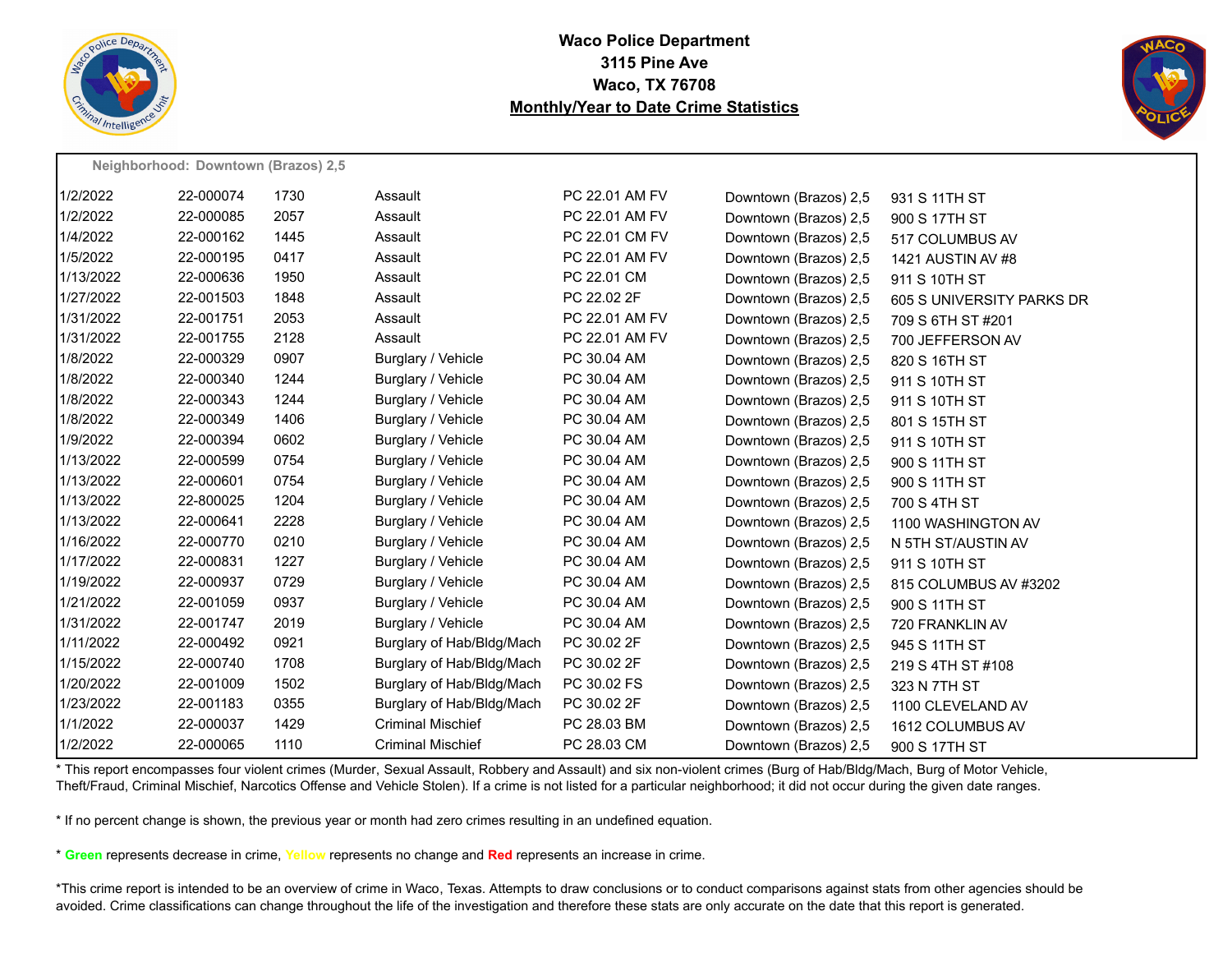



| 1/3/2022  | 22-000093                        | 0619 | <b>Criminal Mischief</b> | PC 28.03 AM    | Downtown (Brazos) 2,5 | 729 WASHINGTON AV         |
|-----------|----------------------------------|------|--------------------------|----------------|-----------------------|---------------------------|
| 1/7/2022  | 22-000280                        | 0842 | <b>Criminal Mischief</b> | PC 28.03 BM    | Downtown (Brazos) 2,5 | 900 S 8TH ST              |
| 1/9/2022  | 22-000415                        | 1942 | <b>Criminal Mischief</b> | PC 28.03 BM    | Downtown (Brazos) 2,5 | 815 COLUMBUS AV #3113     |
| 1/19/2022 | 22-000956                        | 1201 | <b>Criminal Mischief</b> | PC 28.03 AM    | Downtown (Brazos) 2,5 | 1006 S 12TH ST            |
| 1/20/2022 | 22-000985                        | 0026 | <b>Criminal Mischief</b> | PC 28.03 BM    | Downtown (Brazos) 2,5 | 1217 MARY AV              |
| 1/20/2022 | 22-000991                        | 0839 | <b>Criminal Mischief</b> | PC 28.03 BM    | Downtown (Brazos) 2,5 | 815 COLUMBUS AV           |
| 1/25/2022 | 22-001349                        | 1252 | <b>Criminal Mischief</b> | PC 28.03 BM    | Downtown (Brazos) 2,5 | 300 S 8TH ST              |
| 1/18/2022 | 22-000872                        | 0139 | Narcotics Offense        | HS 481.115 FS  | Downtown (Brazos) 2,5 | 1000-BLK CLAY AV          |
| 1/20/2022 | 22-000986                        | 0026 | Narcotics Offense        | HS 481.115 FS  | Downtown (Brazos) 2,5 | S 17TH ST/FRANKLIN AV     |
| 1/27/2022 | 22-001451                        | 0148 | Narcotics Offense        | HS 481.115 3F  | Downtown (Brazos) 2,5 | 1021 S JACK KULTGEN EX SB |
| 1/31/2022 | 22-001687                        | 0005 | Narcotics Offense        | HS 481.115 FS  | Downtown (Brazos) 2,5 | S 13TH ST/GURLEY AV       |
| 1/31/2022 | 22-001734                        | 1632 | Robbery                  | PC 29.02 2F    | Downtown (Brazos) 2,5 | S 15TH ST/CONNOR AV       |
| 1/6/2022  | 22-800015                        | 1841 | Theft /Fraud             | PC 31.03 AM    | Downtown (Brazos) 2,5 | 220 S 2ND ST              |
| 1/8/2022  | 22-000327                        | 0831 | Theft /Fraud             | PC 31.03 AM    | Downtown (Brazos) 2,5 | 826 S 16TH ST             |
| 1/14/2022 | 22-000661                        | 1108 | Theft /Fraud             | PC 31.03 FS    | Downtown (Brazos) 2,5 | 975 S 12A ST              |
| 1/14/2022 | 22-000681                        | 1638 | Theft /Fraud             | PC 31.04 FS    | Downtown (Brazos) 2,5 | 320 S 8TH ST              |
| 1/19/2022 | 22-000978                        | 2041 | Theft /Fraud             | PC 32.31 FS    | Downtown (Brazos) 2,5 | 919 S 6TH ST              |
| 1/20/2022 | 22-001036                        | 2135 | Theft /Fraud             | PC 31.03 AM    | Downtown (Brazos) 2,5 | 220 S 3RD ST              |
| 1/20/2022 | 22-800044                        | 2020 | Theft /Fraud             | PC 31.03 AM    | Downtown (Brazos) 2,5 | 901 S 5TH ST              |
| 1/22/2022 | 22-001124                        | 1215 | Theft /Fraud             | PC 32.31 FS    | Downtown (Brazos) 2,5 | 701 S UNIVERSITY PARKS DR |
| 1/24/2022 | 22-001253                        | 1051 | Theft /Fraud             | PC 31.03 CM    | Downtown (Brazos) 2,5 | 215 WASHINGTON AV #117    |
| 1/24/2022 | 22-800052                        | 1117 | Theft /Fraud             | PC 31.03 FS    | Downtown (Brazos) 2,5 | 800 CLAY AV               |
| 1/26/2022 | 22-001399                        | 0840 | Theft /Fraud             | PC 32.53 3F    | Downtown (Brazos) 2,5 | 606 S 9TH ST              |
| 1/31/2022 | 22-001728                        | 1612 | Theft /Fraud             | PC 31.03 BM    | Downtown (Brazos) 2,5 | 811 S 15TH ST             |
| 1/31/2022 | 22-001729                        | 1614 | Theft /Fraud             | PC 32.31 FS    | Downtown (Brazos) 2,5 | 811 S 15TH ST             |
| 1/31/2022 | 22-001757                        | 2311 | Theft /Fraud             | PC 31.03 BM    | Downtown (Brazos) 2,5 | 1626 CONNOR AV            |
| 1/19/2022 | 22-000929                        | 0238 | Vehicle Stolen           | PC 31.07 FS    | Downtown (Brazos) 2,5 | S 12TH ST/DUTTON AV       |
| 1/22/2022 | 22-001167                        | 2105 | Vehicle Stolen           | PC 31.03 FS SV | Downtown (Brazos) 2,5 | 906 S 6TH ST              |
|           | Neighborhood: Heart of Texas 3,4 |      |                          |                |                       |                           |

\* This report encompasses four violent crimes (Murder, Sexual Assault, Robbery and Assault) and six non-violent crimes (Burg of Hab/Bldg/Mach, Burg of Motor Vehicle, Theft/Fraud, Criminal Mischief, Narcotics Offense and Vehicle Stolen). If a crime is not listed for a particular neighborhood; it did not occur during the given date ranges.

\* If no percent change is shown, the previous year or month had zero crimes resulting in an undefined equation.

\* **Green** represents decrease in crime, **Yellow** represents no change and **Red** represents an increase in crime.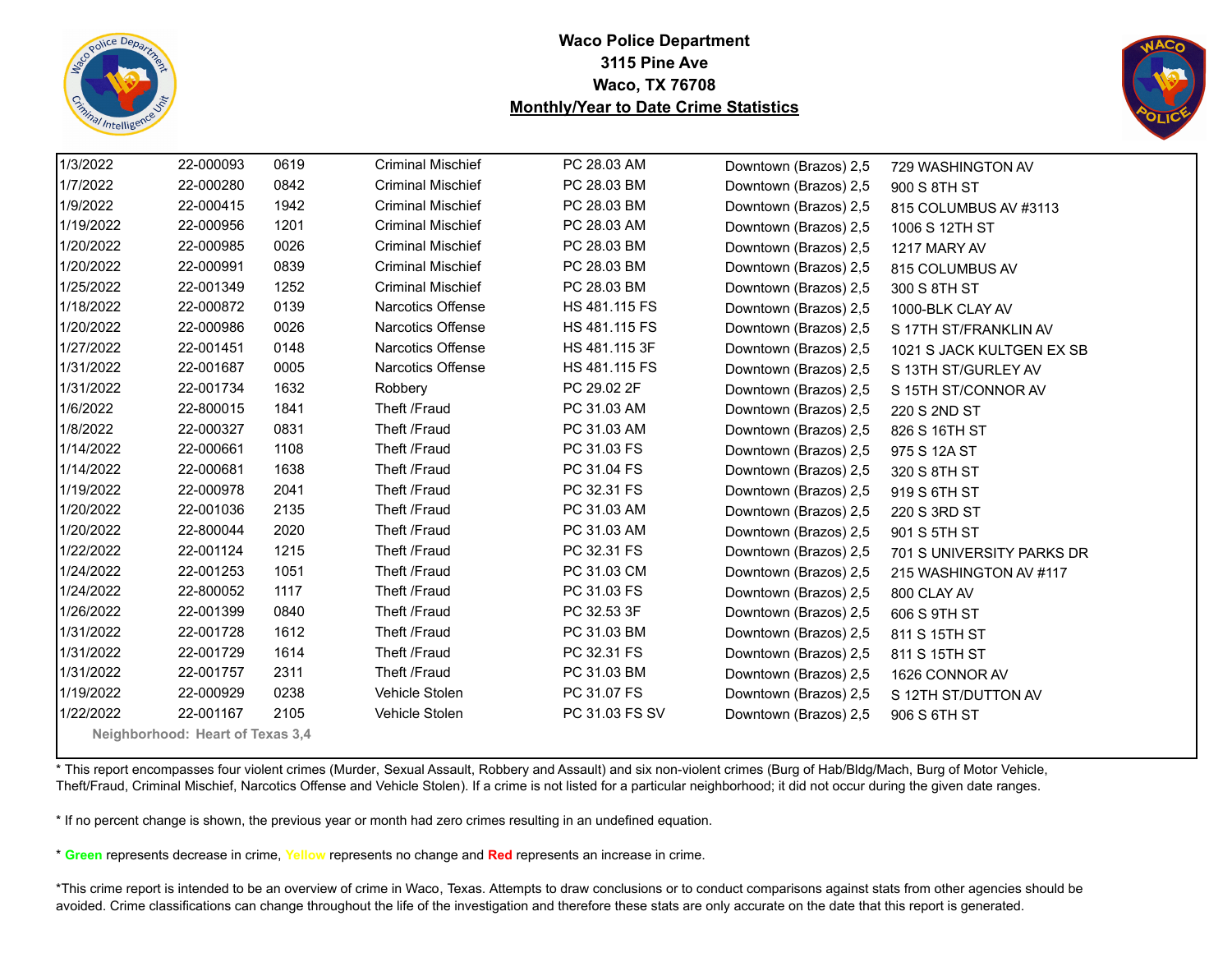



| 1/1/2022  | 22-000027                       | 0124 | Assault                   | PC 22.01 CM FV  | Heart of Texas 3,4 | 3912 COBBS DR              |
|-----------|---------------------------------|------|---------------------------|-----------------|--------------------|----------------------------|
| 1/18/2022 | 22-000907                       | 1738 | Assault                   | PC 22.02 2F FV  | Heart of Texas 3,4 | HILLCREST DR/MACARTHUR DR  |
| 1/27/2022 | 22-001453                       | 0252 | Assault                   | PC 22.04 FS     | Heart of Texas 3,4 | 3545 LELAND AV             |
| 1/11/2022 | 22-800022                       | 0146 | Burglary / Vehicle        | PC 30.04 AM     | Heart of Texas 3,4 | 1001 N VALLEY MILLS DR     |
| 1/14/2022 | 22-000666                       | 1325 | Burglary / Vehicle        | PC 30.04 AM     | Heart of Texas 3,4 | 2011 N 35TH ST             |
| 1/25/2022 | 22-001330                       | 0829 | Burglary / Vehicle        | PC 30.04 AM     | Heart of Texas 3,4 | 3550 HILLCREST DR          |
| 1/31/2022 | 22-001703                       | 1050 | Burglary / Vehicle        | PC 30.04 AM     | Heart of Texas 3,4 | 4025 CUMBERLAND AV         |
| 1/14/2022 | 22-000677                       | 1558 | Burglary of Hab/Bldg/Mach | PC 30.02 2F     | Heart of Texas 3,4 | 3609 HOMAN AV              |
| 1/10/2022 | 22-000476                       | 2337 | <b>Criminal Mischief</b>  | PC 28.03 BM     | Heart of Texas 3.4 | 4025 BOSQUE BL             |
| 1/18/2022 | 22-000898                       | 1534 | <b>Criminal Mischief</b>  | PC 28.03 CM     | Heart of Texas 3,4 | 4612 SANGER AV #106        |
| 1/23/2022 | 22-001202                       | 1317 | <b>Criminal Mischief</b>  | PC 28.03 BM     | Heart of Texas 3,4 | 3416 COLCORD AV            |
| 1/24/2022 | 22-001255                       | 0926 | Narcotics Offense         | HS 481.121 BM   | Heart of Texas 3,4 | 3904 SLEEPER AV            |
| 1/24/2022 | 22-001256                       | 0926 | <b>Narcotics Offense</b>  | HS 481.116 2F   | Heart of Texas 3.4 | 3904 SLEEPER AV            |
| 1/25/2022 | 22-001370                       | 1730 | <b>Narcotics Offense</b>  | HS 481.115 FS   | Heart of Texas 3,4 | SLEEPER AV/N 39TH ST       |
| 1/3/2022  | 22-000096                       | 0900 | Sexual Assault            | PC 22.021 1F FV | Heart of Texas 3,4 | <b>Address Witheld</b>     |
| 1/30/2022 | 22-001685                       | 2329 | Vehicle Stolen            | PC 31.03 FS SV  | Heart of Texas 3,4 | 4025 BOSQUE BL             |
|           | Neighborhood: Hwy 84 Corridor 5 |      |                           |                 |                    |                            |
| 1/3/2022  | 22-000138                       | 2325 | Assault                   | PC 22.01 AM FV  | Hwy 84 Corridor 5  | 260 WOODHAVEN              |
| 1/3/2022  | 22-000115                       | 1532 | Burglary / Vehicle        | PC 30.04 AM     | Hwy 84 Corridor 5  | 342 OAK MEADOW             |
| 1/26/2022 | 22-001424                       | 1443 | Burglary of Hab/Bldg/Mach | PC 30.02 FS     | Hwy 84 Corridor 5  | 5535 SPEEGLEVILLE RD #1563 |
| 1/29/2022 | 22-001597                       | 0758 | <b>Criminal Mischief</b>  | PC 28.03 AM     | Hwy 84 Corridor 5  | 273 LEAFY HOLLOW LN        |
| 1/25/2022 | 22-001341                       | 1040 | Theft /Fraud              | PC 31.03 AM     | Hwy 84 Corridor 5  | 5317 SPEEGLEVILLE RD #505  |
|           | Neighborhood: Kendrick 2,3      |      |                           |                 |                    |                            |
| 1/1/2022  | 22-000047                       | 1750 | Assault                   | PC 22.04 3F     | Kendrick 2,3       | 5931 CROSSLAKE PK          |
| 1/1/2022  | 22-000053                       | 2303 | Assault                   | PC 22.01 AM FV  | Kendrick 2,3       | 2400 CORPORATION PK #13103 |
| 1/6/2022  | 22-000271                       | 2328 | Assault                   | PC 22.01 AM FV  | Kendrick 2,3       | 1809 CONNALLY ST           |
| 1/9/2022  | 22-000424                       | 2216 | Assault                   | PC 22.02 2F     | Kendrick 2,3       | 1700-BL CONNALLY ST        |
| 1/12/2022 | 22-000446                       | 1618 | Assault                   | PC 22.01 AM     | Kendrick 2,3       | 5931 CROSSLAKE PK          |
|           |                                 |      |                           |                 |                    |                            |

\* This report encompasses four violent crimes (Murder, Sexual Assault, Robbery and Assault) and six non-violent crimes (Burg of Hab/Bldg/Mach, Burg of Motor Vehicle, Theft/Fraud, Criminal Mischief, Narcotics Offense and Vehicle Stolen). If a crime is not listed for a particular neighborhood; it did not occur during the given date ranges.

\* If no percent change is shown, the previous year or month had zero crimes resulting in an undefined equation.

\* **Green** represents decrease in crime, **Yellow** represents no change and **Red** represents an increase in crime.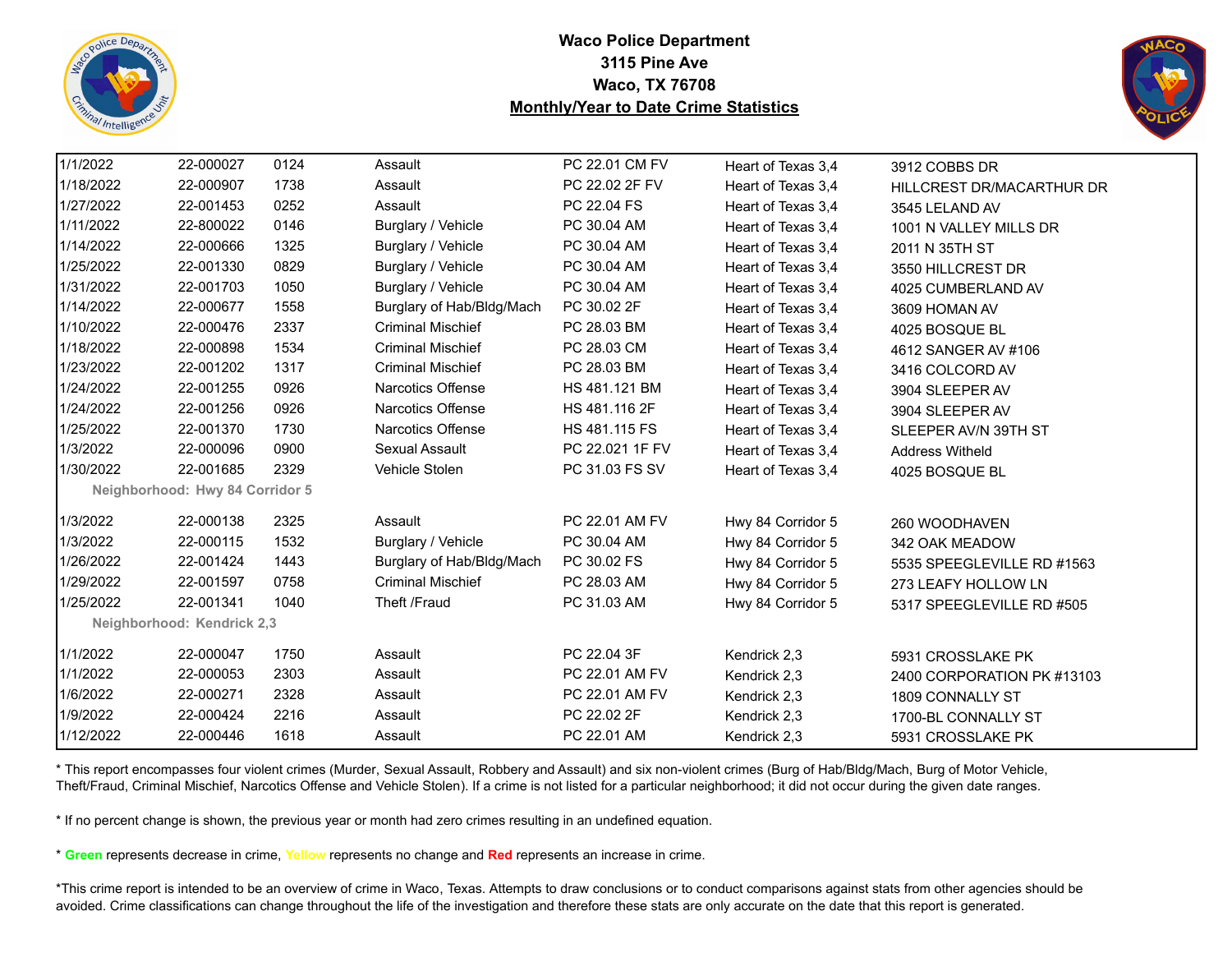



| 1/13/2022 | 22-000631 | 1741 | Assault                   | PC 22.041 FS   | Kendrick 2,3 | 2500 MARKETPLACE DR #432 |
|-----------|-----------|------|---------------------------|----------------|--------------|--------------------------|
| 1/14/2022 | 22-000690 | 1931 | Assault                   | PC 22.02 2F    | Kendrick 2,3 | 100 HILLCREST MEDICAL BL |
| 1/15/2022 | 22-000713 | 0105 | Assault                   | PC 22.01 3F    | Kendrick 2,3 | 4720 ROLANDO AV          |
| 1/16/2022 | 22-000788 | 1616 | Assault                   | PC 22.01 AM FV | Kendrick 2,3 | 1821 S NEW RD            |
| 1/20/2022 | 22-001034 | 2014 | Assault                   | PC 22.01 AM    | Kendrick 2,3 | 1821 S VALLEY MILLS DR   |
| 1/28/2022 | 22-001537 | 1300 | Assault                   | PC 22.01 AM    | Kendrick 2,3 | 5511 CROSSLAKE PK        |
| 1/28/2022 | 22-001564 | 1914 | Assault                   | PC 22.01 CM FV | Kendrick 2,3 | 1933 JERAN ST            |
| 1/28/2022 | 22-001566 | 1940 | Assault                   | PC 22.02 1F FV | Kendrick 2,3 | 2350 S NEW RD            |
| 1/5/2022  | 22-000213 | 1325 | Burglary / Vehicle        | PC 30.04 AM    | Kendrick 2,3 | 5800 LEGENDLAKE PK       |
| 1/5/2022  | 22-800011 | 1107 | Burglary / Vehicle        | PC 30.04 AM    | Kendrick 2,3 | 4900 BAGBY AV            |
| 1/12/2022 | 22-000545 | 0926 | Burglary / Vehicle        | PC 30.04 AM    | Kendrick 2,3 | 5210 BAGBY AV #628       |
| 1/12/2022 | 22-000573 | 1752 | Burglary / Vehicle        | PC 30.04 AM    | Kendrick 2,3 | 2700 MARKETPLACE DR      |
| 1/17/2022 | 22-000844 | 1547 | Burglary / Vehicle        | PC 30.04 AM    | Kendrick 2,3 | 6517 DEMING DR           |
| 1/25/2022 | 22-001329 | 0836 | Burglary / Vehicle        | PC 30.04 AM    | Kendrick 2,3 | 2100 S NEW RD            |
| 1/25/2022 | 22-001334 | 0911 | Burglary / Vehicle        | PC 30.04 AM    | Kendrick 2,3 | 2100 S NEW RD #531       |
| 1/13/2022 | 22-000614 | 1344 | Burglary of Hab/Bldg/Mach | PC 30.02 2F    | Kendrick 2,3 | 1805 COLUMBIA ST         |
| 1/13/2022 | 22-000644 | 2321 | Burglary of Hab/Bldg/Mach | PC 30.02 2F FV | Kendrick 2,3 | 3112 JAMES AV            |
| 1/25/2022 | 22-001340 | 1104 | Burglary of Hab/Bldg/Mach | PC 30.02 FS    | Kendrick 2,3 | 3825 CHARLTON AV         |
| 1/3/2022  | 22-000123 | 1737 | <b>Criminal Mischief</b>  | PC 28.03 BM    | Kendrick 2,3 | 3417 DAUGHTREY CI        |
| 1/8/2022  | 22-000317 | 0007 | <b>Criminal Mischief</b>  | PC 28.03 AM    | Kendrick 2,3 | 5931 CROSSLAKE PK        |
| 1/16/2022 | 22-000734 | 1420 | <b>Criminal Mischief</b>  | PC 28.03 AM    | Kendrick 2,3 | 2408 MARKETPLACE DR      |
| 1/21/2022 | 22-001078 | 1742 | <b>Criminal Mischief</b>  | PC 28.03 CM    | Kendrick 2,3 | 5901 CROSSLAKE PK        |
| 1/23/2022 | 22-001186 | 0752 | <b>Criminal Mischief</b>  | PC 28.03 BM    | Kendrick 2,3 | 4609 ROLANDO AV          |
| 1/23/2022 | 22-001192 | 1034 | <b>Criminal Mischief</b>  | PC 28.03 BM    | Kendrick 2,3 | 4701 ROLANDO AV          |
| 1/24/2022 | 22-001280 | 1439 | <b>Criminal Mischief</b>  | PC 28.03 BM    | Kendrick 2,3 | 5601 CROSSLAKE PK        |
| 1/26/2022 | 22-001407 | 1051 | <b>Criminal Mischief</b>  | PC 28.03 FS    | Kendrick 2,3 | 100 HILLCREST MEDICAL BL |
| 1/14/2022 | 22-000694 | 2127 | Narcotics Offense         | HS 481.115 FS  | Kendrick 2,3 | SHELBY AV/COLUMBIA ST    |
| 1/18/2022 | 22-000903 | 1547 | <b>Narcotics Offense</b>  | HS 481.115 2F  | Kendrick 2,3 | 4201 S JACK KULTGEN EX   |
| 1/24/2022 | 22-001290 | 1605 | Narcotics Offense         | HS 481.121 BM  | Kendrick 2,3 | SPEIGHT AV/S NEW RD      |

\* This report encompasses four violent crimes (Murder, Sexual Assault, Robbery and Assault) and six non-violent crimes (Burg of Hab/Bldg/Mach, Burg of Motor Vehicle, Theft/Fraud, Criminal Mischief, Narcotics Offense and Vehicle Stolen). If a crime is not listed for a particular neighborhood; it did not occur during the given date ranges.

\* If no percent change is shown, the previous year or month had zero crimes resulting in an undefined equation.

\* **Green** represents decrease in crime, **Yellow** represents no change and **Red** represents an increase in crime.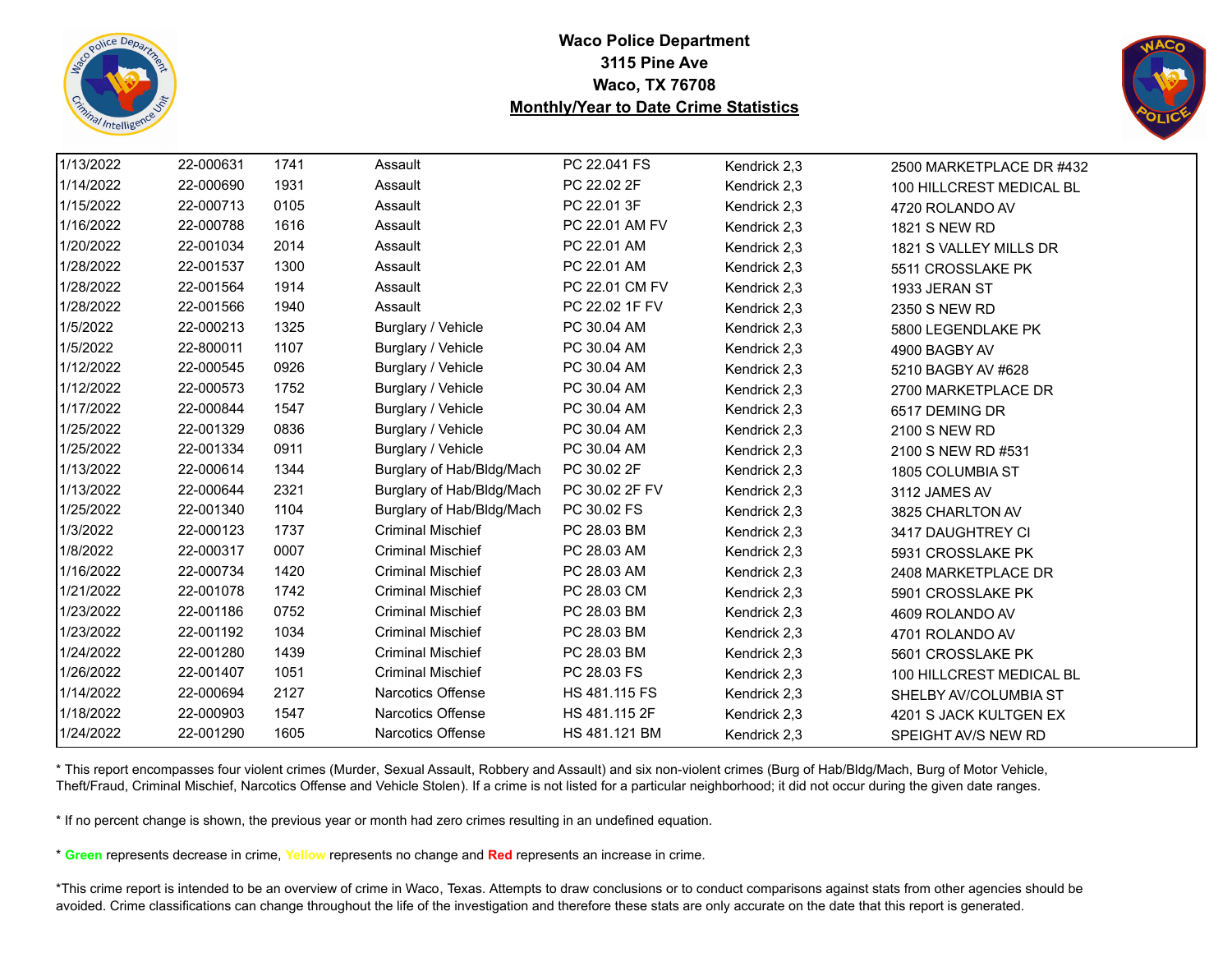



| 1/26/2022 | 22-001414 | 1420 | <b>Narcotics Offense</b> | HS 481.115 3F | Kendrick 2,3 | 1800-BL DAUGHTREY CI      |
|-----------|-----------|------|--------------------------|---------------|--------------|---------------------------|
| 1/31/2022 | 22-001759 | 2341 | Narcotics Offense        | HS 481.115 2F | Kendrick 2,3 | 2012 MARQUITA ST          |
| 1/4/2022  | 22-000174 | 1900 | Robbery                  | PC 29.03 1F   | Kendrick 2,3 | 4900 BAGBY AV #923        |
| 1/7/2022  | 22-000314 | 2341 | Robbery                  | PC 29.03 1F   | Kendrick 2,3 | 1824 RICHTER ST           |
| 1/14/2022 | 22-000695 | 2113 | Sexual Assault           | PC 22.021 1F  | Kendrick 2,3 | <b>Address Witheld</b>    |
| 1/18/2022 | 22-000882 | 0634 | Sexual Assault           | PC 22.011 2F  | Kendrick 2,3 | <b>Address Witheld</b>    |
| 1/1/2022  | 22-000032 | 1233 | Theft /Fraud             | PC 31.03 BM   | Kendrick 2,3 | 2430 MARKETPLACE DR #106  |
| 1/4/2022  | 22-000154 | 1225 | Theft /Fraud             | PC 31.03 BM   | Kendrick 2,3 | 2409 S NEW RD             |
| 1/11/2022 | 22-000501 | 1349 | Theft /Fraud             | PC 31.03 CM   | Kendrick 2,3 | 1821 S VALLEY MILLS DR EB |
| 1/12/2022 | 22-000549 | 1118 | Theft /Fraud             | PC 31.03 CM   | Kendrick 2,3 | 100 HILLCREST MEDICAL BL  |
| 1/12/2022 | 22-000579 | 1744 | Theft /Fraud             | PC 31.03 BM   | Kendrick 2,3 | 2409 S NEW RD             |
| 1/13/2022 | 22-000619 | 1520 | Theft /Fraud             | PC 32.31 FS   | Kendrick 2,3 | 6649 SENDERO LN           |
| 1/13/2022 | 22-000623 | 1659 | Theft /Fraud             | PC 32.51 FS   | Kendrick 2,3 | 2312 KENDRICK LN          |
| 1/14/2022 | 22-000679 | 1645 | Theft /Fraud             | PC 31.03 AM   | Kendrick 2,3 | 2432 W LOOP 340 N         |
| 1/14/2022 | 22-000680 | 1645 | Theft /Fraud             | PC 31.03 BM   | Kendrick 2,3 | 2432 W LOOP 340 N         |
| 1/16/2022 | 22-000773 | 0812 | Theft /Fraud             | PC 31.03 AM   | Kendrick 2,3 | 1309 HOLLY VISTA ST       |
| 1/17/2022 | 22-000856 | 1844 | Theft /Fraud             | PC 31.03 3F   | Kendrick 2,3 | 3200 SPEIGHT AV           |
| 1/19/2022 | 22-000972 | 1820 | Theft /Fraud             | PC 31.03 BM   | Kendrick 2,3 | 1821 S VALLEY MILLS DR EB |
| 1/20/2022 | 22-000995 | 1046 | Theft /Fraud             | PC 31.03 AM   | Kendrick 2,3 | 100 HILLCREST MEDICAL BL  |
| 1/20/2022 | 22-800043 | 1746 | Theft /Fraud             | PC 31.03 FS   | Kendrick 2,3 | 150 HILLCREST MEDICAL BL  |
| 1/21/2022 | 22-800046 | 1439 | Theft /Fraud             | PC 32.31 FS   | Kendrick 2,3 | 4627 S JACK KULTGEN EX SB |
| 1/21/2022 | 22-001088 | 1816 | Theft /Fraud             | PC 31.03 FS   | Kendrick 2,3 | 2400 W LOOP 340 N #100A   |
| 1/24/2022 | 22-001247 | 0918 | Theft /Fraud             | PC 32.21 3F   | Kendrick 2,3 | 2409 S NEW RD             |
| 1/24/2022 | 22-001305 | 1819 | Theft /Fraud             | PC 31.03 AM   | Kendrick 2,3 | 3616 SPEIGHT AV           |
| 1/25/2022 | 22-800054 | 1036 | Theft /Fraud             | PC 32.51 FS   | Kendrick 2,3 | 3805 ROLANDO AV           |
| 1/26/2022 | 22-001413 | 1435 | Theft /Fraud             | PC 31.03 AM   | Kendrick 2,3 | 2434 W LOOP 340 N #A      |
| 1/28/2022 | 22-001559 | 1806 | Theft /Fraud             | PC 31.03 AM   | Kendrick 2,3 | 1821 S VALLEY MILLS DR EB |
| 1/29/2022 | 22-800058 | 1839 | Theft /Fraud             | PC 31.03 AM   | Kendrick 2,3 | 6517 VISTA VIEW DR        |
| 1/31/2022 | 22-001698 | 1035 | Theft /Fraud             | PC 31.03 FS   | Kendrick 2,3 | 2400 CREEKVIEW DR         |

\* This report encompasses four violent crimes (Murder, Sexual Assault, Robbery and Assault) and six non-violent crimes (Burg of Hab/Bldg/Mach, Burg of Motor Vehicle, Theft/Fraud, Criminal Mischief, Narcotics Offense and Vehicle Stolen). If a crime is not listed for a particular neighborhood; it did not occur during the given date ranges.

\* If no percent change is shown, the previous year or month had zero crimes resulting in an undefined equation.

\* **Green** represents decrease in crime, **Yellow** represents no change and **Red** represents an increase in crime.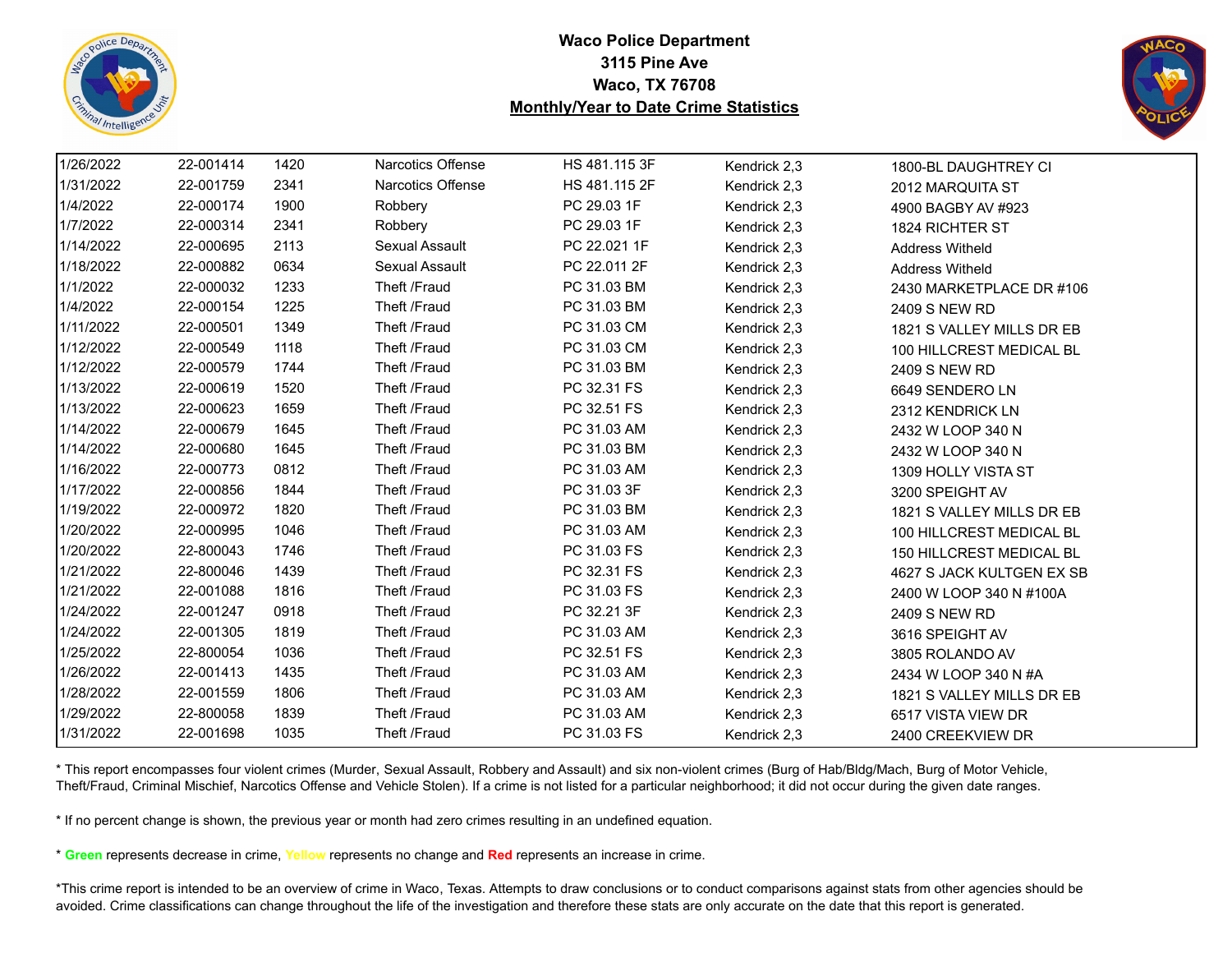



| 1/31/2022 | 22-001721                       | 1437 | Theft /Fraud              | PC 31.03 BM    | Kendrick 2,3      | 4627 S JACK KULTGEN EX SB |
|-----------|---------------------------------|------|---------------------------|----------------|-------------------|---------------------------|
| 1/31/2022 | 22-001730                       | 1611 | Theft /Fraud              | PC 31.03 BM    | Kendrick 2,3      | 100 HILLCREST MEDICAL BL  |
| 1/31/2022 | 22-001745                       | 1938 | Theft /Fraud              | PC 31.03 AM    | Kendrick 2,3      | 100 HILLCREST MEDICAL BL  |
| 1/25/2022 | 22-001378                       | 2124 | Vehicle Stolen            | PC 31.03 FS SV | Kendrick 2,3      | 2400 CREEKVIEW DR         |
|           | Neighborhood: Landon Branch 1,5 |      |                           |                |                   |                           |
| 1/14/2022 | 22-000691                       | 2000 | Assault                   | PC 22.01 AM FV | Landon Branch 1,5 | 4221 MITCHELL AV          |
| 1/12/2022 | 22-000554                       | 1204 | Burglary / Vehicle        | PC 30.04 AM    | Landon Branch 1,5 | 3616 N 25TH ST            |
| 1/24/2022 | 22-001259                       | 1037 | Burglary of Hab/Bldg/Mach | PC 30.02 2F    | Landon Branch 1,5 | 4710 W LAKE SHORE DR #4   |
| 1/28/2022 | 22-001575                       | 2037 | Burglary of Hab/Bldg/Mach | PC 30.02 2F    | Landon Branch 1,5 | 3617 N 26TH ST            |
| 1/1/2022  | 22-000035                       | 1221 | <b>Criminal Mischief</b>  | PC 28.03 BM    | Landon Branch 1,5 | 2915 N 42ND ST            |
| 1/25/2022 | 22-001338                       | 1018 | <b>Criminal Mischief</b>  | PC 28.03 AM    | Landon Branch 1,5 | 4382 W LAKE SHORE DR #A   |
| 1/8/2022  | 22-000334                       | 1026 | Theft /Fraud              | PC 31.03 AM    | Landon Branch 1,5 | 3212 N 32ND ST            |
| 1/8/2022  | 22-000364                       | 1839 | Theft /Fraud              | PC 31.03 BM    | Landon Branch 1,5 | 4315 W LAKE SHORE DR      |
| 1/13/2022 | 22-000605                       | 1015 | Theft /Fraud              | PC 31.03 BM    | Landon Branch 1,5 | 2700 WOODROW ST           |
| 1/15/2022 | 22-000749                       | 1933 | Theft /Fraud              | PC 31.03 BM    | Landon Branch 1,5 | 3309 FADAL AV             |
| 1/28/2022 | 22-001549                       | 1608 | Theft /Fraud              | PC 31.03 BM    | Landon Branch 1.5 | 3325 HERRING AV           |
| 1/24/2022 | 22-001242                       | 0444 | Vehicle Stolen            | PC 31.03 FS SV | Landon Branch 1,5 | 4398 W LAKE SHORE DR #A   |
|           | Neighborhood: Mountainview 5    |      |                           |                |                   |                           |
| 1/10/2022 | 22-000448                       | 0954 | Assault                   | PC 22.01 AM    | Mountainview 5    | 1625 N VALLEY MILLS DR    |
| 1/3/2022  | 22-000125                       | 1826 | Burglary / Vehicle        | PC 30.04 AM    | Mountainview 5    | 1625 N VALLEY MILLS DR    |
| 1/4/2022  | 22-000176                       | 2020 | <b>Criminal Mischief</b>  | PC 28.03 AM    | Mountainview 5    | 5401 BOSQUE BL            |
| 1/7/2022  | 22-800018                       | 1856 | <b>Criminal Mischief</b>  | PC 28.03 FS    | Mountainview 5    | 2225 CHARBONEAU DR        |
| 1/23/2022 | 22-001194                       | 1124 | <b>Criminal Mischief</b>  | PC 28.03 CM    | Mountainview 5    | 2818 SAVANNAH CT          |
| 1/28/2022 | 22-001577                       | 2312 | <b>Narcotics Offense</b>  | HS 481.121 BM  | Mountainview 5    | 2000-BLK HUNTINGTON DR    |
| 1/3/2022  | 22-000111                       | 1453 | Theft /Fraud              | PC 32.51 FS    | Mountainview 5    | 3200 ELDON LN             |
| 1/5/2022  | 22-800010                       | 1039 | Theft /Fraud              | PC 31.03 BM    | Mountainview 5    | 5201 BOSQUE BL            |
| 1/14/2022 | 22-000668                       | 1345 | Theft /Fraud              | PC 32.21 FS    | Mountainview 5    | 1723 S. VALLEY MILLS      |
| 1/24/2022 | 22-001266                       | 1237 | Theft /Fraud              | PC 32.21 FS    | Mountainview 5    | 1835 N VALLEY MILLS DR    |

\* This report encompasses four violent crimes (Murder, Sexual Assault, Robbery and Assault) and six non-violent crimes (Burg of Hab/Bldg/Mach, Burg of Motor Vehicle, Theft/Fraud, Criminal Mischief, Narcotics Offense and Vehicle Stolen). If a crime is not listed for a particular neighborhood; it did not occur during the given date ranges.

\* If no percent change is shown, the previous year or month had zero crimes resulting in an undefined equation.

\* **Green** represents decrease in crime, **Yellow** represents no change and **Red** represents an increase in crime.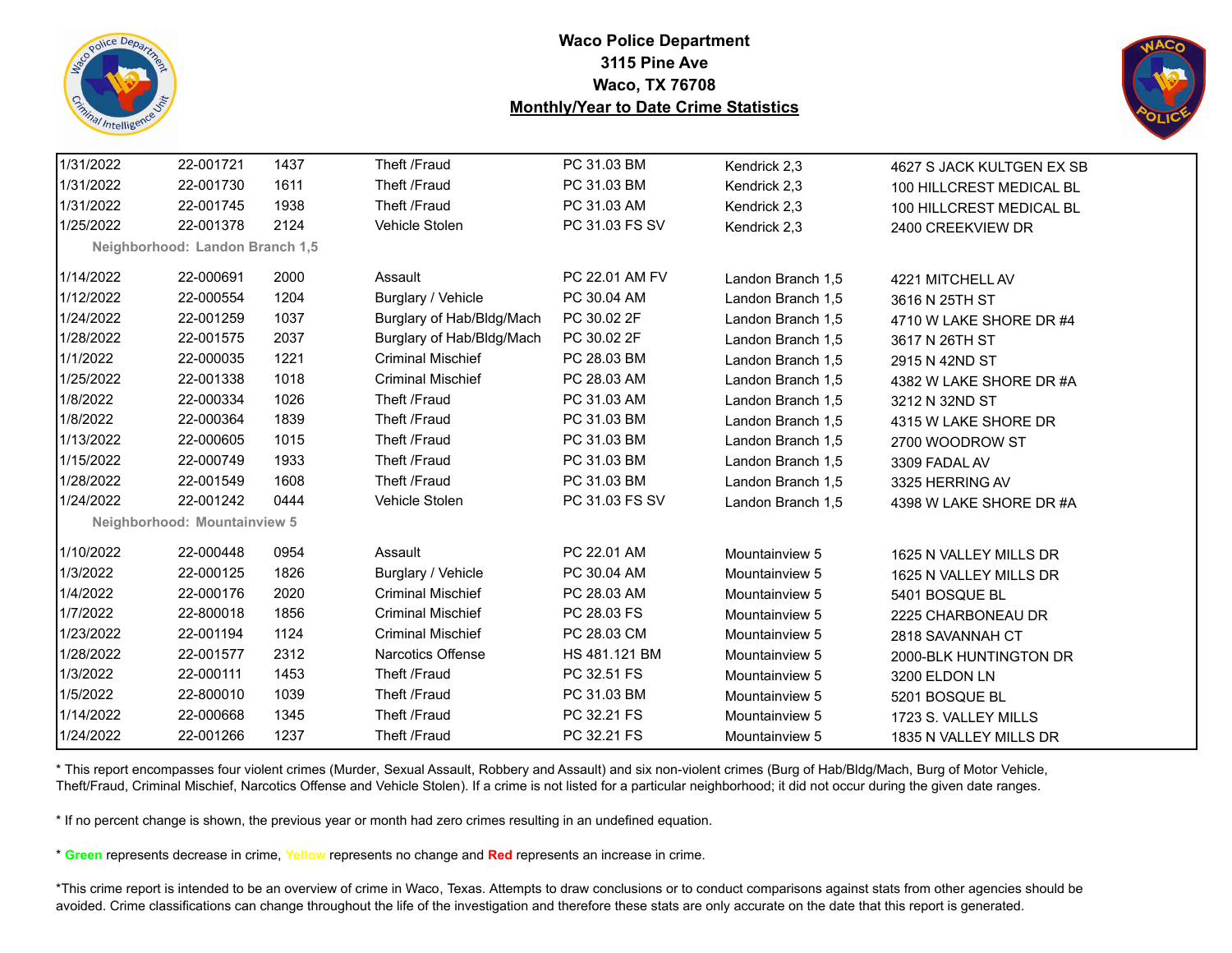



| 1/28/2022 | 22-001544                                   | 1526 | Theft /Fraud              | PC 32.31 FS          | Mountainview 5         | 5000 LAKEWOOD DR                     |
|-----------|---------------------------------------------|------|---------------------------|----------------------|------------------------|--------------------------------------|
| 1/6/2022  | 22-000252                                   | 1147 | Vehicle Stolen            | PC 31.03 3F SV       | Mountainview 5         | 1625 N VALLEY MILLS DR               |
|           | <b>Neighborhood: North East Riverside 1</b> |      |                           |                      |                        |                                      |
| 1/3/2022  | 21-020665                                   | 1551 | Assault                   | PC 22.01 CM FV       | North East Riverside 1 | 1205 CHERRY ST                       |
| 1/10/2022 | 22-000464                                   | 1804 | Assault                   | PC 22.01 AM FV       | North East Riverside 1 | 1509 SPRING ST #39                   |
| 1/17/2022 | 22-000847                                   | 1712 | Assault                   | PC 22.02 2F FV       | North East Riverside 1 | 1308 TABOR AV                        |
| 1/19/2022 | 22-000983                                   | 2320 | Assault                   | PC 22.01 3F FV       | North East Riverside 1 | 516 LOTTIE AV                        |
| 1/29/2022 | 22-001587                                   | 0132 | Assault                   | PC 22.01 AM          | North East Riverside 1 | 1116 CHESTNUT AV                     |
| 1/3/2022  | 22-000120                                   | 1608 | Burglary of Hab/Bldg/Mach | PC 30.02 2F          | North East Riverside 1 | 1404 TAYLOR ST                       |
| 1/4/2022  | 22-000165                                   | 1441 | Burglary of Hab/Bldg/Mach | PC 30.02 2F          | North East Riverside 1 | 403 CLIFTON ST                       |
| 1/27/2022 | 22-001510                                   | 2144 | Burglary of Hab/Bldg/Mach | PC 30.02 FS          | North East Riverside 1 | 904 ELM AV                           |
| 1/2/2022  | 22-000064                                   | 0731 | <b>Criminal Mischief</b>  | PC 28.03 BM          | North East Riverside 1 | 100 PEACH ST                         |
| 1/7/2022  | 22-000295                                   | 1550 | <b>Criminal Mischief</b>  | PC 28.03 BM          | North East Riverside 1 | 800-BL TAYLOR ST                     |
| 1/14/2022 | 22-000672                                   | 1533 | <b>Criminal Mischief</b>  | PC 28.03 AM          | North East Riverside 1 | 807 CLIFTON ST                       |
| 1/16/2022 | 22-000792                                   | 1819 | <b>Criminal Mischief</b>  | PC 28.03 BM          | North East Riverside 1 | 1220 TAYLOR ST                       |
| 1/21/2022 | 22-001081                                   | 1739 | <b>Criminal Mischief</b>  | PC 28.03 BM          | North East Riverside 1 | 1217 PAYNE AV                        |
| 1/8/2022  | 22-000352                                   | 1604 | <b>Narcotics Offense</b>  | <b>HS 481.115 FS</b> | North East Riverside 1 | 1511 S LOOP DR                       |
| 1/12/2022 | 22-000586                                   | 2142 | <b>Narcotics Offense</b>  | HS 481.115 FS        | North East Riverside 1 | 601 PRESTON ST                       |
| 1/25/2022 | 22-001358                                   | 1412 | <b>Narcotics Offense</b>  | HS 481.118 2F        | North East Riverside 1 | PRESTON ST/RUSK AV                   |
| 1/11/2022 | 22-000483                                   | 0720 | Robbery                   | PC 29.03 1F          | North East Riverside 1 | 1308 TABOR AV                        |
| 1/22/2022 | 22-001142                                   | 1608 | Robbery                   | PC 29.02 2F          | North East Riverside 1 | 205 E WACO DR                        |
| 1/9/2022  | 22-000405                                   | 1308 | Sexual Assault            | PC 22.011 2F FV      | North East Riverside 1 | <b>Address Witheld</b>               |
| 1/29/2022 | 22-001588                                   | 0132 | Sexual Assault            | PC 22.011 2F         | North East Riverside 1 | <b>Address Witheld</b>               |
| 1/3/2022  | 22-000104                                   | 1231 | Theft /Fraud              | PC 31.03 CM          | North East Riverside 1 | 1600 S MARTIN LUTHER KING JR BL #191 |
| 1/13/2022 | 22-000595                                   | 0119 | Theft /Fraud              | PC 31.03 BM          | North East Riverside 1 | 818 TAYLOR ST                        |
| 1/19/2022 | 22-000960                                   | 1425 | Theft /Fraud              | PC 31.03 CM          | North East Riverside 1 | 427 ROSE AV                          |
| 1/7/2022  | 22-000281                                   | 0910 | Vehicle Stolen            | PC 31.03 FS SV       | North East Riverside 1 | 616 DALLAS ST                        |
| 1/27/2022 | 22-001487                                   | 1552 | Vehicle Stolen            | PC 31.03 FS SV       | North East Riverside 1 | 702 FORREST ST                       |

\* This report encompasses four violent crimes (Murder, Sexual Assault, Robbery and Assault) and six non-violent crimes (Burg of Hab/Bldg/Mach, Burg of Motor Vehicle, Theft/Fraud, Criminal Mischief, Narcotics Offense and Vehicle Stolen). If a crime is not listed for a particular neighborhood; it did not occur during the given date ranges.

\* If no percent change is shown, the previous year or month had zero crimes resulting in an undefined equation.

\* **Green** represents decrease in crime, **Yellow** represents no change and **Red** represents an increase in crime.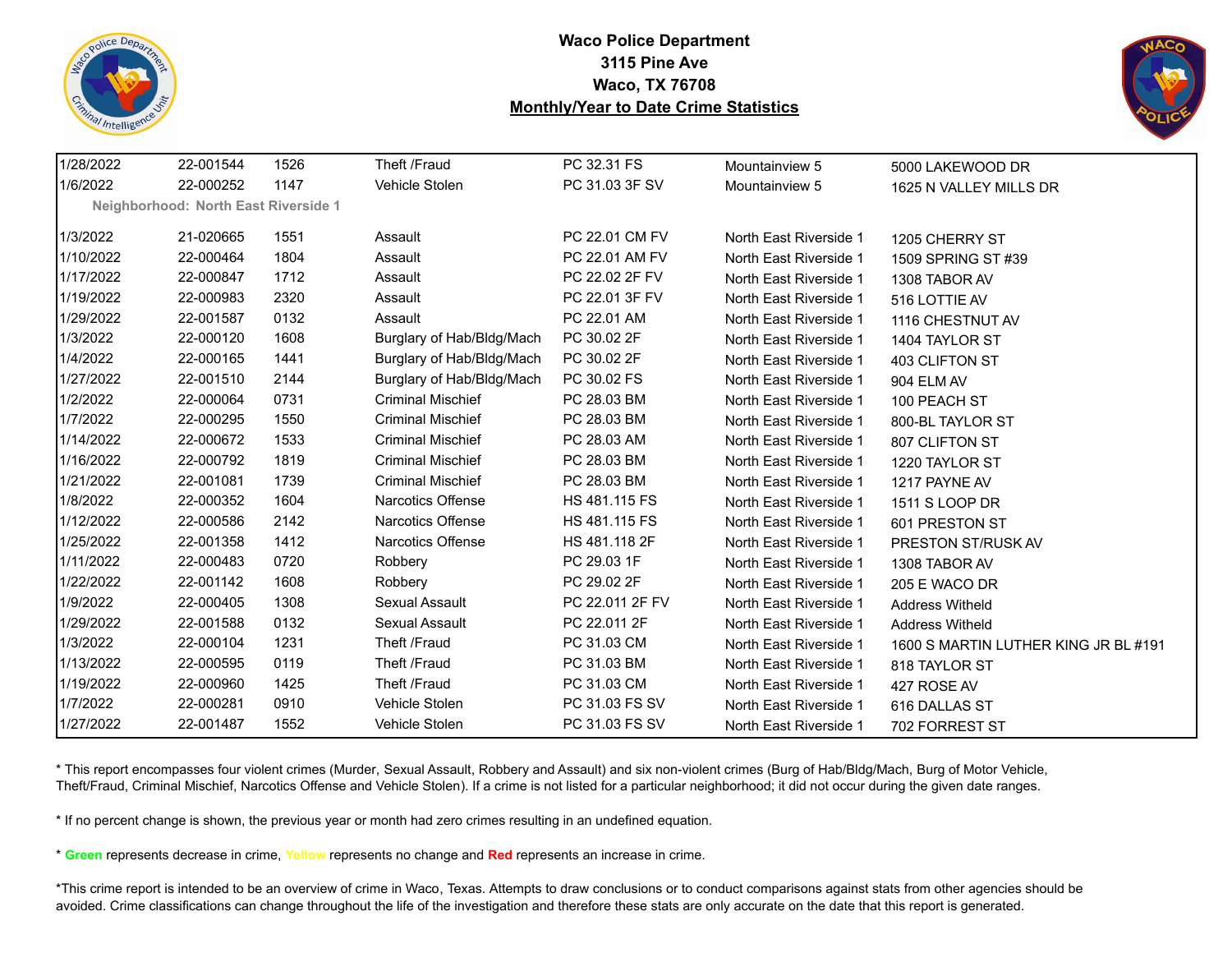



|           | Neighborhood: North Lake Waco 5 |      |                           |                |                   |                        |
|-----------|---------------------------------|------|---------------------------|----------------|-------------------|------------------------|
| 1/30/2022 | 22-001680                       | 2039 | Assault                   | PC 22.01 CM FV | North Lake Waco 5 | 612 KEYS CREEK DR      |
| 1/16/2022 | 22-000771                       | 0548 | Burglary / Vehicle        | PC 30.04 AM    | North Lake Waco 5 | 322 STATION CREEK DR   |
| 1/24/2022 | 22-001298                       | 1727 | Burglary / Vehicle        | PC 30.04 AM    | North Lake Waco 5 | 4900 STEINBECK BEND DR |
| 1/30/2022 | 22-001675                       | 1637 | Burglary / Vehicle        | PC 30.04 AM    | North Lake Waco 5 | 4900 STEINBECK BEND DR |
| 1/12/2022 | 22-000550                       | 1111 | Burglary of Hab/Bldg/Mach | PC 30.03 AM    | North Lake Waco 5 | 6417 N 19TH ST         |
| 1/5/2022  | 22-800012                       | 1448 | Theft /Fraud              | PC 31.03 FS    | North Lake Waco 5 | 108 FOXVIEW DR         |
|           | Neighborhood: North Waco 1,4    |      |                           |                |                   |                        |
| 1/17/2022 | 22-000868                       | 2330 | Assault                   | PC 22.02 2F    | North Waco 1,4    | 2616 N 20TH ST         |
| 1/18/2022 | 22-000884                       | 0926 | Assault                   | PC 22.01 AM FV | North Waco 1,4    | 3500 N 22ND ST         |
| 1/18/2022 | 22-000902                       | 1611 | Assault                   | PC 22.01 AM FV | North Waco 1,4    | N 24TH ST/PROCTOR AV   |
| 1/22/2022 | 22-001150                       | 1711 | Assault                   | PC 22.01 AM FV | North Waco 1,4    | 2912 N 20TH ST         |
| 1/19/2022 | 22-000950                       | 1009 | Burglary / Vehicle        | PC 30.04 AM    | North Waco 1,4    | 2312 N 18TH ST         |
| 1/20/2022 | 22-000996                       | 1105 | Burglary / Vehicle        | PC 30.04 AM    | North Waco 1,4    | 1917 PROCTOR AV        |
| 1/31/2022 | 22-001712                       | 1337 | Burglary / Vehicle        | PC 30.04 AM    | North Waco 1,4    | 3413 N 21ST ST         |
| 1/6/2022  | 22-000257                       | 1406 | Burglary of Hab/Bldg/Mach | PC 30.02 2F FV | North Waco 1,4    | 1919 REUTER AV         |
| 1/1/2022  | 22-000002                       | 0011 | <b>Criminal Mischief</b>  | PC 28.03 BM    | North Waco 1.4    | 3712 N 19TH ST         |
| 1/2/2022  | 22-000068                       | 1426 | <b>Criminal Mischief</b>  | PC 28.03 BM    | North Waco 1,4    | 2001 REUTER AV         |
| 1/5/2022  | 22-000208                       | 1030 | <b>Criminal Mischief</b>  | PC 28.03 BM    | North Waco 1.4    | <b>2226 LYLE AV</b>    |
| 1/21/2022 | 22-001055                       | 0743 | <b>Criminal Mischief</b>  | PC 28.03 BM    | North Waco 1.4    | 1921 REUTER AV         |
| 1/21/2022 | 22-001069                       | 1351 | <b>Criminal Mischief</b>  | PC 28.03 BM    | North Waco 1,4    | 2000 SUMMER AV         |
| 1/23/2022 | 22-001228                       | 2047 | <b>Criminal Mischief</b>  | PC 28.03 AM    | North Waco 1,4    | 2326 N 18TH ST         |
| 1/26/2022 | 22-001437                       | 1727 | <b>Criminal Mischief</b>  | PC 28.03 BM    | North Waco 1,4    | 3516 N 23RD ST         |
| 1/29/2022 | 22-001624                       | 2110 | <b>Criminal Mischief</b>  | PC 28.03 CM    | North Waco 1,4    | 2307 REUTER AV         |
| 1/22/2022 | 22-001072                       | 0001 | <b>Narcotics Offense</b>  | HS 481.121 AM  | North Waco 1,4    | N 18TH ST/LYLE AV      |
| 1/27/2022 | 22-001454                       | 0330 | <b>Narcotics Offense</b>  | HS 481.115 FS  | North Waco 1,4    | 2100-BLK LYLE AV       |
| 1/16/2022 | 22-000780                       | 1354 | <b>Vehicle Stolen</b>     | PC 31.03 FS SV | North Waco 1,4    | 1806 LIVE OAK AV       |
|           | Neighborhood: Oakwood 1         |      |                           |                |                   |                        |

\* This report encompasses four violent crimes (Murder, Sexual Assault, Robbery and Assault) and six non-violent crimes (Burg of Hab/Bldg/Mach, Burg of Motor Vehicle, Theft/Fraud, Criminal Mischief, Narcotics Offense and Vehicle Stolen). If a crime is not listed for a particular neighborhood; it did not occur during the given date ranges.

\* If no percent change is shown, the previous year or month had zero crimes resulting in an undefined equation.

\* **Green** represents decrease in crime, **Yellow** represents no change and **Red** represents an increase in crime.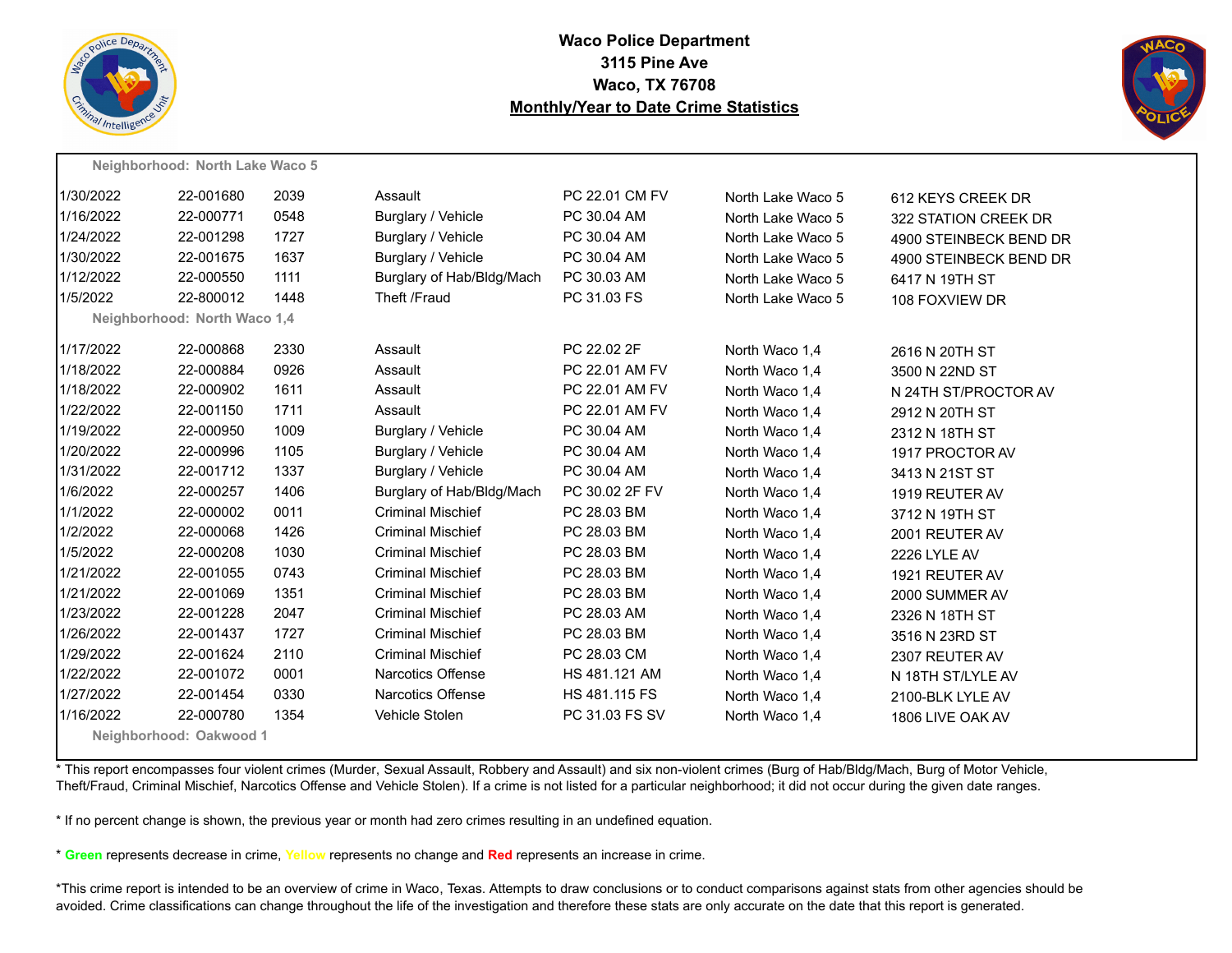



| 1/14/2022 | 22-000652                                 | 0700 | Assault                   | PC 22.02 1F FV | Oakwood 1                                    | 908 DUTY AV                      |
|-----------|-------------------------------------------|------|---------------------------|----------------|----------------------------------------------|----------------------------------|
| 1/19/2022 | 22-000981                                 | 2148 | Assault                   | PC 22.02 1F FV | Oakwood 1                                    | 1516 GURLEY LN #3107             |
| 1/23/2022 | 22-001182                                 | 0200 | Assault                   | PC 22.01 3F FV | Oakwood 1                                    | 2825 S UNIVERSITY PARKS DR       |
| 1/30/2022 | 22-001652                                 | 1103 | Assault                   | PC 22.01 3F FV | Oakwood 1                                    | 2825 S UNIVERSITY PARKS DR #4109 |
| 1/8/2022  | 22-000337                                 | 1208 | Burglary / Vehicle        | PC 30.04 AM    | Oakwood 1                                    | 300 S 15TH ST                    |
| 1/8/2022  | 22-000370                                 | 2033 | Burglary / Vehicle        | PC 30.04 AM    | Oakwood 1                                    | 2255 S UNIVERSITY PARKS DR #12A  |
| 1/23/2022 | 22-001185                                 | 0634 | Burglary / Vehicle        | PC 30.04 AM    | Oakwood 1                                    | 2309 S 2ND ST #A                 |
| 1/23/2022 | 22-001189                                 | 0858 | Burglary / Vehicle        | PC 30.04 AM    | Oakwood 1                                    | 2430 S 2ND ST #108               |
| 1/23/2022 | 22-001193                                 | 1122 | Burglary / Vehicle        | PC 30.04 AM    | Oakwood 1                                    | 2421 S 3RD ST #207               |
| 1/23/2022 | 22-001197                                 | 1133 | Burglary / Vehicle        | PC 30.04 AM    | Oakwood 1                                    | 2215 S 2ND ST #1F                |
| 1/23/2022 | 22-001198                                 | 1133 | Burglary / Vehicle        | PC 30.04 AM    | Oakwood 1                                    | 2215 S 2ND ST #1F                |
| 1/23/2022 | 22-001203                                 | 1153 | Burglary / Vehicle        | PC 30.04 AM    | Oakwood 1                                    | 2430 S 2ND ST #406               |
| 1/23/2022 | 22-001204                                 | 1153 | Burglary / Vehicle        | PC 30.04 AM    | Oakwood 1                                    | 2430 S 2ND ST #406               |
| 1/23/2022 | 22-001205                                 | 1350 | Burglary / Vehicle        | PC 30.04 AM    | Oakwood 1                                    | 2430 S 2ND ST #302               |
| 1/23/2022 | 22-001206                                 | 1356 | Burglary / Vehicle        | PC 30.04 AM    | Oakwood 1                                    | 2215 S 2ND ST #1C                |
| 1/23/2022 | 22-001216                                 | 1551 | Burglary / Vehicle        | PC 30.04 AM    | Oakwood 1                                    | 2513 S 2ND ST #7                 |
| 1/1/2022  | 22-000016                                 | 0400 | Burglary of Hab/Bldg/Mach | PC 30.02 2F    | Oakwood 1                                    | 202 KENNEDY CI                   |
| 1/1/2022  | 22-800004                                 | 1324 | <b>Criminal Mischief</b>  | PC 28.03 CM    | Oakwood 1                                    | 2415 S UNIVERSITY PARKS DR #6205 |
| 1/8/2022  | 22-000338                                 | 1157 | <b>Criminal Mischief</b>  | PC 28.03 BM    | Oakwood 1                                    | 2415 S UNIVERSITY PARKS DR #4207 |
| 1/16/2022 | 22-000772                                 | 0731 | <b>Criminal Mischief</b>  | PC 28.03 AM    | Oakwood 1                                    | 3201 S 12TH ST                   |
| 1/18/2022 | 22-000893                                 | 1405 | <b>Criminal Mischief</b>  | PC 28.03 AM    | Oakwood 1                                    | 2255 S UNIVERSITY PARKS DR       |
| 1/18/2022 | 22-000891                                 | 1319 | Robbery                   | PC 29.03 1F    | Oakwood 1                                    | 2502 S 15TH ST                   |
| 1/19/2022 | 22-000966                                 | 1617 | Theft /Fraud              | PC 31.03 AM    | Oakwood 1                                    | 2826 S UNIVERSITY PARKS DR #918  |
| 1/7/2022  | 22-000289                                 | 1312 | Vehicle Stolen            | PC 31.03 FS SV | Oakwood 1                                    | 2255 S UNIVERSITY PARKS DR #4110 |
| 1/18/2022 | 22-000888                                 | 1051 | Vehicle Stolen            | PC 31.03 FS SV | Oakwood 1                                    | 2415 S UNIVERSITY PARKS DR       |
|           | Neighborhood: Parkdale / Viking Hills 3,5 |      |                           |                |                                              |                                  |
| 1/1/2022  | 22-000019                                 | 0351 | Assault                   | PC 22.01 AM    | Parkdale / Viking Hills 3,5 6507 MAY DR #C   |                                  |
| 1/1/2022  | 22-000048                                 | 1812 | Assault                   | PC 22.01 3F    | Parkdale / Viking Hills 3,5 6901 MEDICAL PK  |                                  |
| 1/2/2022  | 22-000058                                 | 0131 | Assault                   | PC 22.01 AM    | Parkdale / Viking Hills 3,5 1200 RICHLAND DR |                                  |

\* This report encompasses four violent crimes (Murder, Sexual Assault, Robbery and Assault) and six non-violent crimes (Burg of Hab/Bldg/Mach, Burg of Motor Vehicle, Theft/Fraud, Criminal Mischief, Narcotics Offense and Vehicle Stolen). If a crime is not listed for a particular neighborhood; it did not occur during the given date ranges.

\* If no percent change is shown, the previous year or month had zero crimes resulting in an undefined equation.

\* **Green** represents decrease in crime, **Yellow** represents no change and **Red** represents an increase in crime.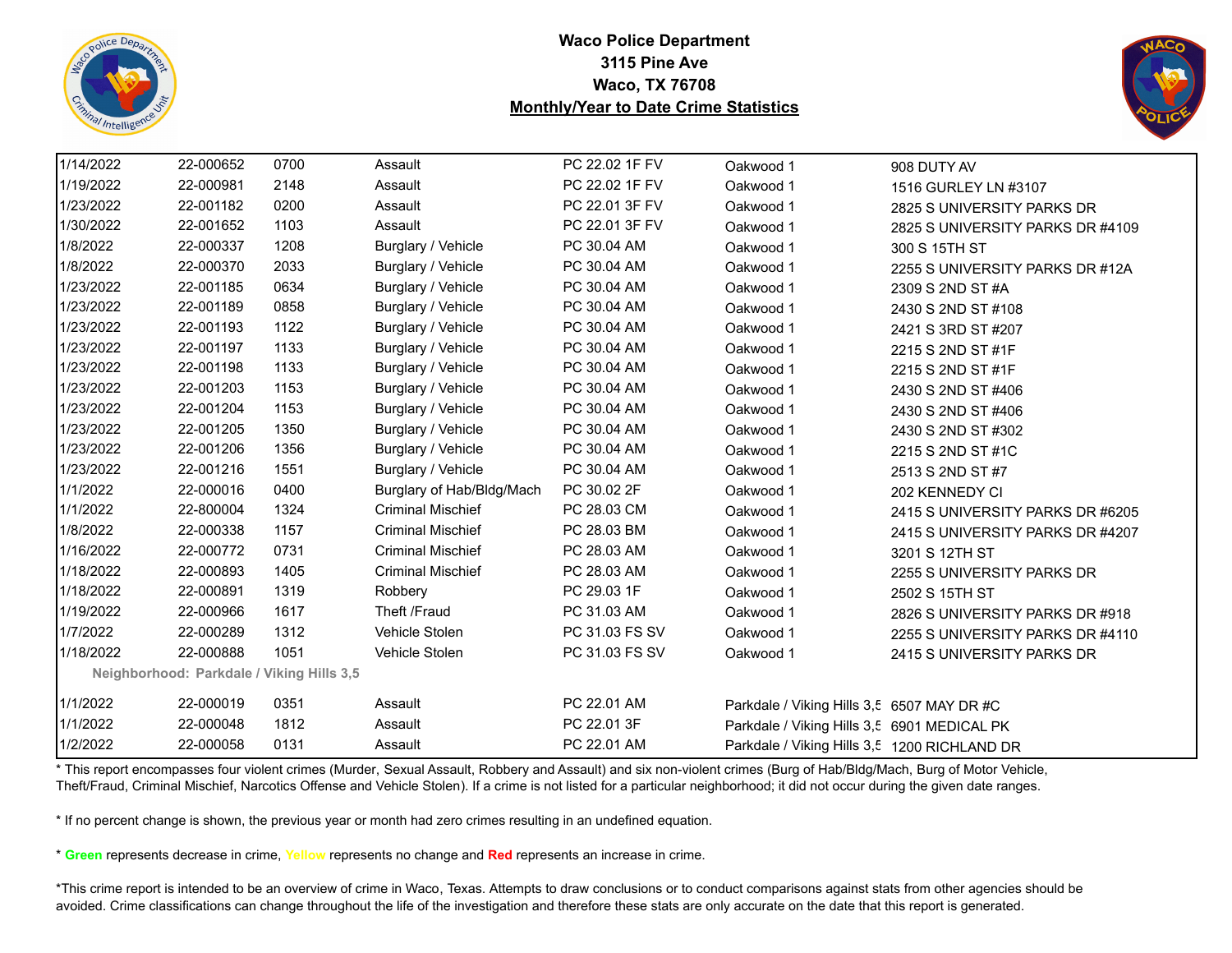



| 1/9/2022  | 22-000399 | 0959 | Assault                   | PC 22.01 AM    | Parkdale / Viking Hills 3,5 1200 RICHLAND DR       |
|-----------|-----------|------|---------------------------|----------------|----------------------------------------------------|
| 1/11/2022 | 22-000479 | 0042 | Assault                   | PC 22.01 AM    | Parkdale / Viking Hills 3,5 301 LONDONDERRY DR     |
| 1/13/2022 | 22-000628 | 1806 | Assault                   | PC 22.01 AM    | Parkdale / Viking Hills 3,5 N 63RD ST/EDMOND AV    |
| 1/22/2022 | 22-001104 | 0003 | Assault                   | PC 22.01 AM FV | Parkdale / Viking Hills 3,5 6503 MAY DR #C         |
| 1/24/2022 | 22-001318 | 2346 | Assault                   | PC 22.01 CM FV | Parkdale / Viking Hills 3,5 6708 MAY DR            |
| 1/25/2022 | 22-001380 | 2058 | Assault                   | PC 22.01 AM FV | Parkdale / Viking Hills 3,5 1006 N 59TH ST         |
| 1/26/2022 | 22-001390 | 0057 | Assault                   | PC 22.01 AM FV | Parkdale / Viking Hills 3,5 406 OWEN LN #13        |
| 1/28/2022 | 22-001573 | 2051 | Assault                   | PC 22.01 AM FV | Parkdale / Viking Hills 3,5 1125 ROYAL OAKS DR     |
| 1/29/2022 | 22-001634 | 2343 | Assault                   | PC 22.012 AM   | Parkdale / Viking Hills 3,5 6901 MEDICAL PK        |
| 1/30/2022 | 22-001643 | 0410 | Assault                   | PC 22.012 AM   | Parkdale / Viking Hills 3,5 1200 LA PORTE DR       |
| 1/31/2022 | 22-001752 | 2146 | Assault                   | PC 22.01 AM FV | Parkdale / Viking Hills 3,5 1200-BL RICHLAND DR    |
| 1/19/2022 | 22-000938 | 0725 | Burglary / Vehicle        | PC 30.04 AM    | Parkdale / Viking Hills 3,5 1001 BRIAR DR #177     |
| 1/19/2022 | 22-000945 | 0814 | Burglary / Vehicle        | PC 30.04 AM    | Parkdale / Viking Hills 3,5 5701 EDMOND AV #126    |
| 1/29/2022 | 22-001598 | 0859 | Burglary / Vehicle        | PC 30.04 AM    | Parkdale / Viking Hills 3,5 6125 BOSQUE BL         |
| 1/8/2022  | 22-000324 | 0311 | Burglary of Hab/Bldg/Mach | PC 30.02 FS    | Parkdale / Viking Hills 3,5 6603 LANDMARK DR       |
| 1/14/2022 | 22-000678 | 1618 | Burglary of Hab/Bldg/Mach | PC 30.02 FS    | Parkdale / Viking Hills 3,5 500 MALL DR #174       |
| 1/20/2022 | 22-001003 | 1311 | Burglary of Hab/Bldg/Mach | PC 30.02 FS    | Parkdale / Viking Hills 3,5 500 MALL DR            |
| 1/24/2022 | 22-001277 | 1410 | Burglary of Hab/Bldg/Mach | PC 30.02 FS    | Parkdale / Viking Hills 3,5 500 MALL DR #112       |
| 1/4/2022  | 22-000177 | 2027 | <b>Criminal Mischief</b>  | PC 28.04 CM    | Parkdale / Viking Hills 3,5 6503 MAY DR            |
| 1/8/2022  | 22-000326 | 0311 | <b>Criminal Mischief</b>  | PC 28.03 AM    | Parkdale / Viking Hills 3,5 6603 LANDMARK DR       |
| 1/9/2022  | 22-000400 | 1013 | <b>Criminal Mischief</b>  | PC 28.03 BM    | Parkdale / Viking Hills 3,5 1324 LA PORTE DR       |
| 1/15/2022 | 22-000718 | 0447 | <b>Criminal Mischief</b>  | PC 28.03 AM    | Parkdale / Viking Hills 3,5 5701 EDMOND AV #104    |
| 1/22/2022 | 22-001131 | 1351 | <b>Criminal Mischief</b>  | PC 28.03 FS    | Parkdale / Viking Hills 3,5 2000 N VALLEY MILLS DR |
| 1/23/2022 | 22-001188 | 0802 | <b>Criminal Mischief</b>  | PC 28.03 BM    | Parkdale / Viking Hills 3,5 1331 ROYAL OAKS DR     |
| 1/24/2022 | 22-001244 | 0806 | <b>Criminal Mischief</b>  | PC 28.03 BM    | Parkdale / Viking Hills 3,5 700 N HWY 6 #B         |
| 1/13/2022 | 22-000596 | 0115 | Narcotics Offense         | HS 481.115 3F  | Parkdale / Viking Hills 3,5 6901 MEDICAL PK        |
| 1/23/2022 | 22-001214 | 1551 | Sexual Assault            | PC 22.011 3F   | Parkdale / Viking Hills 3,5 Address Witheld        |
| 1/8/2022  | 22-000354 | 1645 | Theft /Fraud              | PC 31.03 AM    | Parkdale / Viking Hills 3,5 1018 RAMBLER DR        |
| 1/10/2022 | 22-800021 | 1047 | Theft /Fraud              | PC 32.51 FS    | Parkdale / Viking Hills 3,5 6901 HARVEY DR         |

\* This report encompasses four violent crimes (Murder, Sexual Assault, Robbery and Assault) and six non-violent crimes (Burg of Hab/Bldg/Mach, Burg of Motor Vehicle, Theft/Fraud, Criminal Mischief, Narcotics Offense and Vehicle Stolen). If a crime is not listed for a particular neighborhood; it did not occur during the given date ranges.

\* If no percent change is shown, the previous year or month had zero crimes resulting in an undefined equation.

\* **Green** represents decrease in crime, **Yellow** represents no change and **Red** represents an increase in crime.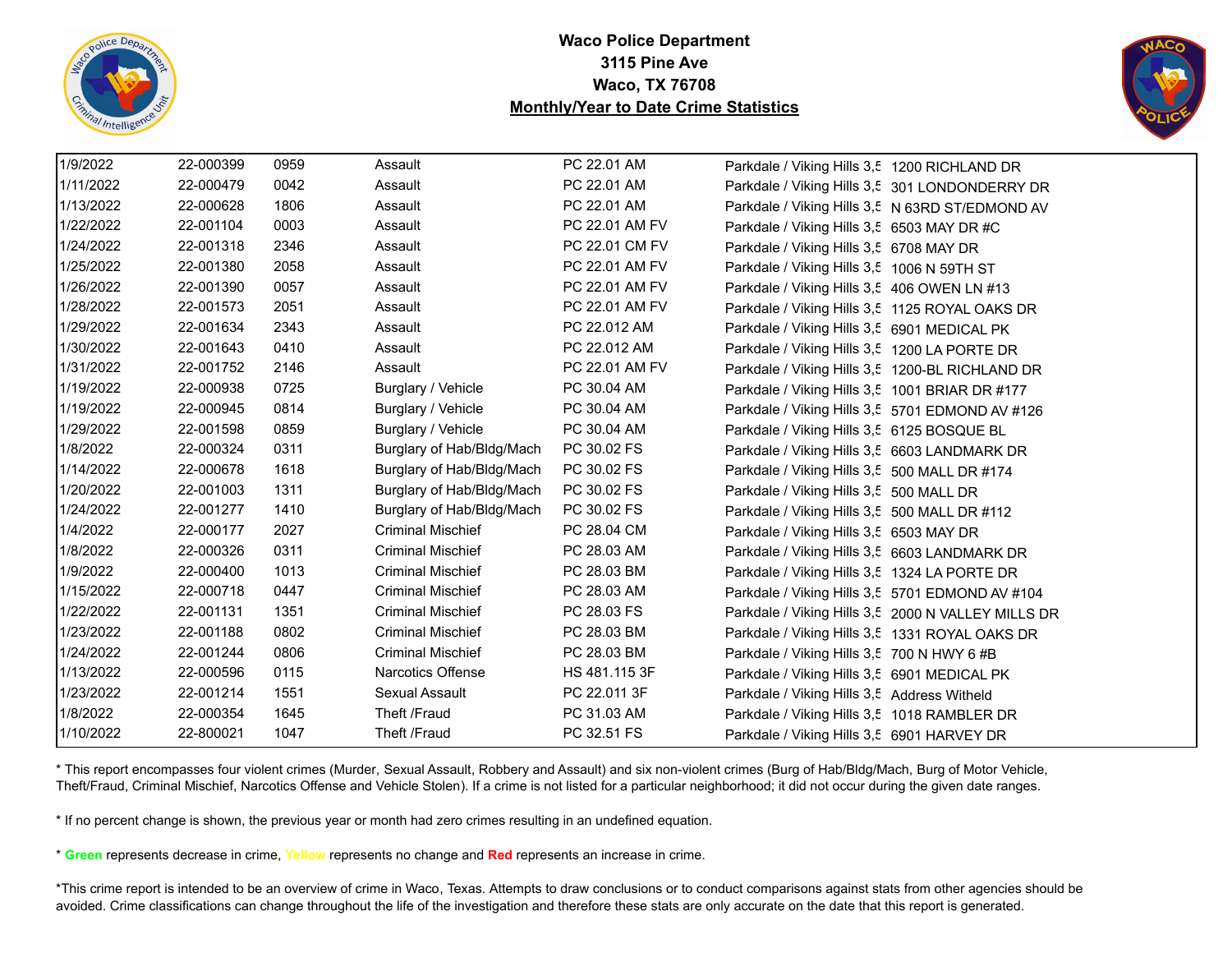



| 1/18/2022 | 22-000920                             | 2246 | Theft /Fraud              | PC 31.03 CM    | Parkdale / Viking Hills 3,5 814 RAMBLER DR #7 |                             |
|-----------|---------------------------------------|------|---------------------------|----------------|-----------------------------------------------|-----------------------------|
| 1/24/2022 | 22-800053                             | 1439 | Theft /Fraud              | PC 31.03 CM    | Parkdale / Viking Hills 3,5 6812 EDMOND AV    |                             |
|           | <b>Neighborhood: Richland Hills 3</b> |      |                           |                |                                               |                             |
| 1/1/2022  | 22-000054                             | 2311 | Assault                   | PC 22.01 AM FV | <b>Richland Hills 3</b>                       | 5000 SANGER AV #613         |
| 1/4/2022  | 22-000143                             | 0812 | Assault                   | PC 22.01 AM    | <b>Richland Hills 3</b>                       | 709 RUBY AV #61             |
| 1/9/2022  | 22-000395                             | 0602 | Assault                   | PC 22.04 3F FV | <b>Richland Hills 3</b>                       | 901 WOODED ACRES DR #969C   |
| 1/9/2022  | 22-000429                             | 2339 | Assault                   | PC 22.02 2F    | <b>Richland Hills 3</b>                       | 5200-BLK TENNYSON DR        |
| 1/13/2022 | 22-000630                             | 1825 | Assault                   | PC 22.01 AM FV | <b>Richland Hills 3</b>                       | <b>201 N NEW RD</b>         |
| 1/15/2022 | 22-000747                             | 1934 | Assault                   | PC 22.04 3F FV | <b>Richland Hills 3</b>                       | 415 OWEN LN #1706           |
| 1/15/2022 | 22-000760                             | 2315 | Assault                   | PC 22.01 AM FV | <b>Richland Hills 3</b>                       | 5000 SANGER AV #311         |
| 1/23/2022 | 22-001212                             | 1505 | Assault                   | PC 22.01 AM    | <b>Richland Hills 3</b>                       | 4320 W WACO DR              |
| 1/26/2022 | 22-001388                             | 0035 | Assault                   | PC 22.01 3F FV | <b>Richland Hills 3</b>                       | 4721 HODDE DR #5            |
| 1/26/2022 | 22-001402                             | 0921 | Assault                   | PC 22.02 2F    | <b>Richland Hills 3</b>                       | 5201 SANGER AV #A           |
| 1/28/2022 | 22-001567                             | 1907 | Assault                   | PC 22.01 CM    | <b>Richland Hills 3</b>                       | 120 N VALLEY MILLS DR       |
| 1/28/2022 | 22-001568                             | 1959 | Assault                   | PC 22.02 2F    | <b>Richland Hills 3</b>                       | 4801 SANGER AV #22          |
| 1/29/2022 | 22-001603                             | 1126 | Assault                   | PC 22.01 AM FV | <b>Richland Hills 3</b>                       | 4328 W WACO DR              |
| 1/30/2022 | 22-001636                             | 0002 | Assault                   | PC 22.01 AM FV | <b>Richland Hills 3</b>                       | OWEN LN/MAY DR              |
| 1/30/2022 | 22-001684                             | 2254 | Assault                   | PC 22.01 CM FV | <b>Richland Hills 3</b>                       | 901 WOODED ACRES DR         |
| 1/6/2022  | 22-000254                             | 1151 | Burglary / Vehicle        | PC 30.04 AM    | <b>Richland Hills 3</b>                       | 4801 SANGER AV #3           |
| 1/11/2022 | 22-000511                             | 1535 | Burglary / Vehicle        | PC 30.04 AM    | <b>Richland Hills 3</b>                       | 901 WOODED ACRES DR #923B   |
| 1/12/2022 | 22-000555                             | 1320 | Burglary / Vehicle        | PC 30.04 AM    | <b>Richland Hills 3</b>                       | 5101 HAWTHORNE DR #110      |
| 1/12/2022 | 22-000583                             | 2129 | Burglary / Vehicle        | PC 30.04 AM    | <b>Richland Hills 3</b>                       | 4565 W WACO DR              |
| 1/12/2022 | 22-000584                             | 2143 | Burglary / Vehicle        | PC 30.04 AM    | <b>Richland Hills 3</b>                       | 5605 W WACO DR              |
| 1/16/2022 | 22-800032                             | 1307 | Burglary / Vehicle        | PC 30.04 AM    | <b>Richland Hills 3</b>                       | 300 N NEW RD #728           |
| 1/17/2022 | 22-000826                             | 1037 | Burglary / Vehicle        | PC 30.04 AM    | <b>Richland Hills 3</b>                       | 300 N VALLEY MILLS DR       |
| 1/21/2022 | 22-001089                             | 1816 | Burglary / Vehicle        | PC 30.04 AM    | <b>Richland Hills 3</b>                       | <b>201 N NEW RD</b>         |
| 1/23/2022 | 22-001178                             | 0131 | Burglary / Vehicle        | PC 30.04 AM    | <b>Richland Hills 3</b>                       | 408 N VALLEY MILLS DR       |
| 1/23/2022 | 22-001179                             | 0131 | Burglary / Vehicle        | PC 30.04 AM    | <b>Richland Hills 3</b>                       | 408 N VALLEY MILLS DR #412A |
| 1/3/2022  | 22-000092                             | 0253 | Burglary of Hab/Bldg/Mach | PC 30.02 2F    | <b>Richland Hills 3</b>                       | 5100 SANGER AV #247         |

\* This report encompasses four violent crimes (Murder, Sexual Assault, Robbery and Assault) and six non-violent crimes (Burg of Hab/Bldg/Mach, Burg of Motor Vehicle, Theft/Fraud, Criminal Mischief, Narcotics Offense and Vehicle Stolen). If a crime is not listed for a particular neighborhood; it did not occur during the given date ranges.

\* If no percent change is shown, the previous year or month had zero crimes resulting in an undefined equation.

\* **Green** represents decrease in crime, **Yellow** represents no change and **Red** represents an increase in crime.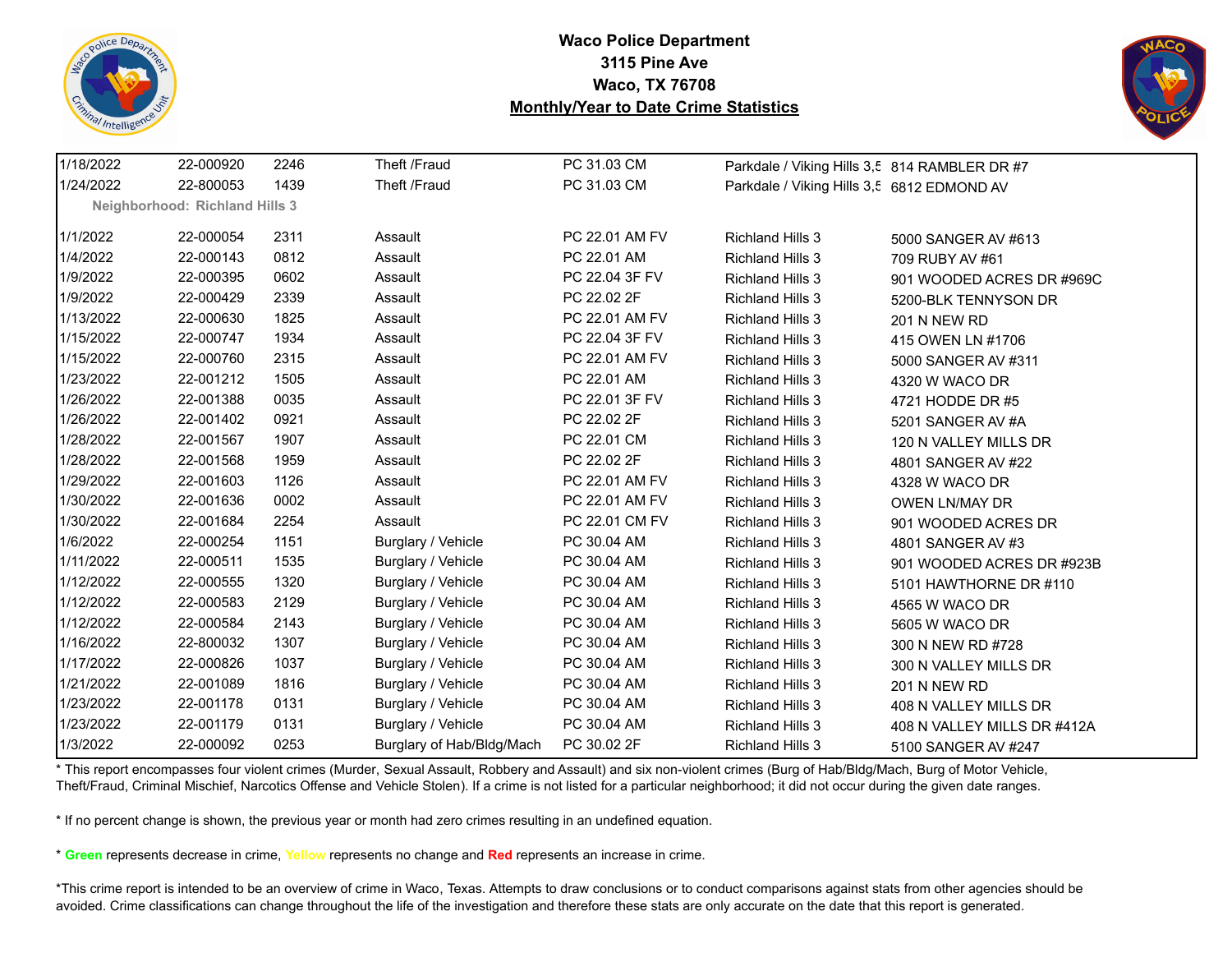



| 1/10/2022 |           |      |                           |                      |                         |                            |
|-----------|-----------|------|---------------------------|----------------------|-------------------------|----------------------------|
|           | 22-000440 | 0622 | Burglary of Hab/Bldg/Mach | PC 30.02 FS          | <b>Richland Hills 3</b> | 205 SCHROEDER DR           |
| 1/17/2022 | 22-000827 | 0947 | Burglary of Hab/Bldg/Mach | PC 30.02 FS          | <b>Richland Hills 3</b> | 6001 W WACO DR             |
| 1/24/2022 | 22-001317 | 2350 | Burglary of Hab/Bldg/Mach | PC 30.02 2F          | <b>Richland Hills 3</b> | 900 WOODED ACRES DR #935B  |
| 1/3/2022  | 22-000102 | 1018 | <b>Criminal Mischief</b>  | PC 28.03 BM          | <b>Richland Hills 3</b> | 4801 SANGER AV             |
| 1/20/2022 | 22-001028 | 1852 | <b>Criminal Mischief</b>  | PC 28.03 BM          | <b>Richland Hills 3</b> | 701 LAKE AIR DR            |
| 1/21/2022 | 22-001093 | 2026 | <b>Criminal Mischief</b>  | PC 28.03 BM          | <b>Richland Hills 3</b> | <b>250 N NEW RD</b>        |
| 1/22/2022 | 22-001125 | 1229 | <b>Criminal Mischief</b>  | PC 28.03 FS          | <b>Richland Hills 3</b> | 412 N VALLEY MILLS DR      |
| 1/27/2022 | 22-001460 | 0917 | <b>Criminal Mischief</b>  | PC 28.03 AM          | <b>Richland Hills 3</b> | 6000 FRANKLIN AVE          |
| 1/30/2022 | 22-001657 | 1221 | <b>Criminal Mischief</b>  | PC 28.03 BM          | <b>Richland Hills 3</b> | 334 RICHLAND DR            |
| 1/8/2022  | 22-000319 | 0113 | Narcotics Offense         | HS 481.116 2F        | <b>Richland Hills 3</b> | 618 N VALLEY MILLS DR      |
| 1/8/2022  | 22-000321 | 0113 | <b>Narcotics Offense</b>  | <b>HS 481.116 FS</b> | <b>Richland Hills 3</b> | 618 N VALLEY MILLS DR      |
| 1/9/2022  | 22-000382 | 0205 | <b>Narcotics Offense</b>  | HS 481.115 FS        | Richland Hills 3        | 618 N VALLEY MILLS DR      |
| 1/16/2022 | 22-000806 | 2052 | <b>Narcotics Offense</b>  | HS 481.115 FS        | <b>Richland Hills 3</b> | 4320 FRANKLIN AV           |
| 1/28/2022 | 22-001522 | 0834 | Narcotics Offense         | HS 481.121 BM        | <b>Richland Hills 3</b> | 396 RICHLAND DR #D         |
| 1/28/2022 | 22-001542 | 1430 | Narcotics Offense         | HS 481.115 FS        | <b>Richland Hills 3</b> | TOWNE OAKS DR/W WACO DR    |
| 1/31/2022 | 22-001699 | 1022 | <b>Narcotics Offense</b>  | HS 481.115 FS        | <b>Richland Hills 3</b> | N VALLEY MILLS DR/N NEW RD |
| 1/8/2022  | 22-000359 | 1745 | Robbery                   | PC 29.02 2F          | <b>Richland Hills 3</b> | 5050 W WACO DR             |
| 1/23/2022 | 22-001225 | 1912 | Robbery                   | PC 29.02 2F          | <b>Richland Hills 3</b> | 4320 FRANKLIN AV           |
| 1/1/2022  | 22-000043 | 1636 | Theft /Fraud              | PC 31.03 BM          | Richland Hills 3        | 5101 SANGER AV             |
| 1/1/2022  | 22-000052 | 2321 | Theft /Fraud              | PC 31.03 BM          | <b>Richland Hills 3</b> | 4320 FRANKLIN AV           |
| 1/2/2022  | 22-000070 | 1454 | Theft /Fraud              | PC 31.03 CM          | <b>Richland Hills 3</b> | 4320 FRANKLIN AV           |
| 1/2/2022  | 22-000078 | 1833 | Theft /Fraud              | PC 31.03 CM          | <b>Richland Hills 3</b> | 4320 FRANKLIN AV           |
| 1/2/2022  | 22-000086 | 2156 | Theft /Fraud              | PC 31.03 BM          | <b>Richland Hills 3</b> | 4320 FRANKLIN AV           |
| 1/2/2022  | 22-000087 | 2157 | Theft /Fraud              | PC 31.03 CM          | <b>Richland Hills 3</b> | 4320 FRANKLIN AV           |
| 1/4/2022  | 22-000150 | 1148 | Theft /Fraud              | PC 31.03 CM          | <b>Richland Hills 3</b> | 6001 W WACO DR #E          |
| 1/4/2022  | 22-000183 | 2201 | Theft /Fraud              | PC 31.03 BM          | <b>Richland Hills 3</b> | 4320 FRANKLIN AV           |
| 1/8/2022  | 22-800019 | 2300 | Theft /Fraud              | PC 31.03 BM          | <b>Richland Hills 3</b> | 901 WOODED ACRES DR #911C  |
| 1/9/2022  | 22-000414 | 1831 | Theft /Fraud              | PC 31.03 BM          | <b>Richland Hills 3</b> | 4565 W WACO DR             |
| 1/9/2022  | 22-000417 | 2109 | Theft /Fraud              | PC 31.03 CM          | <b>Richland Hills 3</b> | 4320 FRANKLIN AV           |

\* This report encompasses four violent crimes (Murder, Sexual Assault, Robbery and Assault) and six non-violent crimes (Burg of Hab/Bldg/Mach, Burg of Motor Vehicle, Theft/Fraud, Criminal Mischief, Narcotics Offense and Vehicle Stolen). If a crime is not listed for a particular neighborhood; it did not occur during the given date ranges.

\* If no percent change is shown, the previous year or month had zero crimes resulting in an undefined equation.

\* **Green** represents decrease in crime, **Yellow** represents no change and **Red** represents an increase in crime.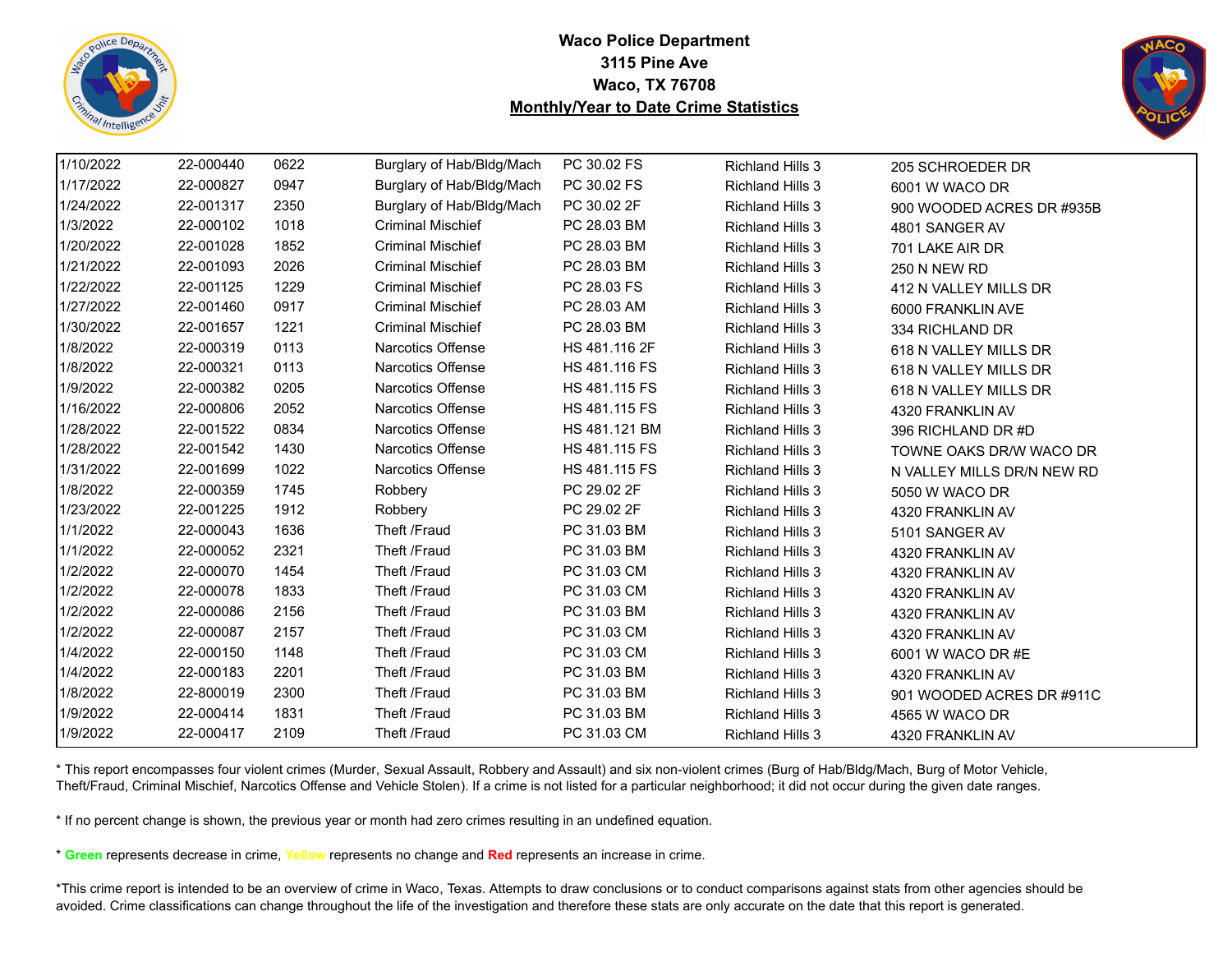



| 1/10/2022 | 22-000443 | 0822 | Theft /Fraud | PC 31.03 3F | <b>Richland Hills 3</b> | 1300 N VALLEY MILLS DR |
|-----------|-----------|------|--------------|-------------|-------------------------|------------------------|
| 1/10/2022 | 22-000468 | 1919 | Theft /Fraud | PC 31.03 FS | <b>Richland Hills 3</b> | 6001 W WACO DR         |
| 1/11/2022 | 22-000514 | 1618 | Theft /Fraud | PC 31.03 BM | <b>Richland Hills 3</b> | <b>240 N NEW RD</b>    |
| 1/11/2022 | 22-000515 | 1618 | Theft /Fraud | PC 31.03 BM | <b>Richland Hills 3</b> | 240 N NEW RD           |
| 1/12/2022 | 22-000577 | 1834 | Theft /Fraud | PC 31.03 CM | <b>Richland Hills 3</b> | 4320 FRANKLIN AV       |
| 1/12/2022 | 22-000578 | 1908 | Theft /Fraud | PC 31.03 BM | <b>Richland Hills 3</b> | 4320 FRANKLIN AV       |
| 1/12/2022 | 22-000585 | 2225 | Theft /Fraud | PC 31.03 CM | <b>Richland Hills 3</b> | 4320 FRANKLIN AV       |
| 1/12/2022 | 22-800024 | 2014 | Theft /Fraud | PC 31.03 AM | <b>Richland Hills 3</b> | 6001 W WACO DR #316    |
| 1/13/2022 | 22-000597 | 0154 | Theft /Fraud | PC 31.03 BM | <b>Richland Hills 3</b> | 510 N VALLEY MILLS DR  |
| 1/15/2022 | 22-000705 | 0006 | Theft /Fraud | PC 31.03 AM | <b>Richland Hills 3</b> | 4320 FRANKLIN AV       |
| 1/15/2022 | 22-000729 | 1252 | Theft /Fraud | PC 31.03 CM | <b>Richland Hills 3</b> | 4320 FRANKLIN AV       |
| 1/15/2022 | 22-000737 | 1533 | Theft /Fraud | PC 31.03 BM | <b>Richland Hills 3</b> | 4320 FRANKLIN AV       |
| 1/15/2022 | 22-800030 | 1418 | Theft /Fraud | PC 32.51 FS | <b>Richland Hills 3</b> | 415 OWEN LN #1706      |
| 1/16/2022 | 22-000782 | 1403 | Theft /Fraud | PC 31.03 CM | <b>Richland Hills 3</b> | 4320 FRANKLIN AV       |
| 1/16/2022 | 22-000794 | 1856 | Theft /Fraud | PC 31.03 BM | <b>Richland Hills 3</b> | 4320 FRANKLIN AV       |
| 1/16/2022 | 22-000799 | 2052 | Theft /Fraud | PC 31.03 FS | <b>Richland Hills 3</b> | 4320 FRANKLIN AV       |
| 1/16/2022 | 22-000803 | 2149 | Theft /Fraud | PC 31.03 AM | <b>Richland Hills 3</b> | <b>120 S NEW RD</b>    |
| 1/17/2022 | 22-000834 | 1302 | Theft /Fraud | PC 31.03 CM | <b>Richland Hills 3</b> | 6001 W WACO DR         |
| 1/18/2022 | 22-000895 | 1408 | Theft /Fraud | PC 31.03 AM | <b>Richland Hills 3</b> | 5605 W WACO DR         |
| 1/19/2022 | 22-000955 | 1146 | Theft /Fraud | PC 31.03 BM | <b>Richland Hills 3</b> | 300 N VALLEY MILLS DR  |
| 1/19/2022 | 22-000968 | 1721 | Theft /Fraud | PC 31.03 CM | <b>Richland Hills 3</b> | <b>210 N NEW RD</b>    |
| 1/19/2022 | 22-000969 | 1722 | Theft /Fraud | PC 31.03 CM | <b>Richland Hills 3</b> | 210 N NEW RD           |
| 1/19/2022 | 22-000975 | 1922 | Theft /Fraud | PC 31.03 AM | <b>Richland Hills 3</b> | 5605 W WACO DR         |
| 1/20/2022 | 22-001011 | 1539 | Theft /Fraud | PC 32.31 FS | <b>Richland Hills 3</b> | 1210 N VALLEY MILLS DR |
| 1/22/2022 | 22-001118 | 0841 | Theft /Fraud | PC 32.21 FS | <b>Richland Hills 3</b> | 230 N NEW RD           |
| 1/22/2022 | 22-001123 | 1154 | Theft /Fraud | PC 31.03 FS | <b>Richland Hills 3</b> | 5174 W WACO DR         |
| 1/23/2022 | 22-001201 | 1318 | Theft /Fraud | PC 31.03 BM | <b>Richland Hills 3</b> | 4320 FRANKLIN AV       |
| 1/24/2022 | 22-001281 | 1420 | Theft /Fraud | PC 31.03 BM | <b>Richland Hills 3</b> | 200 COMMERCE DR        |
| 1/24/2022 | 22-001308 | 1744 | Theft /Fraud | PC 31.03 BM | <b>Richland Hills 3</b> | <b>240 N NEW RD</b>    |

\* This report encompasses four violent crimes (Murder, Sexual Assault, Robbery and Assault) and six non-violent crimes (Burg of Hab/Bldg/Mach, Burg of Motor Vehicle, Theft/Fraud, Criminal Mischief, Narcotics Offense and Vehicle Stolen). If a crime is not listed for a particular neighborhood; it did not occur during the given date ranges.

\* If no percent change is shown, the previous year or month had zero crimes resulting in an undefined equation.

\* **Green** represents decrease in crime, **Yellow** represents no change and **Red** represents an increase in crime.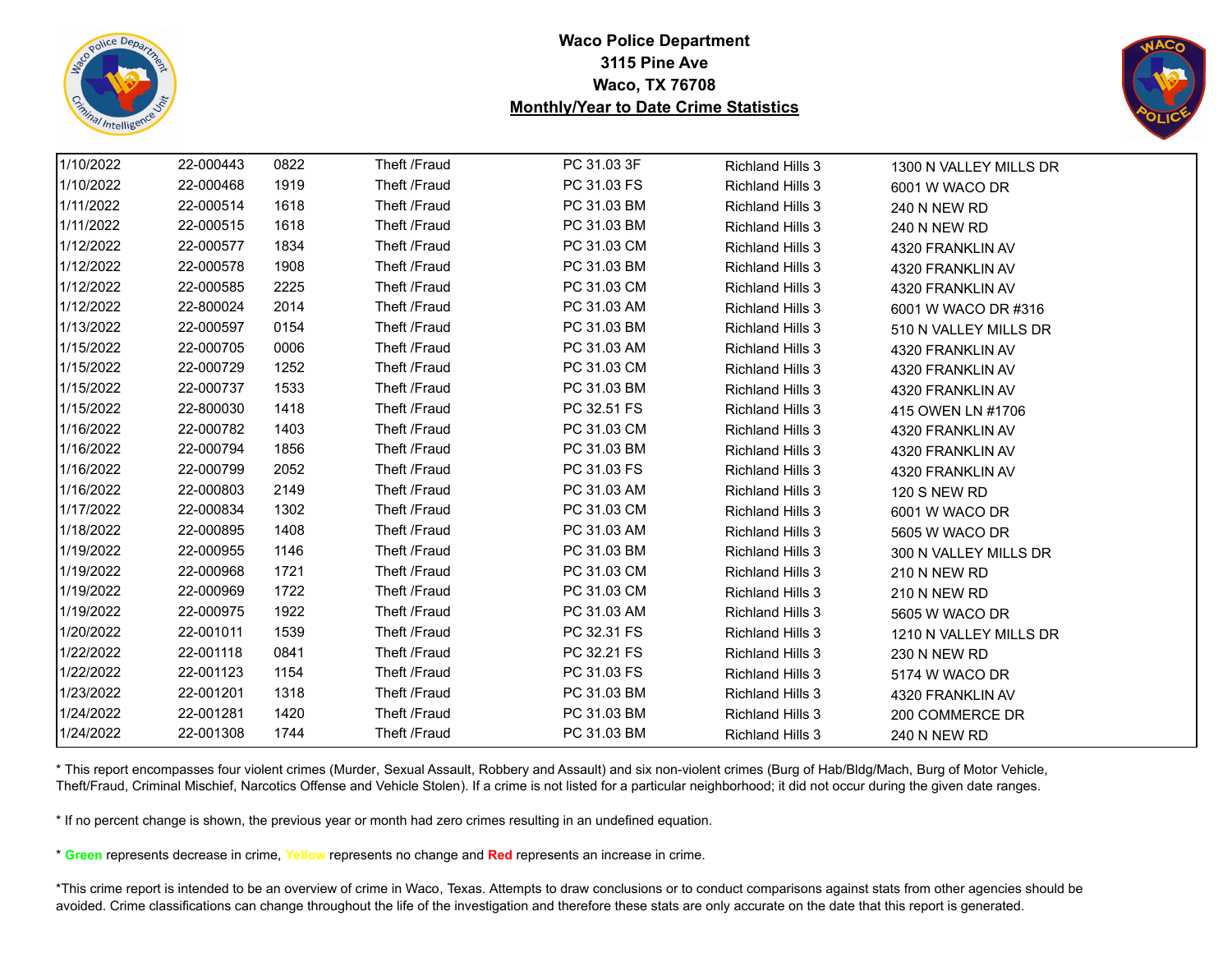



| 1/25/2022 | 22-001372                      | 1821 | Theft /Fraud   | PC 31.03 BM    | <b>Richland Hills 3</b> | 4320 FRANKLIN AV      |  |
|-----------|--------------------------------|------|----------------|----------------|-------------------------|-----------------------|--|
| 1/26/2022 | 22-001418                      | 1428 | Theft /Fraud   | PC 31.03 BM    | <b>Richland Hills 3</b> | 4320 FRANKLIN AV      |  |
| 1/26/2022 | 22-001430                      | 1643 | Theft /Fraud   | PC 31.03 CM    | <b>Richland Hills 3</b> | <b>240 N NEW RD</b>   |  |
| 1/26/2022 | 22-001432                      | 1747 | Theft /Fraud   | PC 31.03 BM    | <b>Richland Hills 3</b> | 401 OWEN LN           |  |
| 1/26/2022 | 22-001443                      | 2145 | Theft /Fraud   | PC 31.03 FS    | <b>Richland Hills 3</b> | 604 N NEW RD          |  |
| 1/27/2022 | 22-001468                      | 1232 | Theft /Fraud   | PC 31.03 CM    | <b>Richland Hills 3</b> | 6001 W WACO DR        |  |
| 1/27/2022 | 22-001482                      | 1531 | Theft /Fraud   | PC 32.21 FS    | <b>Richland Hills 3</b> | 5921 W WACO DR        |  |
| 1/27/2022 | 22-001485                      | 1555 | Theft /Fraud   | PC 31.03 CM    | <b>Richland Hills 3</b> | 5921 W WACO DR        |  |
| 1/28/2022 | 22-001546                      | 1524 | Theft /Fraud   | PC 31.03 CM    | <b>Richland Hills 3</b> | 4320 FRANKLIN AV      |  |
| 1/28/2022 | 22-001551                      | 1538 | Theft /Fraud   | PC 31.03 CM    | Richland Hills 3        | 6001 W WACO DR        |  |
| 1/28/2022 | 22-001558                      | 1737 | Theft /Fraud   | PC 31.03 BM    | <b>Richland Hills 3</b> | 240 N NEW RD          |  |
| 1/29/2022 | 22-001613                      | 1607 | Theft /Fraud   | PC 31.03 BM    | <b>Richland Hills 3</b> | <b>210 N NEW RD</b>   |  |
| 1/29/2022 | 22-001615                      | 1738 | Theft /Fraud   | PC 31.03 CM    | <b>Richland Hills 3</b> | 6001 W WACO DR        |  |
| 1/29/2022 | 22-001619                      | 1946 | Theft /Fraud   | PC 31.03 CM    | <b>Richland Hills 3</b> | 4320 FRANKLIN AV      |  |
| 1/30/2022 | 22-001666                      | 1623 | Theft /Fraud   | PC 31.03 BM    | <b>Richland Hills 3</b> | 6001 W WACO DR        |  |
| 1/30/2022 | 22-001667                      | 1516 | Theft /Fraud   | PC 31.03 BM    | <b>Richland Hills 3</b> | 4707 STATON DR #205   |  |
| 1/30/2022 | 22-001671                      | 1650 | Theft /Fraud   | PC 31.03 FS    | <b>Richland Hills 3</b> | 6001 W WACO DR        |  |
| 1/30/2022 | 22-001676                      | 1825 | Theft /Fraud   | PC 31.03 AM    | <b>Richland Hills 3</b> | 5101 SANGER AV #603   |  |
| 1/30/2022 | 22-001679                      | 2014 | Theft /Fraud   | PC 31.03 BM    | <b>Richland Hills 3</b> | 4320 FRANKLIN AV      |  |
| 1/31/2022 | 22-001706                      | 1120 | Theft /Fraud   | PC 31.03 AM    | <b>Richland Hills 3</b> | 1000 SCHROEDER DR     |  |
| 1/31/2022 | 22-800063                      | 1837 | Theft /Fraud   | PC 31.03 AM    | <b>Richland Hills 3</b> | 4300 W WACO DR        |  |
| 1/8/2022  | 22-000325                      | 0444 | Vehicle Stolen | PC 31.03 FS SV | <b>Richland Hills 3</b> | 348 RICHLAND DR #C    |  |
| 1/14/2022 | 22-000657                      | 1003 | Vehicle Stolen | PC 31.03 FS SV | <b>Richland Hills 3</b> | 714 N VALLEY MILLS DR |  |
| 1/15/2022 | 22-000743                      | 1706 | Vehicle Stolen | PC 31.03 FS SV | <b>Richland Hills 3</b> | 736 N VALLEY MILLS DR |  |
| 1/19/2022 | 22-000925                      | 0052 | Vehicle Stolen | PC 31.03 FS SV | <b>Richland Hills 3</b> | 921-C LAKE AIR DR     |  |
| 1/21/2022 | 22-001079                      | 1746 | Vehicle Stolen | PC 31.03 FS SV | <b>Richland Hills 3</b> | 5000 SANGER AV        |  |
| 1/26/2022 | 22-001410                      | 1232 | Vehicle Stolen | PC 31.03 FS SV | <b>Richland Hills 3</b> | 4901 FRANKLIN AV      |  |
| 1/31/2022 | 22-002181                      | 1206 | Vehicle Stolen | PC 31.03 FS SV | <b>Richland Hills 3</b> | <b>210 N NEW RD</b>   |  |
|           | Neighborhood: Sanger Heights 4 |      |                |                |                         |                       |  |

\* This report encompasses four violent crimes (Murder, Sexual Assault, Robbery and Assault) and six non-violent crimes (Burg of Hab/Bldg/Mach, Burg of Motor Vehicle, Theft/Fraud, Criminal Mischief, Narcotics Offense and Vehicle Stolen). If a crime is not listed for a particular neighborhood; it did not occur during the given date ranges.

\* If no percent change is shown, the previous year or month had zero crimes resulting in an undefined equation.

\* **Green** represents decrease in crime, **Yellow** represents no change and **Red** represents an increase in crime.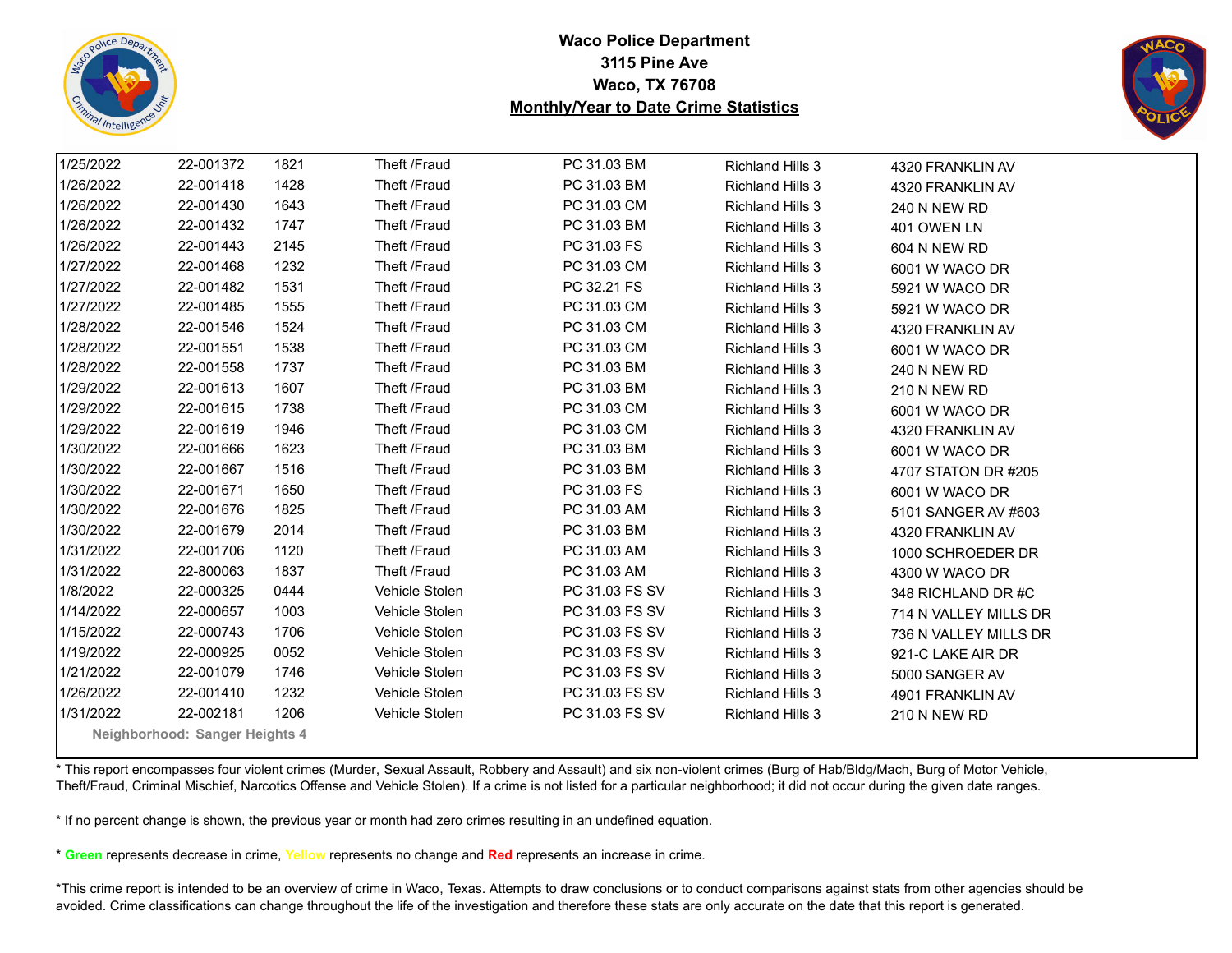



| 1/7/2022  | 22-000305 | 1844 | Assault                  | PC 22.01 AM FV | Sanger Heights 4 | 1207 1/2 DUTTON AV    |  |
|-----------|-----------|------|--------------------------|----------------|------------------|-----------------------|--|
| 1/8/2022  | 22-000355 | 1633 | Assault                  | PC 22.01 AM FV | Sanger Heights 4 | 1716 ETHEL AV         |  |
| 1/14/2022 | 22-000696 | 2119 | Assault                  | PC 22.02 2F    | Sanger Heights 4 | W WACO DR/N 25TH ST   |  |
| 1/14/2022 | 22-000701 | 2245 | Assault                  | PC 22.01 AM FV | Sanger Heights 4 | 925 N 26TH ST #14     |  |
| 1/19/2022 | 22-000928 | 0205 | Assault                  | PC 22.01 AM    | Sanger Heights 4 | 1300 N 22ND ST        |  |
| 1/20/2022 | 22-001027 | 1839 | Assault                  | PC 22.01 AM    | Sanger Heights 4 | 1902 ETHEL AV #A      |  |
| 1/23/2022 | 22-001184 | 0655 | Assault                  | PC 22.04 FS    | Sanger Heights 4 | 1203 N 19TH ST        |  |
| 1/27/2022 | 22-001513 | 2345 | Assault                  | PC 22.04 FS    | Sanger Heights 4 | 1724 MORROW AV #D     |  |
| 1/31/2022 | 22-001749 | 2026 | Assault                  | PC 22.01 CM FV | Sanger Heights 4 | 2201 ETHEL AV         |  |
| 1/17/2022 | 22-000486 | 1029 | Burglary / Vehicle       | PC 30.04 AM    | Sanger Heights 4 | 1912 COLCORD AV #1    |  |
| 1/18/2022 | 22-000883 | 0728 | Burglary / Vehicle       | PC 30.04 AM    | Sanger Heights 4 | 1605 MORROW AV        |  |
| 1/18/2022 | 22-800038 | 1342 | Burglary / Vehicle       | PC 30.04 AM    | Sanger Heights 4 | 726 N 16TH ST         |  |
| 1/4/2022  | 22-800008 | 0832 | <b>Criminal Mischief</b> | PC 28.03 CM    | Sanger Heights 4 | 525 N 18TH ST         |  |
| 1/7/2022  | 22-000308 | 1917 | <b>Criminal Mischief</b> | PC 28.03 CM    | Sanger Heights 4 | 2425 PARROTT AV #201  |  |
| 1/10/2022 | 22-000472 | 2309 | <b>Criminal Mischief</b> | PC 28.08 BM    | Sanger Heights 4 | 824 N 18TH ST         |  |
| 1/10/2022 | 22-000477 | 2309 | <b>Criminal Mischief</b> | PC 28.08 BM    | Sanger Heights 4 | 824 N 18TH ST         |  |
| 1/13/2022 | 22-000633 | 1833 | <b>Criminal Mischief</b> | PC 28.03 BM    | Sanger Heights 4 | 2128 MAPLE AV         |  |
| 1/14/2022 | 22-000683 | 1755 | <b>Criminal Mischief</b> | PC 28.03 BM    | Sanger Heights 4 | 2405 GORMAN AV        |  |
| 1/19/2022 | 22-000927 | 0205 | <b>Criminal Mischief</b> | PC 28.03 AM    | Sanger Heights 4 | 1300 N 22ND ST        |  |
| 1/27/2022 | 22-001472 | 1258 | <b>Criminal Mischief</b> | PC 28.08 FS    | Sanger Heights 4 | 2400 COLONIAL AV      |  |
| 1/31/2022 | 22-800062 | 1053 | <b>Criminal Mischief</b> | PC 28.03 CM    | Sanger Heights 4 | 1816 COLONIAL AV      |  |
| 1/8/2022  | 22-000372 | 2211 | <b>Narcotics Offense</b> | HS 481.121 BM  | Sanger Heights 4 | N 23RD ST/PARROTT AV  |  |
| 1/9/2022  | 22-000421 | 2205 | Narcotics Offense        | HS 481.121 BM  | Sanger Heights 4 | N 20TH ST/AVONDALE AV |  |
| 1/20/2022 | 22-001037 | 2144 | <b>Narcotics Offense</b> | HS 481.121 BM  | Sanger Heights 4 | 915 N 24TH ST         |  |
| 1/7/2022  | 22-000303 | 1844 | Robbery                  | PC 29.02 2F    | Sanger Heights 4 | 2416 COLONIAL AV #6   |  |
| 1/1/2022  | 22-000049 | 1947 | Theft /Fraud             | PC 31.03 BM    | Sanger Heights 4 | 1701 W WACO DR        |  |
| 1/3/2022  | 22-000110 | 1416 | Theft /Fraud             | PC 32.51 FS    | Sanger Heights 4 | 2010 ALGONQUIN AV     |  |
| 1/14/2022 | 22-000646 | 0243 | Theft /Fraud             | PC 32.51 FS    | Sanger Heights 4 | 2400-BL ETHEL AV      |  |
| 1/15/2022 | 22-000730 | 1308 | Theft /Fraud             | PC 31.03 BM    | Sanger Heights 4 | 1223 N 18TH ST #101   |  |

\* This report encompasses four violent crimes (Murder, Sexual Assault, Robbery and Assault) and six non-violent crimes (Burg of Hab/Bldg/Mach, Burg of Motor Vehicle, Theft/Fraud, Criminal Mischief, Narcotics Offense and Vehicle Stolen). If a crime is not listed for a particular neighborhood; it did not occur during the given date ranges.

\* If no percent change is shown, the previous year or month had zero crimes resulting in an undefined equation.

\* **Green** represents decrease in crime, **Yellow** represents no change and **Red** represents an increase in crime.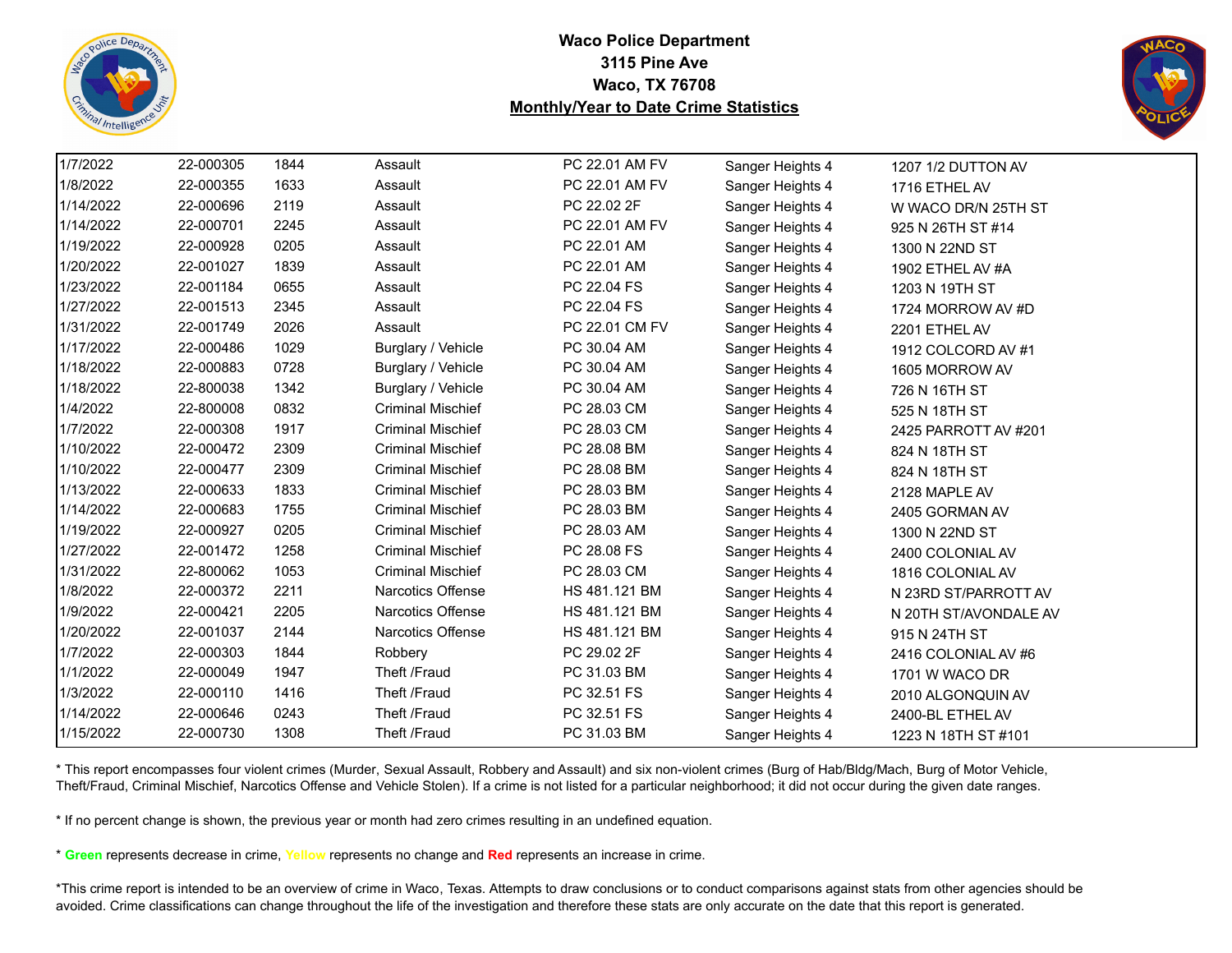



| 1/21/2022 | 22-001071                          | 1535 | Theft /Fraud              | PC 32.31 FS    | Sanger Heights 4 | 905 N 21ST ST               |
|-----------|------------------------------------|------|---------------------------|----------------|------------------|-----------------------------|
| 1/22/2022 | 22-001164                          | 2014 | Theft /Fraud              | PC 32.31 FS    | Sanger Heights 4 | 1234 N 18TH ST              |
| 1/25/2022 | 22-001344                          | 1202 | Theft /Fraud              | PC 32.31 FS    | Sanger Heights 4 | 2224 HOMAN AV               |
| 1/26/2022 | 22-001406                          | 1027 | Theft /Fraud              | PC 32.31 FS    | Sanger Heights 4 | 2012 TRICE AV               |
| 1/5/2022  | 22-000218                          | 1507 | Vehicle Stolen            | PC 31.03 FS SV | Sanger Heights 4 | 2024 TRICE AV               |
| 1/6/2022  | 22-000268                          | 2002 | Vehicle Stolen            | PC 31.03 FS SV | Sanger Heights 4 | 1701 W WACO DR              |
| 1/16/2022 | 22-000795                          | 2017 | Vehicle Stolen            | PC 31.03 FS SV | Sanger Heights 4 | 1721 TRICE AV               |
| 1/27/2022 | 22-001504                          | 1944 | Vehicle Stolen            | PC 31.03 FS SV | Sanger Heights 4 | 2021 TRICE AV               |
|           | Neighborhood: Technology Village 1 |      |                           |                |                  |                             |
|           | Neighborhood: Timbercrest 1        |      |                           |                |                  |                             |
|           |                                    |      |                           |                |                  |                             |
| 1/9/2022  | 22-000383                          | 0201 | Assault                   | PC 22.01 AM FV | Timbercrest 1    | 1204 SOUTH LOOP DR #16      |
| 1/11/2022 | 22-000488                          | 0805 | Assault                   | PC 22.01 AM    | Timbercrest 1    | 100-BLK S LOOP DR           |
| 1/6/2022  | 22-000265                          | 1759 | Burglary / Vehicle        | PC 30.04 AM    | Timbercrest 1    | 3800 ORCHARD LN             |
| 1/29/2022 | 22-001614                          | 1716 | Burglary / Vehicle        | PC 30.04 AM    | Timbercrest 1    | 2901 MARLIN HW              |
| 1/3/2022  | 22-000107                          | 1155 | <b>Criminal Mischief</b>  | PC 28.03 BM    | Timbercrest 1    | 1105 CARL DR                |
| 1/25/2022 | 22-001347                          | 1218 | <b>Criminal Mischief</b>  | PC 28.03 BM    | Timbercrest 1    | 100-BLK S LOOP DR           |
| 1/17/2022 | 22-000850                          | 1728 | Theft /Fraud              | PC 32.31 FS    | Timbercrest 1    | 2925 ORCHARD LN             |
|           | Neighborhood: University 1,2       |      |                           |                |                  |                             |
| 1/15/2022 | 22-000708                          | 0003 | Assault                   | PC 22.01 CM    | University 1,2   | 1821 LA SALLE AV            |
| 1/22/2022 | 22-001154                          | 1710 | Assault                   | PC 22.02 2F FV | University 1,2   | 1700 S JACK KULTGEN EX #207 |
| 1/28/2022 | 22-001570                          | 2017 | Assault                   | PC 22.01 AM    | University 1,2   | 2617 FLINT AV               |
| 1/25/2022 | 22-001328                          | 0819 | Burglary / Vehicle        | PC 30.04 AM    | University 1,2   | 1925 S 17TH ST #B           |
| 1/31/2022 | 22-001754                          | 2205 | Burglary / Vehicle        | PC 30.04 AM    | University 1,2   | 2708 CLAY AV                |
| 1/2/2022  | 22-000081                          | 1845 | Burglary of Hab/Bldg/Mach | PC 30.02 2F    | University 1,2   | 2804 ROSS AV                |
| 1/16/2022 | 22-800031                          | 0454 | Burglary of Hab/Bldg/Mach | PC 30.02 2F    | University 1,2   | 2000 S 21ST ST              |
| 1/22/2022 | 22-001106                          | 0101 | Burglary of Hab/Bldg/Mach | PC 30.02 1F    | University 1,2   | 2316 PARK AV                |
| 1/15/2022 | 22-000717                          | 0415 | <b>Criminal Mischief</b>  | PC 28.03 FS    | University 1,2   | 2209 BURNETT AV             |
| 1/18/2022 | 22-000896                          | 1500 | <b>Criminal Mischief</b>  | PC 28.03 BM    | University 1,2   | 2525 LA SALLE AV            |

\* This report encompasses four violent crimes (Murder, Sexual Assault, Robbery and Assault) and six non-violent crimes (Burg of Hab/Bldg/Mach, Burg of Motor Vehicle, Theft/Fraud, Criminal Mischief, Narcotics Offense and Vehicle Stolen). If a crime is not listed for a particular neighborhood; it did not occur during the given date ranges.

\* If no percent change is shown, the previous year or month had zero crimes resulting in an undefined equation.

\* **Green** represents decrease in crime, **Yellow** represents no change and **Red** represents an increase in crime.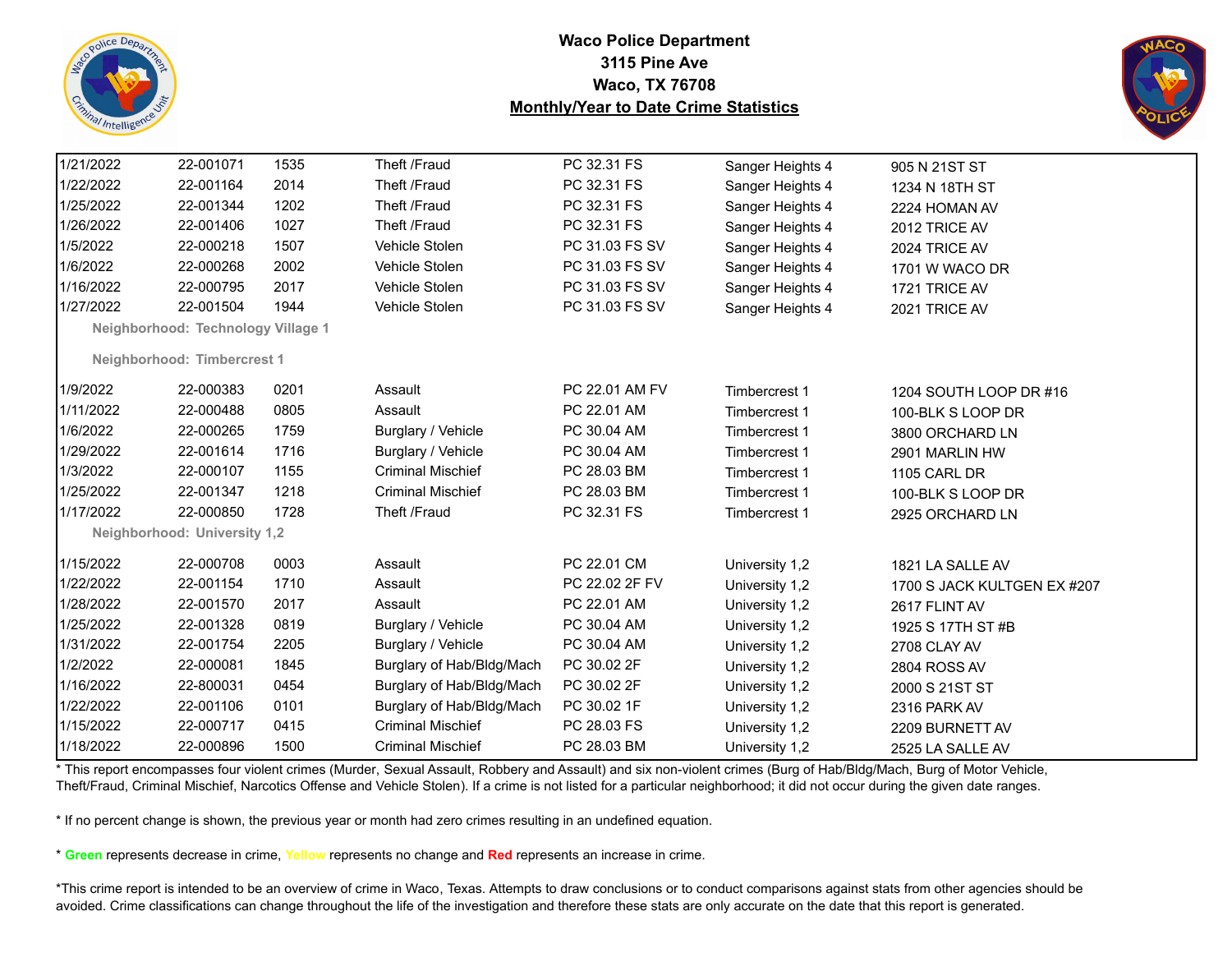



| 1/19/2022 | 22-000976                 | 1906 | <b>Criminal Mischief</b>  | PC 28.03 CM    | University 1,2 | 1624 S 26TH ST            |
|-----------|---------------------------|------|---------------------------|----------------|----------------|---------------------------|
| 1/24/2022 | 22-001293                 | 1605 | <b>Criminal Mischief</b>  | PC 28.03 FS    | University 1,2 | 1704 CONNOR AV            |
| 1/17/2022 | 22-000852                 | 1747 | <b>Narcotics Offense</b>  | HS 481.121 AM  | University 1,2 | S 21ST ST/BAYLOR AV       |
| 1/22/2022 | 22-001113                 | 0101 | Narcotics Offense         | HS 481.115 2F  | University 1,2 | 2316 PARK AV              |
| 1/31/2022 | 22-001713                 | 1313 | Narcotics Offense         | HS 481.115 2F  | University 1,2 | 1900-BL S JACK KULTGEN EX |
| 1/31/2022 | 22-001714                 | 1313 | <b>Narcotics Offense</b>  | HS 481.116 FS  | University 1,2 | 1900 S JACK KULTGEN EX    |
| 1/3/2022  | 22-000113                 | 1523 | Theft /Fraud              | PC 32.51 FS    | University 1,2 | 1934 ROSS AVE             |
| 1/21/2022 | 22-001067                 | 1344 | Theft /Fraud              | PC 31.03 BM    | University 1,2 | 2601 S JACK KULTGEN EX SB |
| 1/15/2022 | 22-000744                 | 1803 | Vehicle Stolen            | PC 31.03 FS SV | University 1,2 | 2601 S JACK KULTGEN EX    |
| 1/24/2022 | 22-001243                 | 0804 | Vehicle Stolen            | PC 31.03 FS SV | University 1,2 | 2006 BAGBY AV             |
|           | Neighborhood: West Waco 3 |      |                           |                |                |                           |
| 1/22/2022 | 22-001112                 | 0249 | Assault                   | PC 22.04 3F    | West Waco 3    | <b>1900 REAL DR</b>       |
| 1/23/2022 | 22-001181                 | 0131 | Assault                   | PC 22.01 AM FV | West Waco 3    | 1724 RAMADA DR            |
| 1/9/2022  | 22-000403                 | 1309 | Burglary / Vehicle        | PC 30.04 AM    | West Waco 3    | 364 MILL CREEK RD         |
| 1/10/2022 | 22-000459                 | 1504 | Burglary / Vehicle        | PC 30.04 AM    | West Waco 3    | 600 HEWITT DR             |
| 1/17/2022 | 22-000859                 | 1929 | Burglary / Vehicle        | PC 30.04 AM    | West Waco 3    | PANTHER WY/KIRBY LEE ST   |
| 1/5/2022  | 22-000209                 | 1059 | Burglary of Hab/Bldg/Mach | PC 30.02 2F    | West Waco 3    | 3112 BROSNAN RD           |
| 1/19/2022 | 22-000944                 | 1108 | Burglary of Hab/Bldg/Mach | PC 30.02 2F FV | West Waco 3    | 2301 WOODGATE DR #703     |
| 1/28/2022 | 22-001524                 | 0902 | Burglary of Hab/Bldg/Mach | PC 30.02 FS    | West Waco 3    | 400 TEXAS CENTRAL PK #331 |
| 1/16/2022 | 22-000766                 | 0037 | <b>Narcotics Offense</b>  | HS 481.121 AM  | West Waco 3    | 2000 BREEZY DR            |
| 1/4/2022  | 22-000152                 | 1209 | Theft /Fraud              | PC 31.03 FS    | West Waco 3    | 9001 DARBY LN             |
| 1/4/2022  | 22-000161                 | 1415 | Theft /Fraud              | PC 31.03 2F    | West Waco 3    | 1601 W LOOP 340 S         |
| 1/5/2022  | 22-000220                 | 1615 | Theft /Fraud              | PC 31.03 BM    | West Waco 3    | 600 HEWITT DR             |
| 1/5/2022  | 22-000230                 | 1752 | Theft /Fraud              | PC 31.03 CM    | West Waco 3    | 600 HEWITT DR             |
| 1/6/2022  | 22-800013                 | 1105 | Theft /Fraud              | PC 32.51 FS    | West Waco 3    | 2221 KIRBY LEE ST         |
| 1/6/2022  | 22-800014                 | 1105 | Theft /Fraud              | PC 32.51 FS    | West Waco 3    | 9909 HOUSTON DR           |
| 1/7/2022  | 22-800016                 | 1002 | Theft /Fraud              | PC 31.03 BM    | West Waco 3    | 1001 TEXAS CENTRAL PK     |
| 1/7/2022  | 22-000291                 | 1440 | Theft /Fraud              | PC 31.03 CM    | West Waco 3    | 600 HEWITT DR             |
| 1/7/2022  | 22-800017                 | 1306 | Theft /Fraud              | PC 32.51 FS    | West Waco 3    | 2221 KIRBY LEE ST         |

\* This report encompasses four violent crimes (Murder, Sexual Assault, Robbery and Assault) and six non-violent crimes (Burg of Hab/Bldg/Mach, Burg of Motor Vehicle, Theft/Fraud, Criminal Mischief, Narcotics Offense and Vehicle Stolen). If a crime is not listed for a particular neighborhood; it did not occur during the given date ranges.

\* If no percent change is shown, the previous year or month had zero crimes resulting in an undefined equation.

\* **Green** represents decrease in crime, **Yellow** represents no change and **Red** represents an increase in crime.